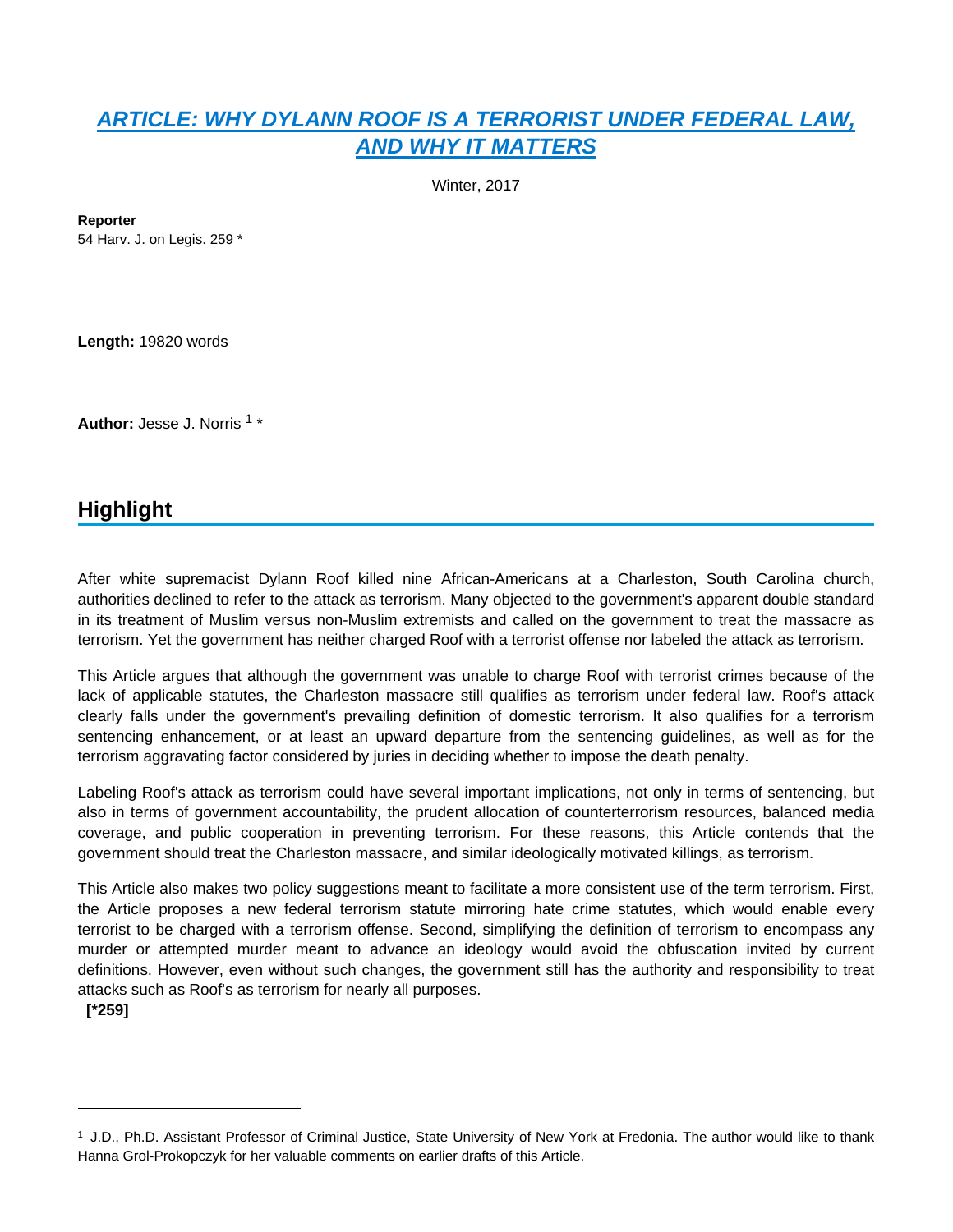# **Text**

# **[\*260]**

# *[I](https://advance.lexis.com/api/document?collection=statutes-legislation&id=urn:contentItem:8T9R-T2X2-D6RV-H374-00000-00&context=1000516).* Introduction

 At about 9:00 PM on June 17, 2015, a 21-year old white man named Dylann Storm Roof shot and killed nine African-Americans at a Bible study meeting at Emanuel African Methodist Episcopal Church, a historic church in Charleston, South Carolina. <sup>2</sup> Witnesses reported that immediately before the attack, Roof announced he was there "to shoot black people," and during the shooting, he said "Y'all are raping our women and taking over the country. This must be done." <sup>3</sup> Roof was apprehended in North Carolina the [\*261] next morning. <sup>4</sup> He later admitted to authorities that he intended the shooting to provoke a "race war." <sup>5</sup>

Within days, it emerged that Roof had posted a white supremacist manifesto on his website. <sup>6</sup> As the manifesto explains, his exposure to white supremacist ideology began after his Internet research on black-on-white crime led him to white supremacist websites, such as that of the Council of Conservative Citizens. <sup>7</sup> He had also posted pictures of himself posing with the Confederate flag, as well as emblems of Apartheid-era South Africa and Rhodesia. <sup>8</sup> He named his website The Last Rhodesian, indicating his strong identification with the brutal minoritywhite rule of that regime. <sup>9</sup>

Roof had carefully researched the history of slavery and the Confederacy prior to the shooting, photographing himself at famous slavery-related landmarks. <sup>10</sup> The church had a historical role in slave rebellions and the Civil

<sup>3</sup> Richard Fausset et al., A Hectic Day at Charleston Church, and Then a Hellish Visitor, N.Y. Times (June 20, 2015), <http://www.nytimes.com/2015/06/21/us/a-day-at-the-statehouse-and-a-night-of-slaughter.html> [<https://perma.cc/9NZD-XJKK>]; Charles M. Blow, In Charleston, a Millennial Race Terrorist, N.Y. Times (June 21, 2015),<http://www.nytimes.com/2015/06/22/opinion/charles-blow-in-charleston-a-millennial-race-terrorist.html>

- $7$  Id.
- $8$  Id.
- $9$  Id.
- $10$  Id.

<sup>&</sup>lt;sup>2</sup> Jason Horowitz, Nick Corasaniti & Ashley Southall, Nine Killed in Shooting at Black Church in Charleston, N.Y. Times (June 17, 2015), <http://www.nytimes.com/2015/06/18/us/church-attacked-in-charleston-south-carolina.html> [[https://perma.cc/9A97-](https://perma.cc/9A97-T4ZM) [T4ZM](https://perma.cc/9A97-T4ZM); Nick Corasaniti, Richard Peretz-Pena & Lizette Alvarez, Church Massacre Suspect Held as Charleston Grieves, N.Y. Times (June 18, 2015),<http://www.nytimes.com/2015/06/19/us/charleston-church-shooting.html> [<https://perma.cc/4JAC-QG3K>].

<sup>[</sup><https://perma.cc/C9ZP-BG6D>]; Lisa Wade, How "Benevolent Sexism" Drove Dylann Roof's Racist Massacre, Wash. Post (June 21, 2015), [https://www.washingtonpost.com/posteverything/wp/2015/06/21/how-benevolent-sexism-drove-dylann-roofs-racist](https://www.washingtonpost.com/posteverything/wp/2015/06/21/how-benevolent-sexism-drove-dylann-roofs-racist-massacre/?utm)[massacre/?utm](https://www.washingtonpost.com/posteverything/wp/2015/06/21/how-benevolent-sexism-drove-dylann-roofs-racist-massacre/?utm) term=.765e163f30ac [<https://perma.cc/4ACS-FF7P>].

<sup>4</sup>Corasaniti, Peretz-Pena & Alvarez, supra note 2.

<sup>&</sup>lt;sup>5</sup> Blow, supra note 3.

<sup>&</sup>lt;sup>6</sup> Frances Robles, Dylann Roof Photos and a Manifesto Are Posted on Website, N.Y. Times (June 20, 2015), <http://www.nytimes.com/2015/06/21/us/dylann-storm-roof-photos-web> site-charleston-church-shooting.html [<https://perma.cc/4DMA-3NG4>].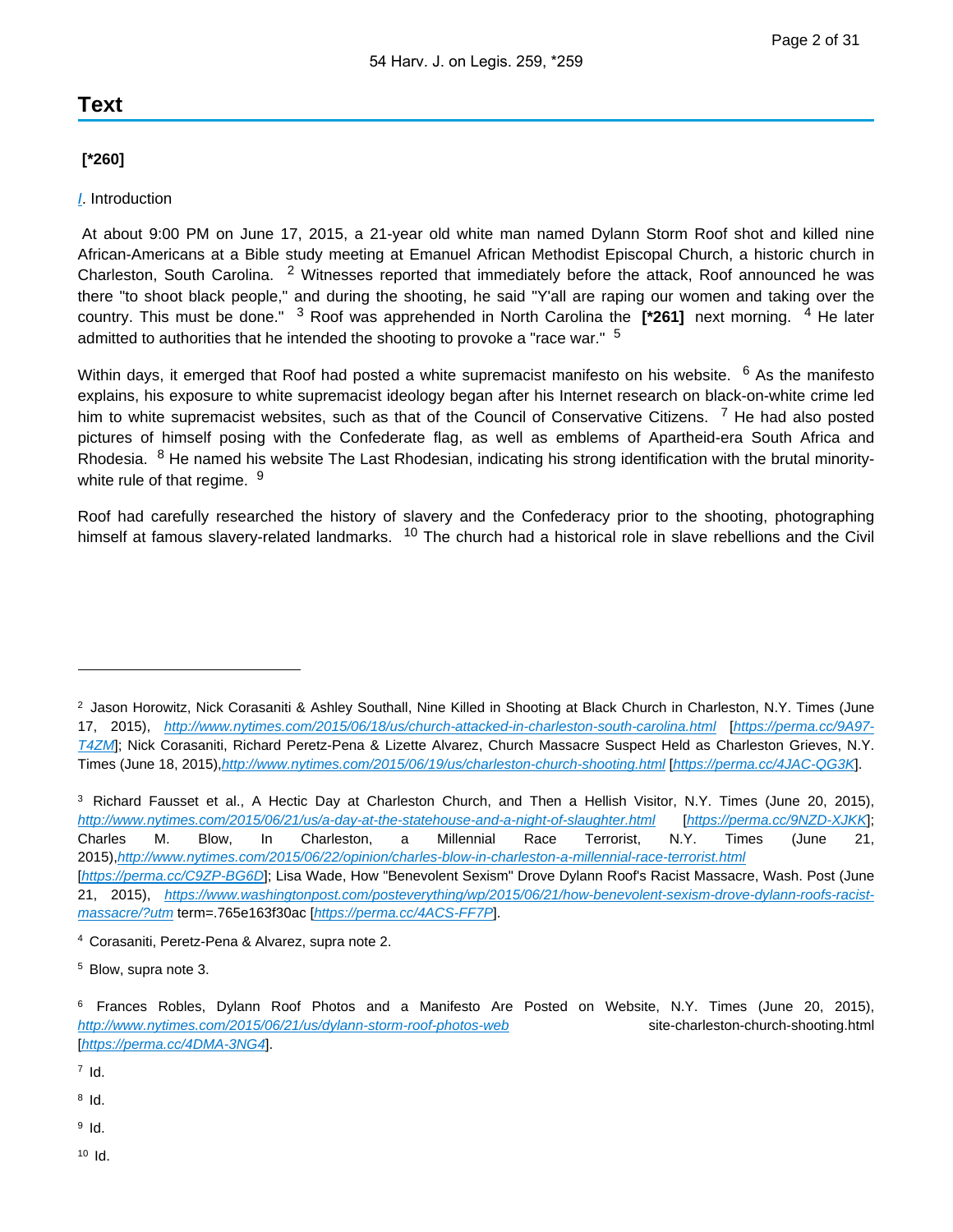Rights Movement. <sup>11</sup> Roof may have timed the attack precisely to correspond with the 193rd anniversary of a famous slave rebellion associated with the church, which was planned to begin at midnight on June 16, 1822. <sup>12</sup>

The Charleston massacre spurred widespread discussion about the use of the term terrorism. <sup>13</sup> FBI Director James Comey's initial statement after the shooting was that the attack did not seem to be "political," making him doubt that it qualified as terrorism. 14 However, some commentators demanded that the government treat the shooting as a terrorist attack, particularly once Roof's white supremacist manifesto clarifying his motivations was  **[\*262]** revealed. 15 The government has never done so, and instead opted for charging him with hate crimes, which the Attorney General described as "the original domestic terrorism." <sup>16</sup>

This passing remark is an appropriate acknowledgement of the country's history of racist terrorism. Yet it obscures the fact that the term hate crimes, unlike terrorism, tends to refer to attacks that are unplanned and unconnected to broader ideological objectives. <sup>17</sup> While the lack of applicable statutes explains why Roof was not charged with terrorism, the government has no excuse for not officially categorizing and publicly referring to the attack as terrorism.

<sup>14</sup> Paul Lewis, Amanda Holpuch & Jessica Glenza, Dylann Roof: FBI probes website and manifesto linked to Charleston suspect, Guardian (June 21, 2015), https://www.theguardian .com/us-news/2015/jun/20/dylann-roof-fbi-website-manifestocharleston-shooting [https://per ma.cc/7WT2-KPD2]. State and local authorities do not appear to have labeled the attack as terrorism either. This Article focuses on the federal government because of its dominant role in the country's counterterrorism policy.

15 Marcy Wheeler, Dylann Roof should be tried as a terrorist: America's disturbing double-standard on political violence (and why it matters), Salon (July 24, 2015), <http://www.salon.com/2015/07/24/dylann> roof should be tried as a terrorist americas disturbing double standard on political violence and why it matters/ [<https://perma.cc/NM9C-YV5> Z].

 $16$  Id.

<sup>17</sup> Colleen Mills, Joshua D. Freilich, & Steven M. Chermak, Extreme Hatred: Revisiting the Hate Crime and Terrorism Relationship to Determine Whether They Are "Close Cousins" or "Distant Relatives," Crime & Delinquency, Dec. 21, 2015, at 6, 11. For example, the attack by Omar Mateen in Orlando has been widely described as terrorism, because of his stated ideological motive. Specifically, in his conversations with police during the attack, he claimed to be carrying out the attack in support of ISIS. Jeff Sparrow, Terror and rage: what makes a mass murderer different to a terrorist?, Guardian (Aug. 4, 2016), https://www .theguardian.com/commentisfree/2016/aug/04/terror-and-rage-what-makes-a-mass-murderer-different-to-a-terrorist [<https://perma.cc/A6UL-LFRC>] ("During the rampage Mateen declared his allegiance to ISIS and its leader Abu Bakr al-Baghdadi--and, for that reason, was widely described as a terrorist."). By contrast, crimes in which the only evidence about the motive for the crime comes from the perpetrator's use of slurs or admission that he or she was prejudiced against the victim's group are typically treated as hate crimes rather than terrorism. As an example, a man was recently convicted of a hate crime in Wisconsin after shouting racial slurs at and then attacking African-Americans. Barbara Lyon, Washington state man convicted of hate crime in Dunn County, Dunn County News (July 11, 2016),[http://chippewa.com/dunnconnect/news/local/washington-state](http://chippewa.com/dunnconnect/news/local/washington-state-man-convicted-of-hate-crime-in-dunn-)[man-convicted-of-hate-crime-in-dunn-](http://chippewa.com/dunnconnect/news/local/washington-state-man-convicted-of-hate-crime-in-dunn-) county/article d908726e-ba53-57b2-84ed-c6e2c26ad03d.html [perma.cc/F29E-ZBR4]. The suspect admitted to police that he did not like African-Americans and that the suspect's race motivated the attack, but there was no indication that he intended the attack to achieve a broader ideological goal. Id.

<sup>&</sup>lt;sup>11</sup> Greg Grandin, The Charleston Massacre and the Cunning of White Supremacy: He didn't just target Denmark Vesey's church--it was the anniversary of Vesey's suppressed uprising, Nation (June 18, 2015), [https://www.thenation.com/article/the](https://www.thenation.com/article/the-charleston-massacre-and-the-cunning-of-white-supremacy/)[charleston-massacre-and-the-cunning-of-white-supremacy/](https://www.thenation.com/article/the-charleston-massacre-and-the-cunning-of-white-supremacy/) [<https://perma.cc/LTV3-PAKJ>].

 $12$  Id.

<sup>&</sup>lt;sup>13</sup> Rick Gladstone, Many Ask, Why Not Call Church Shooting Terrorism?, N.Y. Times (June 18, 2015), <http://www.nytimes.com/2015/06/19/us/charleston-shooting-terrorism-or-hate-crime.html> [<https://perma.cc/7F5B-3GNS>]; Katie Rogers, Charleston Shooting Reignites Debate About Confederate Flag, N.Y. Times (June 19, 2015),<http://www.nytimes.com/2015/06/20/us/charleston-shooting-reignites-debate-about-confederate-flag.html> [<https://perma.cc/5D2H-HHFU>].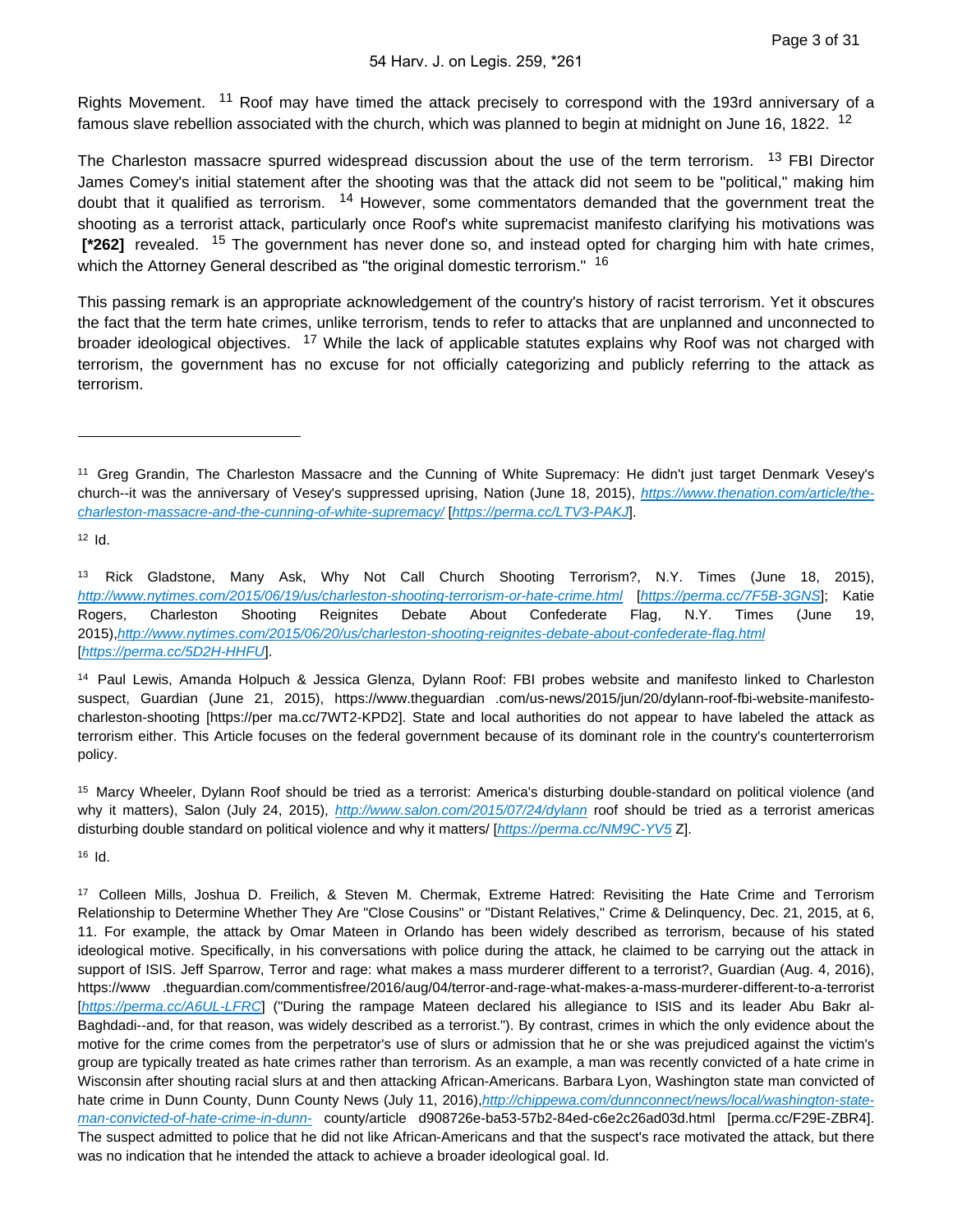This Article argues that the attack unambiguously fits the FBI's and USA Patriot Act's definition of domestic terrorism (relevant for administrative and surveillance purposes), which encompasses all actions dangerous to human life meant to "intimidate or coerce a civilian population" or "influence the policy of a government by intimidation or coercion." 18 Roof's attack was, without any doubt, intended to intimidate the African-American community, and as this Article will demonstrate, it is quite clear he intended to intimidate the government as well.

It may be tempting to conclude that this is much ado about nothing, since Roof will receive a harsh sentence regardless of his crime's label. Others might minimize the importance of this debate, ascribing it to what they believe to be a left-wing fixation with portraying right-wing extremists **[\*263]** as terrorists. Yet the issue of whether Roof is a terrorist is an important one, providing an opportunity to clarify widespread confusion about government definitions of terrorism, and to establish standards for consistent employment of the term. Properly identifying Roof (and attackers like him) as terrorists could lead to several positive results, including more balanced media coverage, greater government accountability in the War on Terror, increased public vigilance against non-jihadi extremists, more attention to the country's history of racist terrorism, less support for Islamophobia and racism, and a more rational distribution of counterterrorism resources.

Admittedly, the term terrorism is problematic for numerous reasons.  $19$  Critics have long noted the highly inconsistent and politicized deployment of the term.  $20$  Another complication is that the label itself sometimes gives more attention and importance to a crime than the crime itself warrants. In a sense, calling ideologically motivated violence terrorism allows small-time ideological murderers to "win" by scaring the population more than they would have been able to otherwise. <sup>21</sup>

Indeed, at least in contemporary America, terrorism is ultimately only a small, relatively insignificant slice of our murder problem. <sup>22</sup> As many as 475 Americans were killed in mass shootings in 2015 alone, and in recent years at least 14,000 murders have occurred in the United States per year, but only 142 Americans have been killed by domestic terrorism in the 15 years since September 11, 2001. <sup>23</sup> Treating terrorism as a routine police matter, and

<sup>18</sup> Pub. L. 107-56, Oct. 26, 2001, 115 Stat. 272.

<sup>&</sup>lt;sup>19</sup> See, e.g., Tung Yin, Were Timothy McVeigh and the Unabomber the Only White Terrorists?: Race, Religion, and the Perception of Terrorism, 4 Ala. C.R.-C.L. L. Rev. 33 (2013); Will Potter, Green Is the New Red (2011).

<sup>&</sup>lt;sup>20</sup> See, e.g., Glenn Greenwald, Refusal to Call Charleston Shootings "Terrorism" Again Shows It's a Meaningless Propaganda Term, Intercept (June 19, 2015), https://theintercept .com/2015/06/19/refusal-call-charleston-shootings-terrorism-showsmeaningless-propaganda-term/ [<https://perma.cc/WQN9-GCDB>]; Anya Bernstein, The Hidden Costs of Terrorist Watch Lists,61 [Buff. L. Rev. 461, 461 \(2013\);](https://advance.lexis.com/api/document?collection=analytical-materials&id=urn:contentItem:58YX-5M60-00CV-Y170-00000-00&context=1000516) Wadie Said, The Message and Means of the Modern Terrorism Prosecution, 21 Transnat'l L. & [Contemp. Probs. 175 \(2012\).](https://advance.lexis.com/api/document?collection=analytical-materials&id=urn:contentItem:5692-T560-02BN-0097-00000-00&context=1000516)

<sup>&</sup>lt;sup>21</sup> Conor Friedersdorf, Why It Matters That the Charleston Attack Was Terrorism: The term clarifies what took place last week, but not what the response should be, Atlantic (June 22, 2015), [http://www.theatlantic.com/politics/archive/2015/06/was-the](http://www.theatlantic.com/politics/archive/2015/06/was-the-charleston-attack-terrorism/396329/)[charleston-attack-terrorism/396329/](http://www.theatlantic.com/politics/archive/2015/06/was-the-charleston-attack-terrorism/396329/) [<https://perma.cc/2TKN-SKJV>] ("Without pretending to have a comprehensive answer, I'd suggest that after any terrorist attack, observers should work to deny terrorists one of their core aims: to terrorize people far out of proportion to the threat that their actions actually pose.").

<sup>&</sup>lt;sup>22</sup> John E. Mueller, Overblown: How Politicians and the Terrorism Industry Inflate National Security Threats, and Why We Believe Them (2006).

<sup>&</sup>lt;sup>23</sup> Peter Bergen et al., Terrorism in America After 9/11: Part IV. What is the Threat to the United States Today, New America,

<http://securitydata.newamerica.net/extremists/deadly-attacks.html> [<https://perma.cc/J3WZ-4CGN>]; Abby Oldham, 2015: The Year of Mass Shootings, PBS (Jan. 1, 2016),http://www .pbs.org/newshour/rundown/2015-the-year-of-mass-shootings [<https://perma.cc/775M-2E9C>].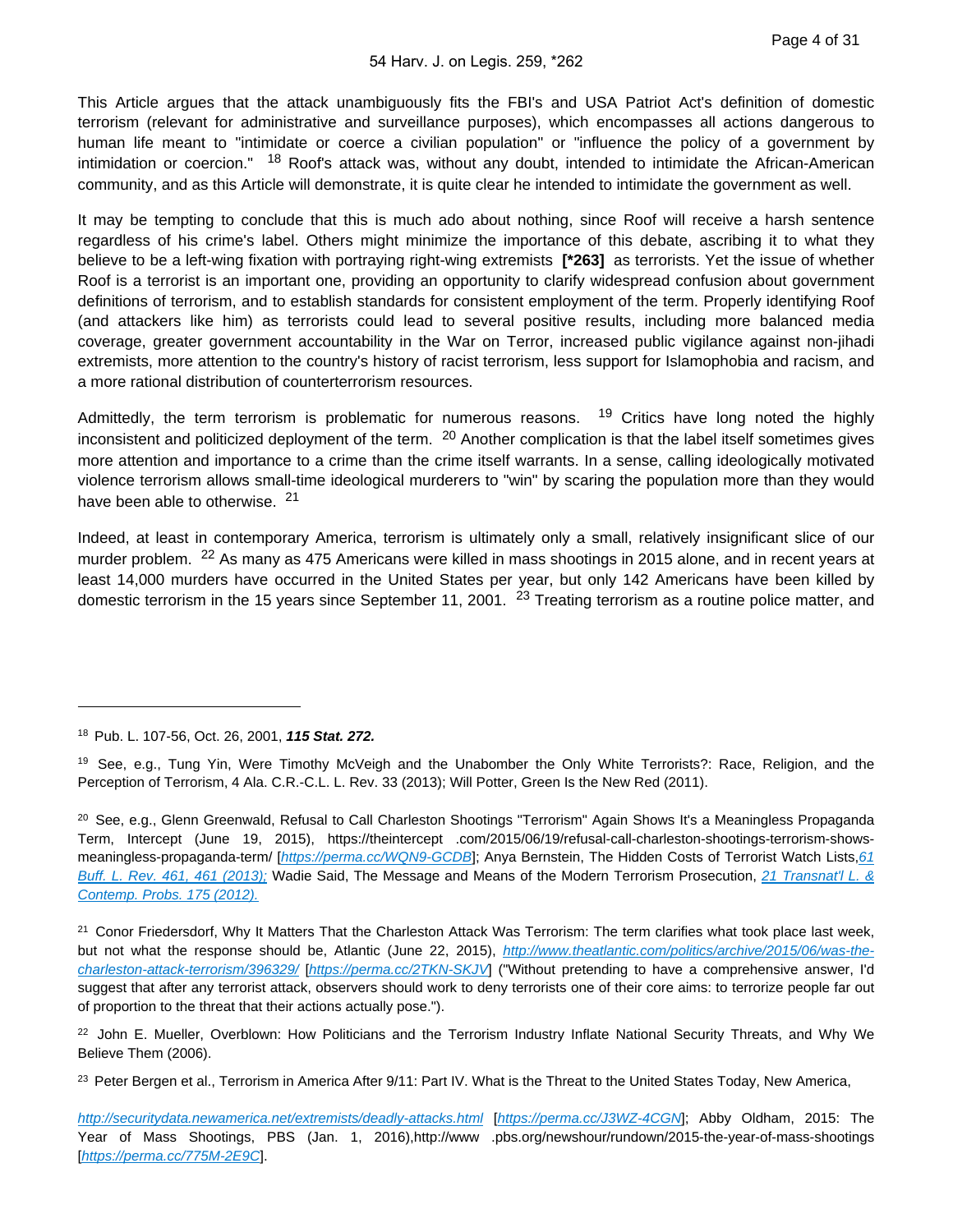referring to it by a more descriptive, less loaded term--such as "ideologically motivated crime"--could dampen terrorists' motivation, discourage exaggerated government responses, and prevent disproportionate public fear. <sup>24</sup>

 **[\*264]** Realistically, however, the government will continue employing the term "terrorism" for at least some ideologically motivated violence, and, more troublingly, even for ideologically motivated property damage by leftwing and animal rights activists. <sup>25</sup> If the term is going to be used, it should at least be used consistently. This Article argues that all ideologically motivated violence against people--particularly murder and attempted murder- should be treated as terrorism for all legal, policy, and publicity purposes. <sup>26</sup>

To encourage this development, one helpful step would be to streamline the government definition of terrorism, so that any ideologically motivated killings are regarded as terrorism, without having to specifically prove that the crime was intended to coerce or intimidate a government or civilian population. Although Roof's attack plainly falls within current definitions, the intimidation/coercion requirement invites unnecessary and obfuscating debate about the precise causal sequences the terrorist imagined the attack would set into motion.

In addition, new federal and state laws, mirroring hate crime statutes, should label as "terrorism" any murders or attempted murders that fall within statutory definitions of terrorism. This would create a simple and straightforward way to charge all terrorists with committing terrorism, just as we can easily charge perpetrators of hate crimes with committing hate crimes. However, even without these policy changes, the government has the authority and responsibility to label attacks such as Roof's as terrorism, devote appropriate resources toward preventing them, and seek terrorism penalties where appropriate under current federal law.

As this Article argues, that should include applying the terrorism sentencing enhancement in Roof's case. Yet even if courts find the enhancement inapplicable, the U.S. Sentencing Commission calls for an upward departure from guidelines that is equivalent to the terrorism sentencing enhancement for crimes such as Roof's meant to intimidate a civilian population. Moreover, current federal law allows Roof's terrorist motive to be considered as an **[\*265]**  aggravating factor in determining whether to impose the death penalty. This may have practical relevance for Roof's prosecution, because the government has chosen to seek capital punishment in this case. <sup>27</sup>

Part II reviews government, academic and other reactions to the question of whether the Charleston massacre qualifies as terrorism, provides background on the controversy over the alleged double-standards in the application of the term terrorism, and discusses the country's long history of describing white-supremacist violence as terrorism. In Part III, the Article demonstrates that Roof's attack qualifies as terrorism under federal definitions. Part

<sup>24</sup>Marc Sageman, Leaderless Jihad: Terror Networks in the Twenty-First Century 94 (2011); Friedersdorf, supra note 21 ("The ideal solution would be rational efforts to combat terrorists of all kinds that are transparent, unlikely to create more radicals, and consistent with the Bill of Rights.").

<sup>&</sup>lt;sup>25</sup> See generally Potter, supra note 19; Jesse J. Norris, Terrorism and Entrapment on the Left: An Analysis of Post-9/11 Cases, 19 New Crim. L. Rev. 236 (2016).

<sup>&</sup>lt;sup>26</sup> Property damage, perhaps aside from particularly extreme cases, should not be referred to as terrorism. This cheapens the term, enabling it to be used against nonviolent protesters, and blurs the crucial normative distinction between violent crimes against people and other crimes. While there may be a case for calling certain extreme property crimes (such as large-scale arson) terrorism, the term terrorism should generally be limited to violent crimes against people, to avoid the slippery slope in which minor property crimes such as vandalism, or even constitutionally protected activity like picketing or sidewalk-chalking, are depicted and prosecuted as terrorism. While such an eventuality may seem far-fetched, some abuses under the Animal Enterprise Terrorism Act demonstrate that this is not the case. See Norris, supra note 25. If the term "terrorism" were abandoned and replaced with "ideologically motivated crime", then it might make sense to have a uniform sentencing enhancement which would allow any crime (including property crimes) to be sentenced at a higher level if it were committed to advance some ideological goal. Even so, this may not be advisable for nonviolent crimes, to avoid draconian penalties for relatively minor protest-related property damage.

<sup>&</sup>lt;sup>27</sup> Alan Blinder, Death Penalty is Sought for Dylann Roof in Charleston Church Killings, N.Y. Times (May 24, 2016), <http://www.nytimes.com/2016/05/25/us/dylann-roof-will-face-federal-death-penalty-in-charleston-church-killings.html> [<https://perma.cc/VFW6-DY6E>].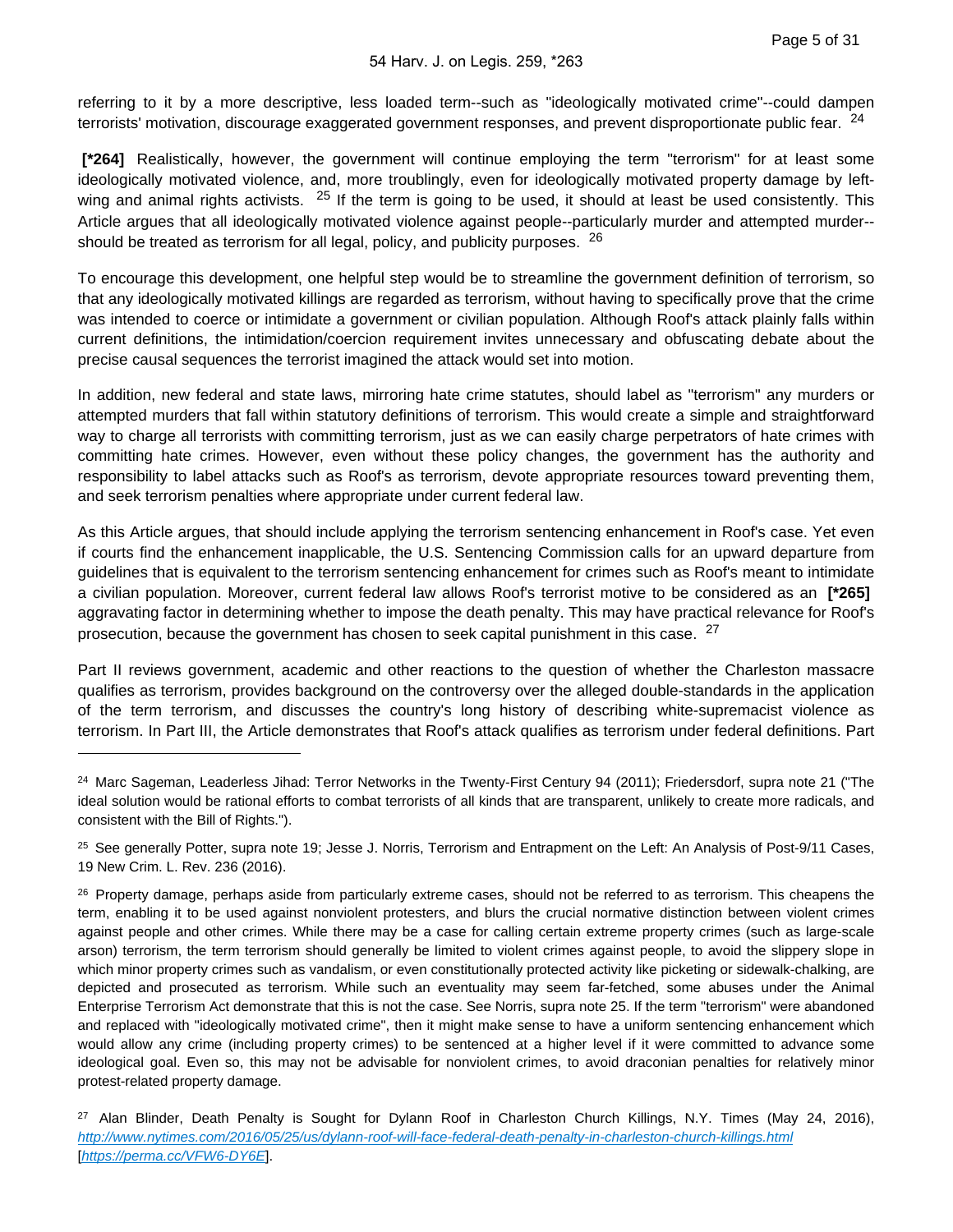IV describes why it matters that Roof's attack is treated as terrorism, detailing the benefits in terms of, among other things, accurate reporting, government accountability, optimal distribution of public safety resources, and public cooperation in fighting extremist crime. In Part V, the Article briefly presents two additional policy recommendations that would facilitate the consistent treatment of all ideologically motivated murderers as terrorists. Part VI concludes, summarizing the Article's arguments and calling for further research on efforts to prevent all types of ideologically motivated violence.

# **[II](https://advance.lexis.com/api/document?collection=statutes-legislation&id=urn:contentItem:8T9R-T352-D6RV-H379-00000-00&context=1000516).** Background

#### A. Terrorism or Not? Responses So Far

 Two days after the shooting, FBI Director James Comey was asked whether Roof's attack constituted terrorism. By that point, witnesses' accounts of his statements during the shooting, and his Facebook page featuring apartheidera South African flags, were already available, though his racist manifesto explaining the motivation for the attack was not to appear until a day later. <sup>28</sup> Comey replied that, "Terrorism is [an] act of violence done or threatens to [sic] in order to try to influence a public body or citizenry, so it's more of a political act and again based on what I know so... I don't see it as a political act." <sup>29</sup>

A month later, the Huffington Post asked him the same question. "I don't know yet," he replied. "I was asked about that a day or so after and said that, based on what I knew at that point, I didn't see it fitting the definition. Since then, we've found the so-called manifesto online, so I know the **[\*266]** investigators and prosecutors are looking at it through the lens of hate crime, through the lens, potentially, of terrorism."  $30$  Although Comey leaves the door open for labeling it as terrorism at a later date, his hesitancy is remarkable, in comparison with the typical pattern of calling a jihadi attack terrorism once the ideological motive of the attack is clear. <sup>31</sup> Comey claimed that whether it was called terrorism "doesn't impact the energy that we apply to it,"  $32$  but this ignores the fact that language matters, particularly in this context. <sup>33</sup> Former FBI agent Michael German, now a terrorism expert, notes that "Calling it a hate crime instead of terrorism seems to suggest it's less serious...Rhetoric is important." <sup>34</sup>

32 Reilly, supra note 30.

33 See Wheeler, supra note 15.

<sup>&</sup>lt;sup>28</sup> Jeremy Stahl, Alleged Charleston Shooter Dylann Roof Was Wearing an Apartheid Flag in His Facebook Profile, Slate (June 18, 2015), <http://www.slate.com/blogs/the> slatest/2015/06/18/alleged charleston shooter dylann roof was wearing an apartheid flag in.html [<https://perma.cc/MDN8-3GKS>].

<sup>&</sup>lt;sup>29</sup> Andrew Husband, FBI Director Says Charleston Shooting Not Terrorism, Mediaite (June 20, 2015), <http://www.mediaite.com/tv/fbi-director-says-charleston-shooting-not-terrorism/> [<https://perma.cc/DS33-G4DC>].

<sup>30</sup> Ryan J. Reilly, FBI Director James Comey Still Unsure if White Supremacist's Attack in Charleston was Terrorism, Huff. Post (July 9, 2015), <http://www.huffingtonpost.com/2015/07/09/james-comey-charleston-terrorism-> n 7764614.html [<https://perma.cc/PAF5-MWZC>].

<sup>&</sup>lt;sup>31</sup> For example, the FBI labeled the San Bernardino attack on December 2, 2015, as terrorism only two days after the attack, and President Obama referred to it as "an act of terrorism designed to kill innocent people" only four days after the attack. Paloma Esquivel, Joseph Tanfani, Louis Sahagun, & Sarah Parvini, Obama: 'This was an act of terrorism designed to kill innocent people', L.A. Times (Dec. 6, 2015), [http://www.latimes.com/local/lanow/la-me-ln-san-bernardino-terror-probe-widens](http://www.latimes.com/local/lanow/la-me-ln-san-bernardino-terror-probe-widens-as-obama-set-to-speak-20151206-story.html)[as-obama-set-to-speak-20151206-story.html](http://www.latimes.com/local/lanow/la-me-ln-san-bernardino-terror-probe-widens-as-obama-set-to-speak-20151206-story.html) [<https://perma.cc/3J6K-UXPR>]; Michael S. Schmidt & Richard Perez-Pena, F.B.I. Treating San Bernardino Attack as Terrorism Case, N.Y. Times (Dec. 4, 2015), [http://www.nytimes.com/2015/12/05/us/tashfeen](http://www.nytimes.com/2015/12/05/us/tashfeen-malik-islamic-state.html)[malik-islamic-state.html](http://www.nytimes.com/2015/12/05/us/tashfeen-malik-islamic-state.html) [<https://perma.cc/JD2D-MVY3>]. By that point, not much was known about the perpetrators and their precise motives and backgrounds, but FBI investigators believed that they were inspired by Islamic radicalism.

<sup>34</sup> Jenna McLaughlin, Why Wasn't Dylann Roof Charged With Terrorism?, Intercept (July 22, 2015), <https://theintercept.com/2015/07/22/department-justice-didnt-charge-dylan-roof-domestic-terrorism/> [[https://perma.cc/YF7A-](https://perma.cc/YF7A-AUNJ)[AUNJ](https://perma.cc/YF7A-AUNJ)].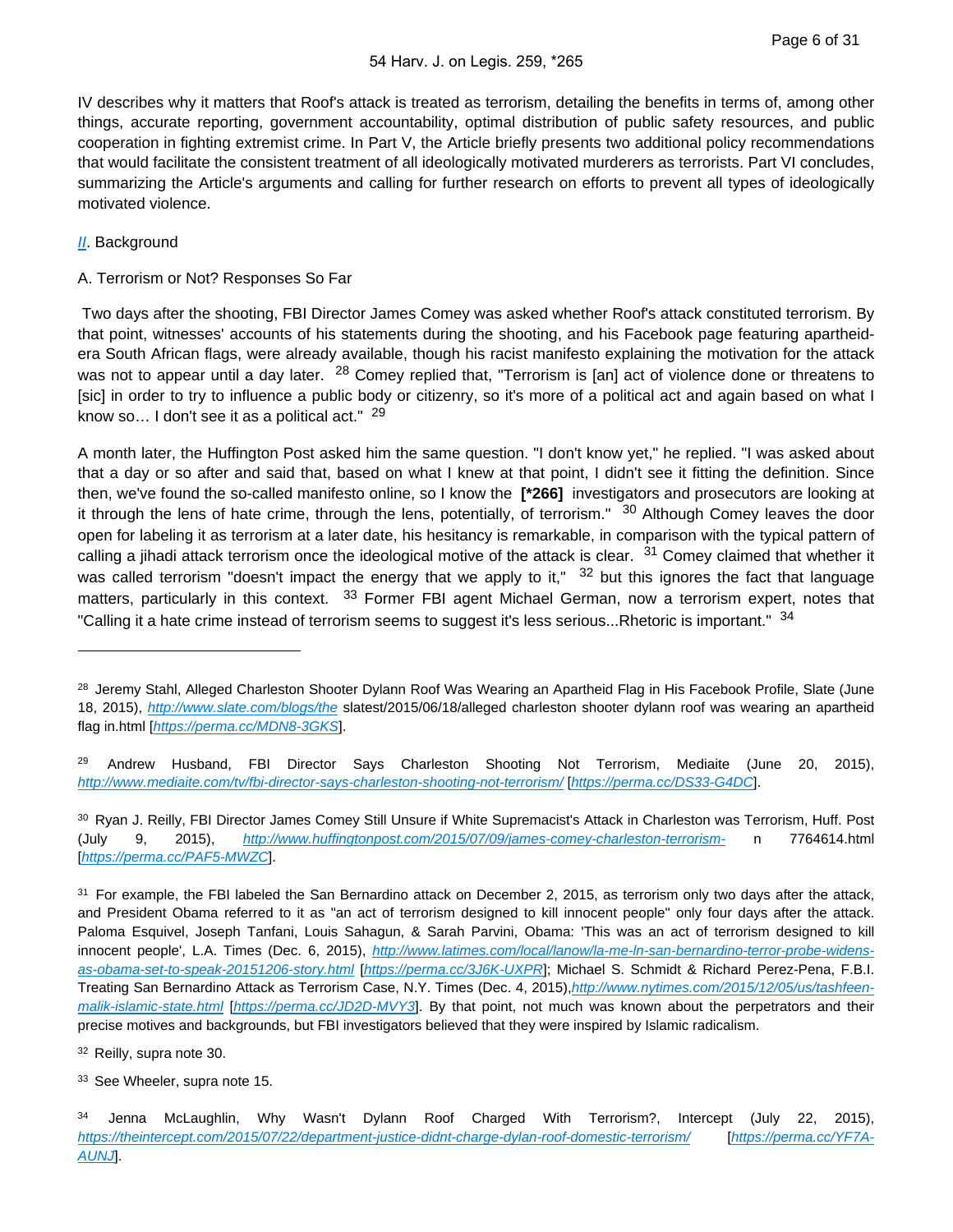The office of Attorney General Loretta Lynch initially raised the possibility that the attack would be labeled terrorism, explaining that the Department of Justice was investigating the massacre as both "a hate crime and as an act of domestic terrorism." <sup>35</sup> Remarkably, as part of the same statement, the Department of Justice said that "This heartbreaking episode was undoubtedly designed to strike fear and terror into this community." <sup>36</sup> Acknowledging at the outset of the investigation that the attack was intended to "strike fear and terror into this community" is very close to admitting that it fits the definition of terrorism. Yet the government has never described the attack as terrorism in any straightforward and unambiguous manner.

In contrast, former U.S. Attorney General Eric Holder had no qualms about referring to the attack as terrorism. <sup>37</sup> He even remarked that the same attack, if committed by a Muslim against white churchgoers, would have been universally called terrorism, and decried the nation's relative lack of **[\*267]** attention to "the domestic threat," an apparent reference to homegrown terrorists. 38

Former federal prosecutor Michael Sullivan also concluded that the Charleston attack "easily" qualified as terrorism, because it was "done to provoke a race war," and "put a segment of the population in a state of fear." <sup>39</sup> President Obama suggested the attack was meant to "terrorize," though fell short of labeling it as terrorism: "It was an act that drew on a long history of bombs and arson and shots fired at churches, not random, but as a means of control, a way to terrorize and oppress." <sup>40</sup> Senator Lindsey Graham called the Charleston shootings "domestic terrorism," while at the same time depicting it as less important than ISIS, an active organization that held territory.  $41$ 

A week after the attack, Attorney General Lynch brushed off questions about terrorism, claiming that "Hate crimes are the original terrorism." <sup>42</sup>

Asked about the issue a month after the shootings, Attorney General Lynch acknowledged that the government's failure to label the act terrorism may give the impression that the government "doesn't consider those crimes as serious." <sup>43</sup> Yet she insisted that "nothing could be further from the truth," noting that "racially motivated violence,

 $36$  Id.

<sup>38</sup>Id.

<sup>35</sup> Ryan J. Reilly, Feds: Charleston Shooting a Potential Act of "Domestic Terrorism," Huff. Post (June 19, 2015), <http://www.huffingtonpost.com/2015/06/19/charleston-shooting-domestic-terrorism> n 7623704.html [[https://perma.cc/A3RY-](https://perma.cc/A3RY-S5ST)[S5ST](https://perma.cc/A3RY-S5ST)].

<sup>37</sup> Ryan J. Reilly, Eric Holder: "Act of Terrorism" in Charleston Should Serve as "Wake-Up Call," Huff. Post (July 7, 2015), <http://www.huffingtonpost.com/2015/07/07/eric-holder-charleston-terrorism> n 7745964.html [<https://perma.cc/5RYK-CR47>].

<sup>39</sup> Phillip Martin, How do we define domestic terrorism? The legal meaning of a loaded term, Pub. Radio Int'l. (July 21, 2015), <http://www.pri.org/stories/2015-07-21/how-do-we-define-domestic-terrorism-legal-meaning-loaded-term> [[https://perma.cc/RQQ2-](https://perma.cc/RQQ2-R6PL) [R6PL](https://perma.cc/RQQ2-R6PL)].

<sup>41</sup>Phillip Martin, Domestic terrorism: Conservative politicians play down threat from the far right, Pub. Radio Int'l (Jan. 6, 2016), <http://www.pri.org/stories/2016-01-06/domestic-terrorism-conservative-politicians-play-down-threat-far-right> [<https://perma.cc/L6EB-68ZR>].

<sup>42</sup> Kevin Johnson, Attorney General Lynch: "Hate Crimes are the Original Terrorism", USA Today (June 24, 2015), <http://www.usatoday.com/story/news/nation/2015/06/24/loretta-lynch-baptist-church-birmingham/29238615/> [<https://perma.cc/LUM5-96DJ>].

<sup>43</sup> Timothy M. Phelps, Dylann Roof indicted on federal hate-crime charges Hate-Crime Charges in Charleston church shooting, L.A. Times (July 22, 2015), <http://www.latimes.com/nation/la-na-roof-hate-crimes-20150722-story.html> [[http://perma.cc/6CDZ-](http://perma.cc/6CDZ-G7QX)[G7QX](http://perma.cc/6CDZ-G7QX)].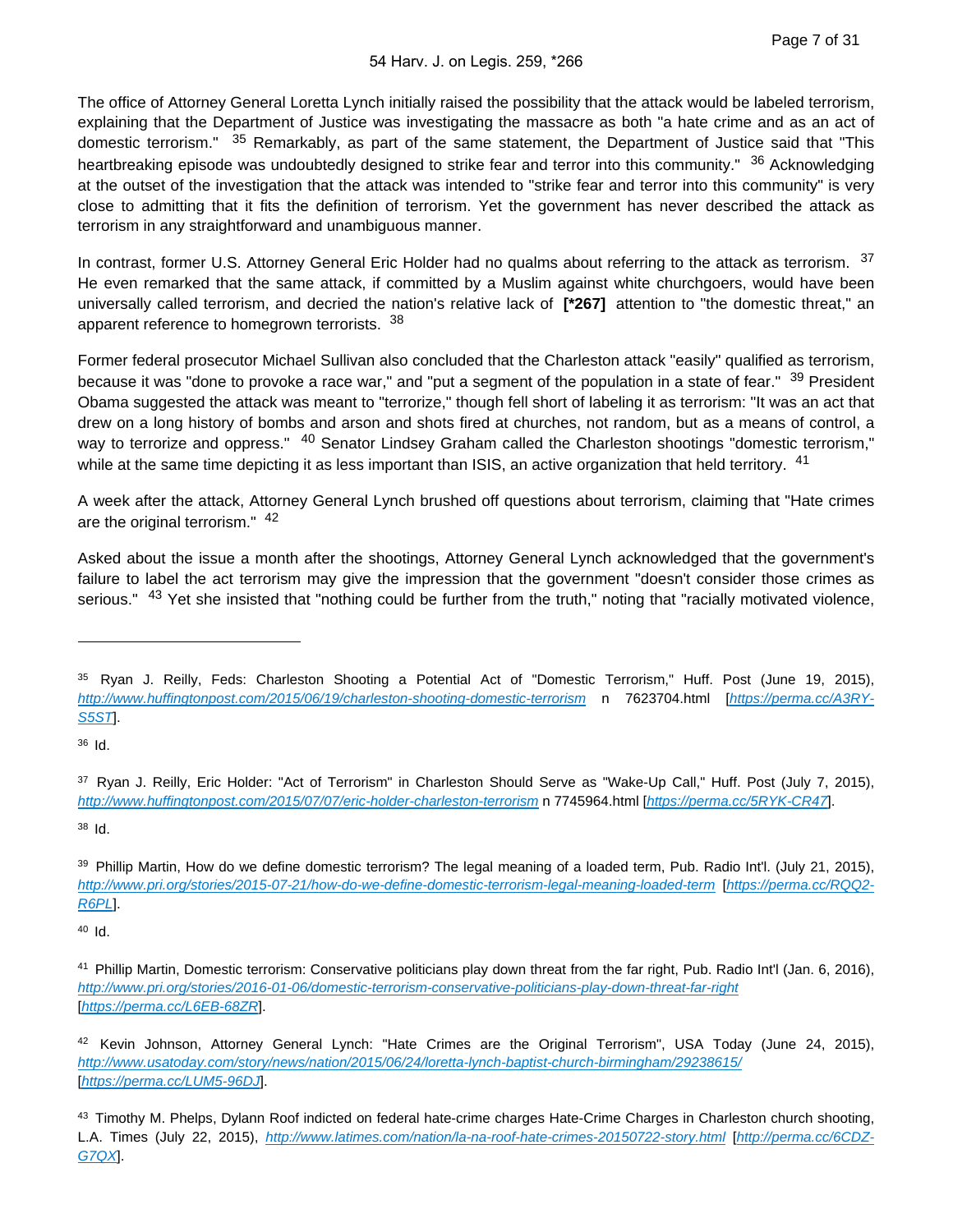for which a federal law was specifically enacted to cover, is of grave importance." <sup>44</sup> She noted that even if "since 9/11 there has been a great focus on" terrorism, that "should in no way signify that this particular murder or any federal crime is of lesser significance." <sup>45</sup> While her point about the importance of hate crimes is well taken, it ignores the greater policy importance given to terrorism, and the fact that Roof's attack clearly fits the government's prevailing definitions of terrorism. Moreover, it also suggests a false dichotomy between hate crimes and terrorism. As President Obama argued in the case of the Orlando attacks, **[\*268]** and as academics also point out, a single attack can qualify as both a hate crime and terrorism. <sup>46</sup>

Two weeks after the massacre, six U.S. Senators released a public letter to Senate Judiciary Committee chair Charles Grassley calling for hearings "on the threat posed by domestic terrorism and homegrown hate groups." <sup>47</sup> The Senators noted that "if this same act had been perpetrated by someone claiming a desire to harm Americans in the service of Islamist principles, it would immediately be labeled an act of terror," and argued that "[a] violent act motivated by a racist desire to intimidate a civilian population falls squarely within the definition of domestic terrorism." <sup>48</sup>

Terrorism scholars, for their part, were nearly unanimous in calling the Charleston massacre terrorism. Two days after the attack, Professor Brian Phillips said it was "clearly a terrorist act," given its racist motivation and the fact that Roof left one person alive specifically to let people know why he had done it. <sup>49</sup> Professor Daniel Medwed argued that Roof's acts fit the definition of terrorism because they were "meant to intimidate the African American community and arguably influence government policy in the area of race relations." <sup>50</sup> Professor Max Abrahms also said he felt "comfortable calling this church massacre an act of terrorism," because it was "premeditated and politically motivated." 51 Under what has been described as the most widely-accepted academic definition of terrorism--"an act of violence carried out by a non-state actor against a civilian target with some political aim"-- it is clear that the Charleston attack was terrorism, since Roof was driven by political ideology.  $52$ 

It appears that the only academic demurring from the application of the terrorism label is doing so for purely nominalist reasons, deferring to the FBI as the ultimate arbiter of what is and is not terrorism. "The FBI has

 $45$  Id.

 $44$  Id.

Jenna McLaughlin, Why Wasn't Dylann Roof Charged With Terrorism?, Intercept (July 22, 2015) <https://theintercept.com/2015/07/22/department-justice-didnt-charge-dylan-roof-domestic-terrorism/> [[https://perma.cc/CM84-](https://perma.cc/CM84-B6E3) [B6E3](https://perma.cc/CM84-B6E3)].

<sup>46</sup>Christopher Woolf, What Do We Call the Attack in Orlando? "Hate Crime" or "Terrorism?" Pub. Radio Int'l (June 13, 2016), <http://www.pri.org/stories/2016-06-13/what-do-we-call-attack-orlando-hate-crime-or-terrorism> [<http://perma.cc/UM8V-4JJ9>].

<sup>47</sup> Senators Push for Hearings on Homegrown Terrorists Like the Charleston Shooter, ThinkProgress (July 2, 2015), <https://thinkprogress.org/senators-push-for-hearings-on-home> grown-terrorists-like-the-charleston-shooter-9fd6458e8c3b#.n5kxt8q4u.

<sup>49</sup> Brian J. Phillips, Was what Happened in Charleston terrorism? Wash. Post (June 18, 2015), <http://www.washingtonpost.com/blogs/monkey-cage/wp/2015/06/18/was-what-happened-in-charleston-terrorism/> [<http://perma.cc/64BZ-S65Z>].

<sup>50</sup> Martin, supra note 39.

<sup>51</sup> Elias Groll, Was the Charleston massacre an Act of Terrorism?, Foreign Pol'y Passport (June 18, 2015), <http://foreignpolicy.com/2015/06/18/was-the-charleston-massacre-an-act-of-terrorism/?wp> login redirect=0/ [<http://perma.cc/6KFJ-RDSP>].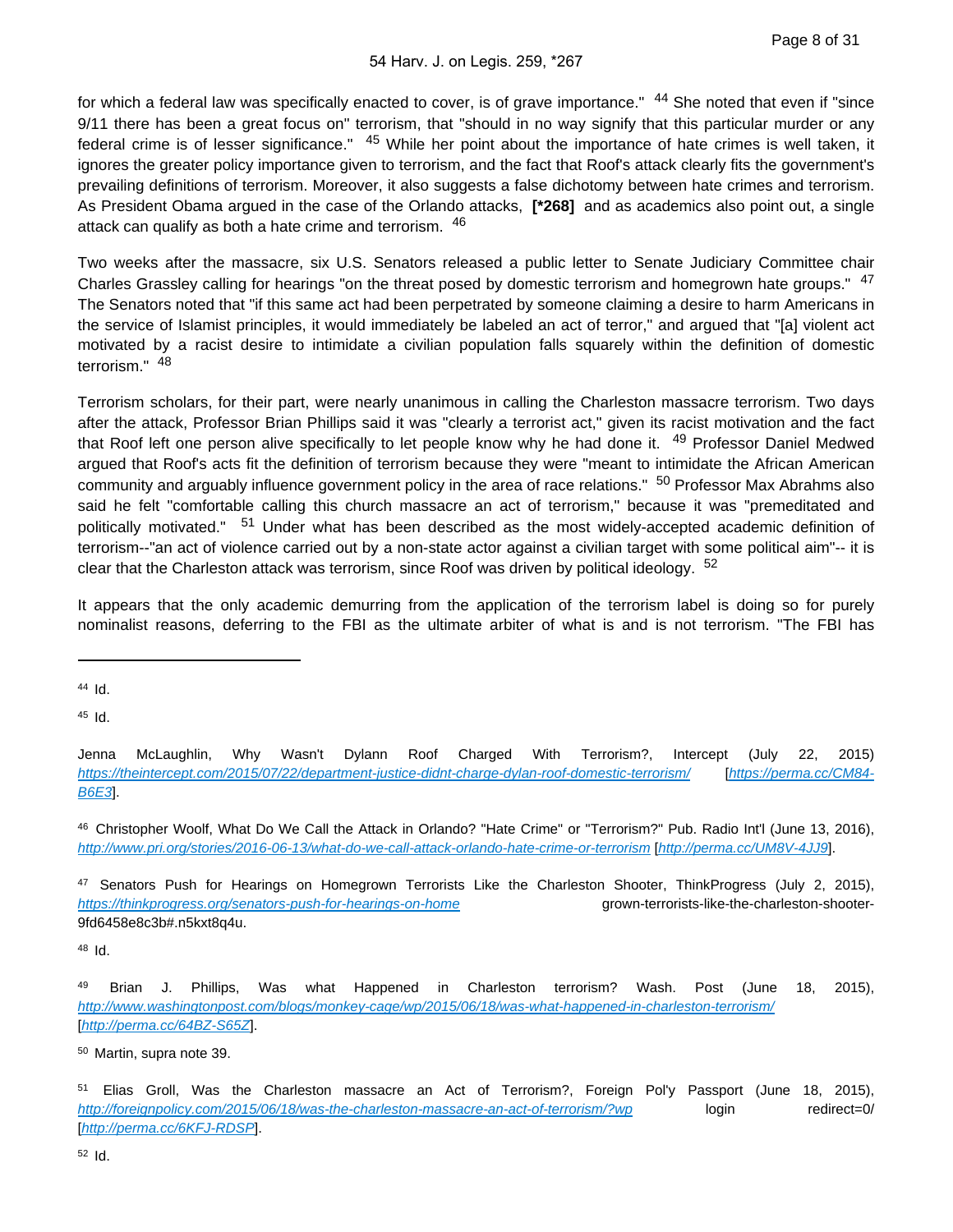exclusive jurisdiction to investigate acts of terror in the U.S.," said Professor Brent Smith, who heads the Terrorism Research Center at the University of **[\*269]** Arkansas, "[if] the FBI labels it as terrorism, it is terrorism. If they don't, it isn't."  $53$ 

Numerous media analysts also quickly identified the attack as terrorism. <sup>54</sup> Authors writing for publications such as, Salon.com, Foreign Policy, The Atlantic the New Yorker argued the attack deserved to be called terrorism under government and academic definitions, and assailed the government for its reticence to call white attackers terrorists. 55 Two journalists, Glenn Greenwald and Philip Bump, have argued against calling Roof a terrorist, but their arguments are based on objections to the term terrorism in general, rather than a conclusion that the attack did not fit a neutral definition of terrorism. <sup>56</sup>

B. Discrepancies in Media and Government Treatment of White Terrorists

 Journalists and academics have long criticized the government for its overwhelming focus on jihadi (and sometimes left-wing) terrorism, and its relative neglect of the threat of terrorism from white supremacists, antigovernment extremists, and pro-life radicals. <sup>57</sup> From the 1950s to the early 1970s, the FBI's illegal COINTELPRO program disrupted various social movements associated with minorities and the Left, and only sought to undermine  **[\*270]** Klan violence in its later years, under considerable pressure from the President, and after being criticized by Martin Luther King, Jr. and others for insufficient attention to Southern white terrorism. <sup>58</sup>

Although there was an initial burst of law enforcement interest in monitoring anti-government extremism following the Oklahoma City bombing in 1995, it was never a major priority of the federal government. <sup>59</sup> After 9/11,

54 For example, see Peter Bergen & David Sterman, Call it terrorism in Charleston, CNN (June 19, 2015), <http://www.cnn.com/2015/06/18/opinions/bergen-charleston-attack-terrorism> [<http://perma.cc/W5D9-DB8F>].

55 See Wheeler, supra note 15; Groll, supra note 51; Friedersdorf, supra note 21; Jelani Cobb, Terrorism in Charleston, New Yorker (June 29, 2015), <http://www.newyorker.com/magazine/2015/06/29/terrorism-in-charleston> [<http://perma.cc/B6NR-HBBB>].

<sup>56</sup> See Philip Bump, Why we shouldn't call Dylann Roof a terrorist, Wash. Post, (June 19, 2015), <https://www.washingtonpost.com/news/the-fix/wp/2015/06/19/why-we-shouldnt-call-dylann-roof-a-terrorist>

[<http://perma.cc/SF2Q-M5CD>]. Bump argues that employing the term terrorism would give Roof the notoriety he desired, in effect admit that he "scared" us, and imply that the fact he instilled fear was more significant than the murders themselves. Greenwald contends that terrorism is a "meaningless propaganda term" that is "definition-free" and used mainly to describe violence committed by Muslims. See Greenwald, supra note 20. As mentioned earlier, despite problematic aspects of the term terrorism (such as its uneven use or its potential to exaggerate the seriousness of security threats), it is not realistic to cease employing the term at all. Part IV argues that applying terrorism definitions in a consistent fashion, to cover the Charleston attack and other similar crimes, could have several important benefits for counter-terrorism policy and for society more generally. Bump's concerns about the fear-related implications of the term terrorism appear to be misplaced, because the term does not detract from the significance of non-terrorist murder or admit that the crime terrified us. On the contrary, the terrorism label refers to the intent of the offender, not the crime's actual effect on society.

<sup>57</sup> At the other end of the political spectrum, many have also criticized the government for its disproportionate focus on ecoterrorism and left-wing terrorism, even though not a single person since 9/11 has been killed in the US by people motivated by left-wing or environmental radicalism. See Potter, supra note 19. The FBI even described eco-terrorism as the nation's "numberone domestic terrorism threat" in recent years. Id. at 44-45.

58 David Cunningham, There's Something Happening Here: The New Left, The Klan, and FBI Counterintelligence (2004); John Drabble, To Ensure Domestic Tranquility: The FBI, COINTELPRO-WHITE HATE and Political Discourse, 1964-1971, 38 J. of Am. Stud. 297 (2004); Michael Newton, The FBI and the KKK: A Critical History 12-13 (2005).

59 Tom Landsford, Homeland Security from Clinton to Bush: An Assessment, in The Global War on Terrorism: Assessing the american response 1, 4-5 (John Davis ed., 2004).

<sup>53</sup> Margaret Hartmann, Will Dylann Roof Face Terrorism or Hate-Crime Charges?, N.Y. Mag (June 25, 2015), <http://nymag.com/daily/intelligencer/2015/06/will-roof-face-terrorism-or-hate-crime-charges.html> [<http://perma.cc/MMC5-4FCB>].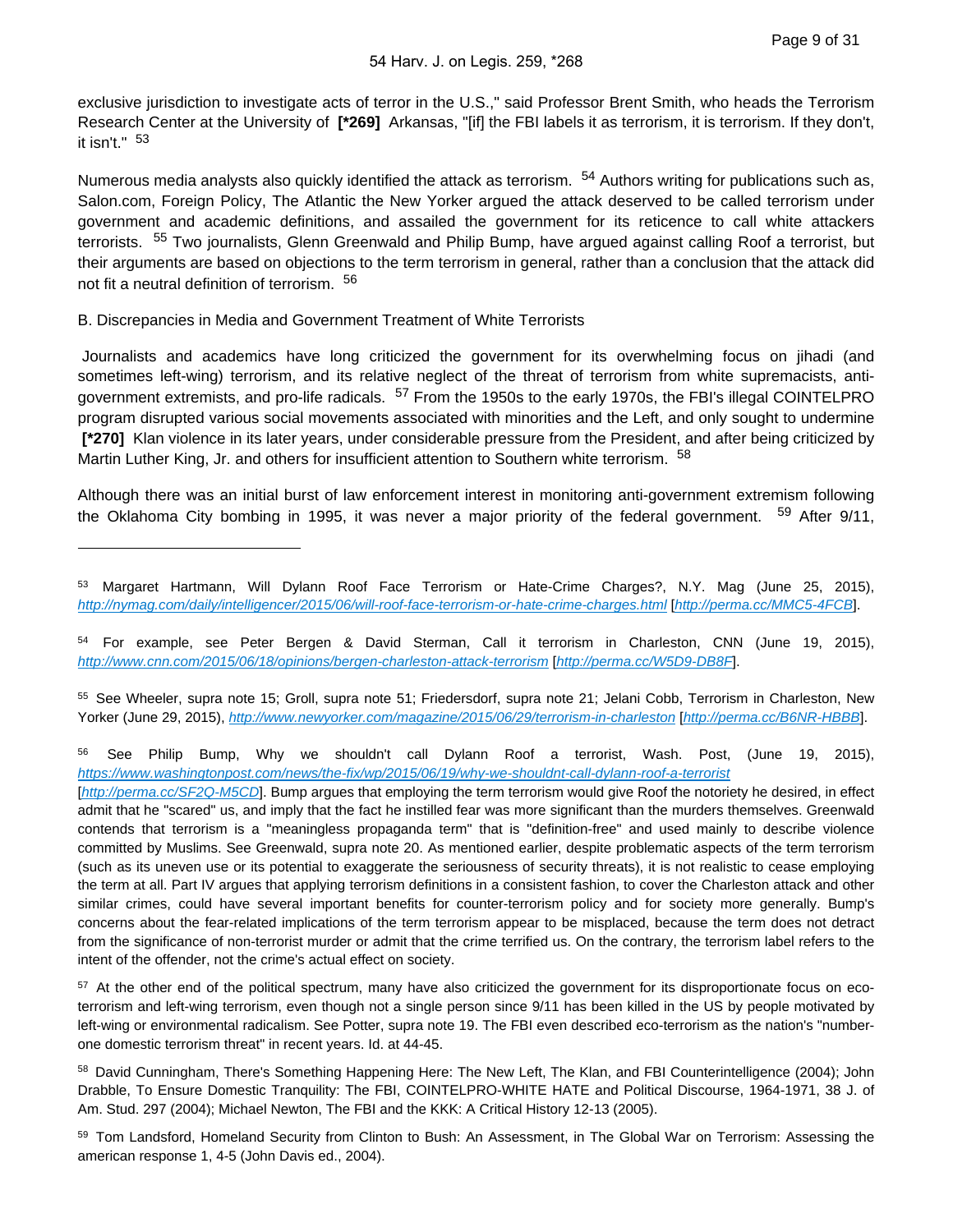however, preventing jihadi terrorism quickly became a policy obsession, with vast resources poured into nearly every conceivable counterterrorism measure, yet with little attention to anti-government extremists and white supremacists. 60

A database of fatal domestic terrorist attacks after 9/11 by the New America Foundation demonstrates that (at least until 49 were killed in the 2016 mass shooting in Orlando) right-wing terrorists caused more deaths than had jihadi terrorists. <sup>61</sup> Yet a study of post-9/11 terrorism sting operations found that there were far more sting operations targeting jihadi terrorism, and that left-wing and jihadi terror suspects had far more indicators of entrapment than did right-wing terrorists. 62 These findings suggest that the **[\*271]** government has deployed far fewer informants among potential right-wing terrorists and has been less aggressive in seeking convictions or trying to prevent attacks by right-wing extremists.  $63$ 

Indeed, it seems clear that far fewer resources are put into investigating anti-government and white supremacist extremists. After a 2009 report about right-wing extremism set off a firestorm of protest by mainstream conservatives, the government reportedly shifted even more resources away from investigating these homegrown terrorists. <sup>64</sup> Despite this stark policy imbalance at the national level, a 2014 survey of 382 law enforcement agencies found that 74% considered anti-government extremists such as militias and Sovereign Citizens to be among the top-three terrorism threats, and 24% considered racist violent extremists to be among the top-three

<sup>60</sup> See Pete Simi, Cycles of Right-Wing Terror in the US, in Right-Wing Radicalism Today: Perspectives from Europe and the US 144-45 (2013, Ed.,145 Sabine von Mering, Timothy Wyman McCarty eds., 2013).

<sup>61</sup> Bergen, supra note 23.

<sup>62</sup> See Jesse J. Norris & Hanna Grol-Prokopczyk, Estimating the Prevalence of Entrapment in Post-9/11 Terrorism Cases, 104 J. Of Crim. L. & Criminolgy (forthcoming 2016); see also Wadie E. Said, Crimes of Terror: The Legal and Political Implications of Federal Terrorism Prosecutions 30-49 (2015); Marc Sageman, Misunderstanding Terrorism 56 (2016); Marc Sageman, The stagnation in terrorism research, 26 Terrorism & Pol. Violence 565, 575 (2014); Ctr. for Hum. Rights & Global Just., NYU L. School, Targeted and Entrapped: Manufacturing the "Homegrown Threat" in the United States (2011); Trevor Aaronson, The Terror Factory: Inside the FBI's Manufactured War on Terrorism (2013); Jon Sherman, "A Person Otherwise Innocent:" Policing Entrapment in Preventative, Undercover Counterterrorism Investigations, [11 U. Pa. J. Const. L. 1475, 1489-99 \(2009\);](https://advance.lexis.com/api/document?collection=analytical-materials&id=urn:contentItem:4XNF-B4G0-02BM-Y018-00000-00&context=1000516) Sahar Aziz, Caught in a Preventive Dragnet: Selective Counterterrorism in a Post-9/11 America, 47 Gonz. L. Rev. 429 (2012); George D. Brown, Notes on a Terrorism Trial--Preventive Prosecution, "Material Support" and the Role of the Judge After United States v. Mehanna, **4 Harv. Nat'l Sec. J. 1 (2012);** Kendall Coffey, The Lone Wolf--Solo Terrorism and the Challenge of Preventative Prosecution, [7 FIU L. Rev. 1 \(2011\);](https://advance.lexis.com/api/document?collection=analytical-materials&id=urn:contentItem:576M-FS90-02C9-K054-00000-00&context=1000516) Joshua L. Dratel, The Literal Third Way in Approaching "Material Support for Terrorism": Whatever Happened to [18 U.S.C. § 2339B](https://advance.lexis.com/api/document?collection=statutes-legislation&id=urn:contentItem:8SG9-5042-D6RV-H0XV-00000-00&context=1000516)(c) and the Civil Injunctive Option?, [57 Wayne L. Rev. 11 \(2011\);](https://advance.lexis.com/api/document?collection=analytical-materials&id=urn:contentItem:56P6-V180-00CW-008J-00000-00&context=1000516) Peter Margulies, Guantanamo by Other Means: Conspiracy Prosecutions and Law Enforcement Dilemmas After September 11, 43 Gonz. L. Rev. [513 \(2008\);](https://advance.lexis.com/api/document?collection=analytical-materials&id=urn:contentItem:4SWP-6C00-00CV-20G9-00000-00&context=1000516) Kent Roach, Entrapment and Equality in Terrorism Prosecutions: A Comparative Examination of North American and European Approaches, [80 Miss. L. J. 1455 \(2011\);](https://advance.lexis.com/api/document?collection=analytical-materials&id=urn:contentItem:550F-H680-00CW-F02V-00000-00&context=1000516) Wadie E. Said, The Message and Means of the Modern Terrorism Prosecution, [21 Transnat'l L. & Contemp. Probs. 175 \(2012\);](https://advance.lexis.com/api/document?collection=analytical-materials&id=urn:contentItem:5692-T560-02BN-0097-00000-00&context=1000516) Eda Katharine Tinto, Undercover Policing, Overstated Culpability, [34 Cardozo L. Rev. 1401 \(2013\);](https://advance.lexis.com/api/document?collection=analytical-materials&id=urn:contentItem:58CT-B720-00CT-S0FN-00000-00&context=1000516) Wadie E. Said, The Terrorist Informant, [85 Wash. L. Rev. 687, 715-32 \(2010\);](https://advance.lexis.com/api/document?collection=analytical-materials&id=urn:contentItem:51WC-G1B0-02BN-00K4-00000-00&context=1000516) Human Rights Watch, Illusion of Justice: Human Rights Abuses in US Terrorism Prosecutions, Hum. Rts. Watch (July 21, 2014), <https://www.hrw.org/report/2014/07/21/illusion-justice/human-rights-abuses-us-terrorism-prosecutions> [[https://perma.cc/EP3E-](https://perma.cc/EP3E-38M6)[38M6](https://perma.cc/EP3E-38M6)].

<sup>63</sup> Norris & Grol-Prokopczyk, supra note 62; see Norris, supra note 25; see also Jesse J. Norris, Why the FBI and the Courts are Wrong about Entrapment and Terrorism, [84 Miss. L.J. 1257 \(2015\).](https://advance.lexis.com/api/document?collection=analytical-materials&id=urn:contentItem:5GJ3-K3M0-00CW-F17S-00000-00&context=1000516)

<sup>64</sup> R. Jeffrey Smith, Homeland Security Department Curtails Home-Grown Terror Analysis, Wash. Post (June 7, 2011), [https://www.washingtonpost.com/politics/homeland-security-department-curtails-home-grown-terror](https://www.washingtonpost.com/politics/homeland-security-department-curtails-home-grown-terror-analysis/2011/06/02/AGQEaDLH)[analysis/2011/06/02/AGQEaDLH](https://www.washingtonpost.com/politics/homeland-security-department-curtails-home-grown-terror-analysis/2011/06/02/AGQEaDLH) story.html [<http://perma.cc/C3S3-G2FL>].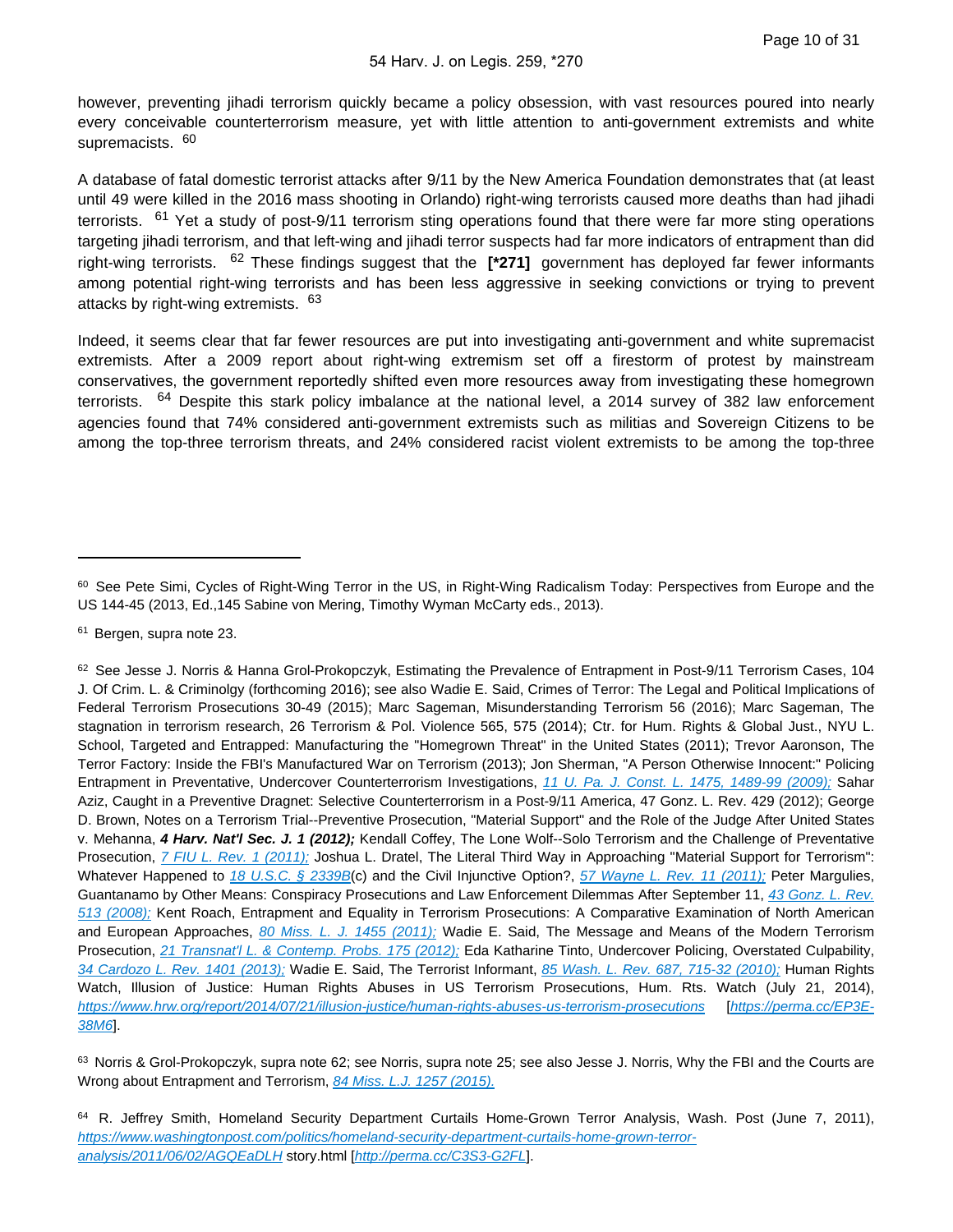threats. <sup>65</sup> The law enforcement agencies surveyed evaluated the local threat from non-jihadi terrorism to be significantly higher than the threat from jihadi terrorism. <sup>66</sup>

There appears to be a similar imbalance in media coverage. Murders committed by non-Muslim extremists are less likely to be labeled as terrorist by the media.  $67$  In addition, these terrorist attacks are less likely to make the national news, more commonly remaining local news stories. These patterns powerfully shape public consciousness regarding terrorism and the national policy discourse about counterterrorism policy, keeping both focused on the **[\*272]** threat of jihadi terrorism rather than treating all threats with the attention they deserve.

C. White-Supremacist Violence as "The Original Terrorism"

 Despite Attorney General Lynch's failure to label clearly the Charleston attack as terrorism, she made the astute remark that hate crimes were the "original terrorism." Indeed, there is a long history in America of describing whitesupremacist violence as terrorism. In fact, the country's first anti-terrorism legislation was directed against Klan violence in the Reconstruction period. <sup>68</sup> This may be surprising to many today, given the widespread perception that the public, media, and politicians are quick to describe Muslim violence as terrorism and less likely to describe white violent extremists as terrorists.

Yet the word terrorism was very commonly used to depict Klan violence, starting in the late 19th century, and throughout much of the 20th century. For example, a history journal in 1921 noted that, "to the average American the mention of the name [the Ku Klux Klan] suggests terrorism." <sup>69</sup> Similarly, an 1885 book recounting Klan tactics repeatedly used the term "terrorism." <sup>70</sup> Klan-related crimes were described as terrorism as early as 1863, though in the late 19th century, "reign of terror" or simply "terror" were more common terms for Klan violence, which ranged from threats and whipping on one end of the spectrum of severity to torture and murder on the other. <sup>71</sup> As another example, in the 1940s the governor of Virginia denounced Klan "intimidation" and "terrorism." <sup>72</sup> In 1965, President

68 Julia Craven, Dylann Roof Wasn't Charged with Terrorism Because He's White, Huff. Post (July 23, 2015), <http://www.huffingtonpost.com/entry/dylann-roof-terrorism> us 55b10 7c9e4b07af29d57a5fc [<http://perma.cc/H4G3-G35M>].

69 Frank Parker Stockbridge, The Kuklux Klan Revival, 14 Current Hist. 19 (1921).

<sup>65</sup> Charles Kurzman & Davis Schanzer, Law Enforcement Assessment of the Violent Extremism Threat 54 (2015), <https://sites.duke.edu/tcths/files/2013/06/Kurzman> Schanzer Law Enforcement Assessment of the Violent Extremist Threat final.pdf [<http://perma.cc/7WKA-QXW6>]; Charles Kurzman & Davis Schanzer, The Growing Right-Wing Terror Threat, N.Y. Times (June 16, 2015), <http://www.nytimes.com/2015/06/16/opinion/the-other-ter> ror-threat.html [<https://perma.cc/GP9T-44M5>].  $66$  Id.

<sup>67</sup> See Tung Yin, Were Timothy McVeigh and the Unabomber the Only White Terrorists?: Race, Religion, and the Perception of Terrorism, [4 Ala. C.R. C.L. L. Rev. 33, 47 \(2013\);](https://advance.lexis.com/api/document?collection=analytical-materials&id=urn:contentItem:5N7M-8R80-0014-216X-00000-00&context=1000516) Amanda Anthea Butler, Shooters of color are called "terrorists and "thugs." Why are white shooters called "mentally ill"?, Wash. Post (June 18, 2015), https://www.washingtonpost .com/posteverything/wp/2015/06/18/call-the-charleston-church-shooting-what-it-is-terrorism/?postshare=2271434651509011 [<http://perma.cc/4LXK-SA4U>]. These discrepancies may be explained by a number of factors, among them the tendency (documented in psychological research) for people to have greater and more unreasonable fears of those who are seen as foreign or otherwise in an outgroup. See James A. Piazza, Terrorist Suspect Religious Identity and Public Support for Harsh Interrogation and Detention Practices, 36 Pol. Psychol. 667 (2015). This could partially explain greater government and media focus on jihadi terrorists, since even. Even if some of them are American citizens, the fact that they are Muslim and typically inspired by terrorists in other countries, makes them appear more "foreign" and thus more threatening.

<sup>70</sup> See Samuel Sullivan Cox, Union--Disunion--Reunion: Three Decades of Federal Legislation, 1855-1885, at 16, 451, 453, 465, 475 (1885).

<sup>&</sup>lt;sup>71</sup> See U.S. House, Report of the Joint Select Committee to Inquire into the Condition of Affairs in the Late Insurrectionary States, Georgia Volume 6 55, at 5, 233, 454 (1872).

<sup>72</sup> David Mark Chalmers, Hooded Americanism: The History of the Ku Klux Klan 333 (1981); Douglas M. Fraleigh & Joseph S. Tuman, Freedom of Expression in the Marketplace of Ideas 143 (2010).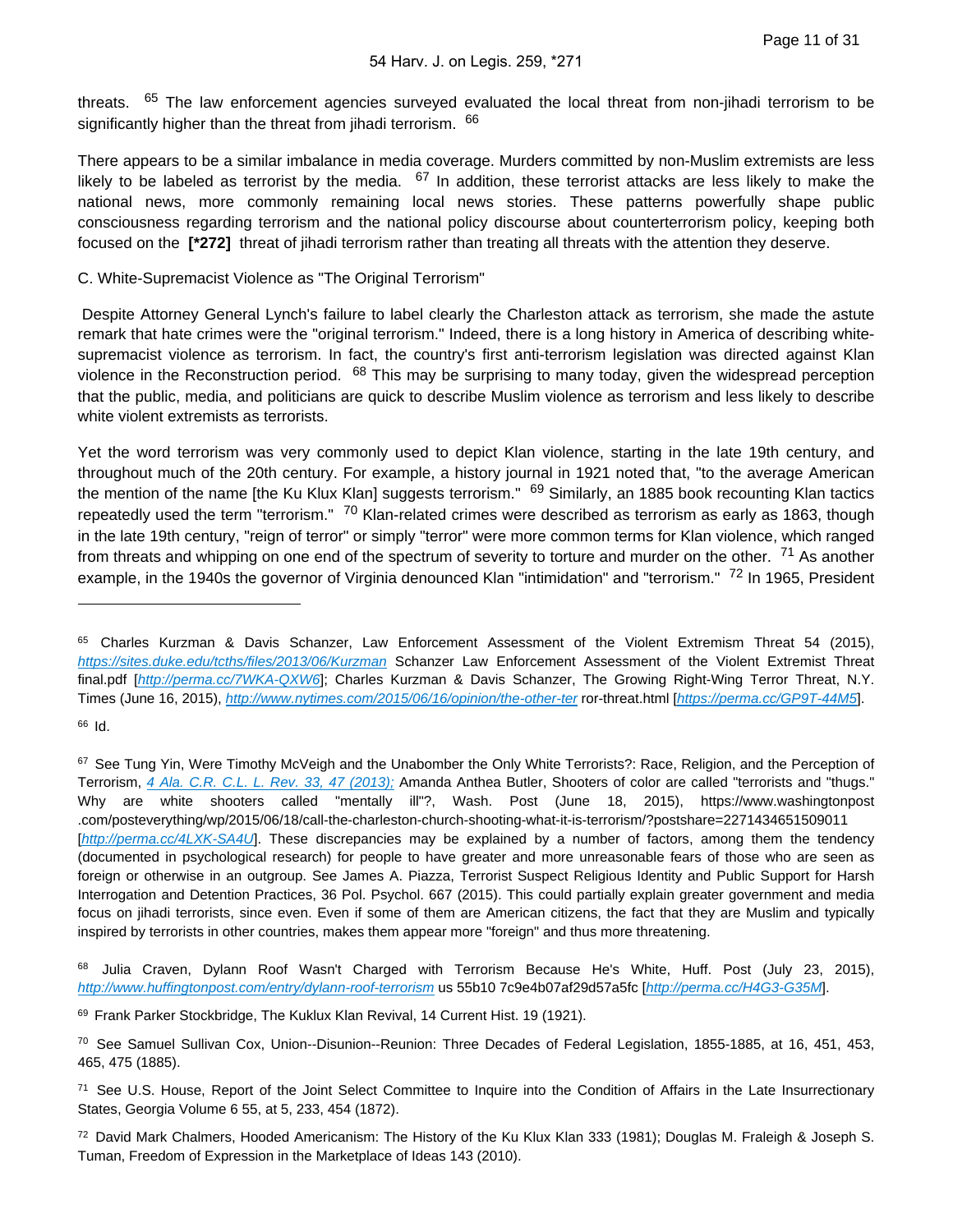Johnson said, in reaction to the Klan's murder of a white activist, "we will not be intimidated by the terrorists of the Ku Klux Klan any more than the terrorists of the Viet Cong … I shall continue to fight [the Klan] because I know their loyalty is not to the United States but to a hooded society of bigots." <sup>73</sup>

As cited in the US Supreme Court case Virginia v. Black, a 1991 encyclopedia of the Klan described the Klan as the "the world's oldest, most persistent terrorist organization." 74 In his dissent from that decision, Justice **[\*273]**  Clarence Thomas said that the Klan was "a terrorist organization, which, in its endeavor to intimidate, or even eliminate those it dislikes, uses the most brutal of methods." <sup>75</sup>

Klan violence, and other white supremacist violence, such as lynchings, were largely group-based. In contrast, Roof's mass shooting was a "lone wolf" or "stray dog" terrorist attack. <sup>76</sup> Yet the general intent was the same: to reestablish complete white supremacy through violence. The very purpose of inciting a "race war" would be to win the war, either by complete genocide (as imagined in The Turner Diaries, the white supremacist novel that inspired Timothy McVeigh) or by establishing a Jim Crow-or Apartheid-style regime (which is what the Klan succeeded in doing through its terrorism).  $77$  Either way, this would involve violence meant to force changes in the civilian population and the government, as the Article argues in detail in the next Part.

# **[III](https://advance.lexis.com/api/document?collection=statutes-legislation&id=urn:contentItem:8T9R-T372-8T6X-731R-00000-00&context=1000516).** Why Dylann Roof is a Terrorist Under Federal Law

 For several statutory and administrative purposes, Dylann Roof qualifies as a terrorist under federal law. First, Roof's attacks without any doubt fit the definition of terrorism in the USA PATRIOT Act, which is also the FBI's official definition of domestic terrorism. Second, a strong argument can be made that Roof's attack qualifies for the terrorism sentencing enhancement. Third, even if it does not qualify for the sentencing enhancement, the U.S. Sentencing Commission's notes in establishing the terrorism enhancement make clear that an upward deviation from the sentencing guidelines would be warranted in this case. Finally, since the Charleston massacre fits standard federal definitions of terrorism, the fact that it was a terrorist offense can be used as an aggravating factor under federal law, as part of the jury's decision whether to impose the death penalty.

# A. The USA PATRIOT Act's and FBI's Definition

 Under the USA PATRIOT Act, "domestic terrorism" is defined as including all "activities that (A) involve acts dangerous to human life that are a violation of the criminal laws of the United States or of any State;" and which "(B) appear to be intended (i) to intimidate or coerce a civilian population; **[\*274]** (ii) to influence the policy of a government by intimidation or coercion; or (iii) to affect the conduct of a government by mass destruction,

<sup>75</sup> *[Id. at 389.](https://advance.lexis.com/api/document?collection=cases&id=urn:contentItem:489R-2N10-004C-100H-00000-00&context=1000516)* 

<sup>&</sup>lt;sup>73</sup> Cunningham, supra note 58, at 74.

<sup>74</sup> [Virginia v. Black, 538 U.S. 343, 388 \(2003\)](https://advance.lexis.com/api/document?collection=cases&id=urn:contentItem:489R-2N10-004C-100H-00000-00&context=1000516) (Thomas, J., dissenting) (citing M. Newton & J. Newton, The Ku Klux Klan: An Encyclopedia vii (1991)).

<sup>76</sup> Brian Michael Jenkins, Stray Dogs and Virtual Armies: Radicalization and Recruitment to Jihadist Terrorism in the United States Since 9/11, Rand Corp. (2011), http://www.rand .org/content/dam/rand/pubs/occasional papers/2011/RAND OP343.pdf [<http://perma.cc/JF9E-76VF>]. The advantage of the term "stray dog" is that it lacks the noble or romantic connotation of "lone wolf." A more neutral and common alternative to "lone wolf" is "lone actor terrorism." Paul Gill, John Horgan & Paige Deckert, Bombing Alone: Tracing the Motivations and Antecedent Behaviors Lone-Actor Terrorists,59 J. Forensic Sci. 425 (2014).

<sup>77</sup>See Nancy Egan, The Turner Diaries, in The SAGE Encyclopedia of Terrorism 591 (2d ed. 2011).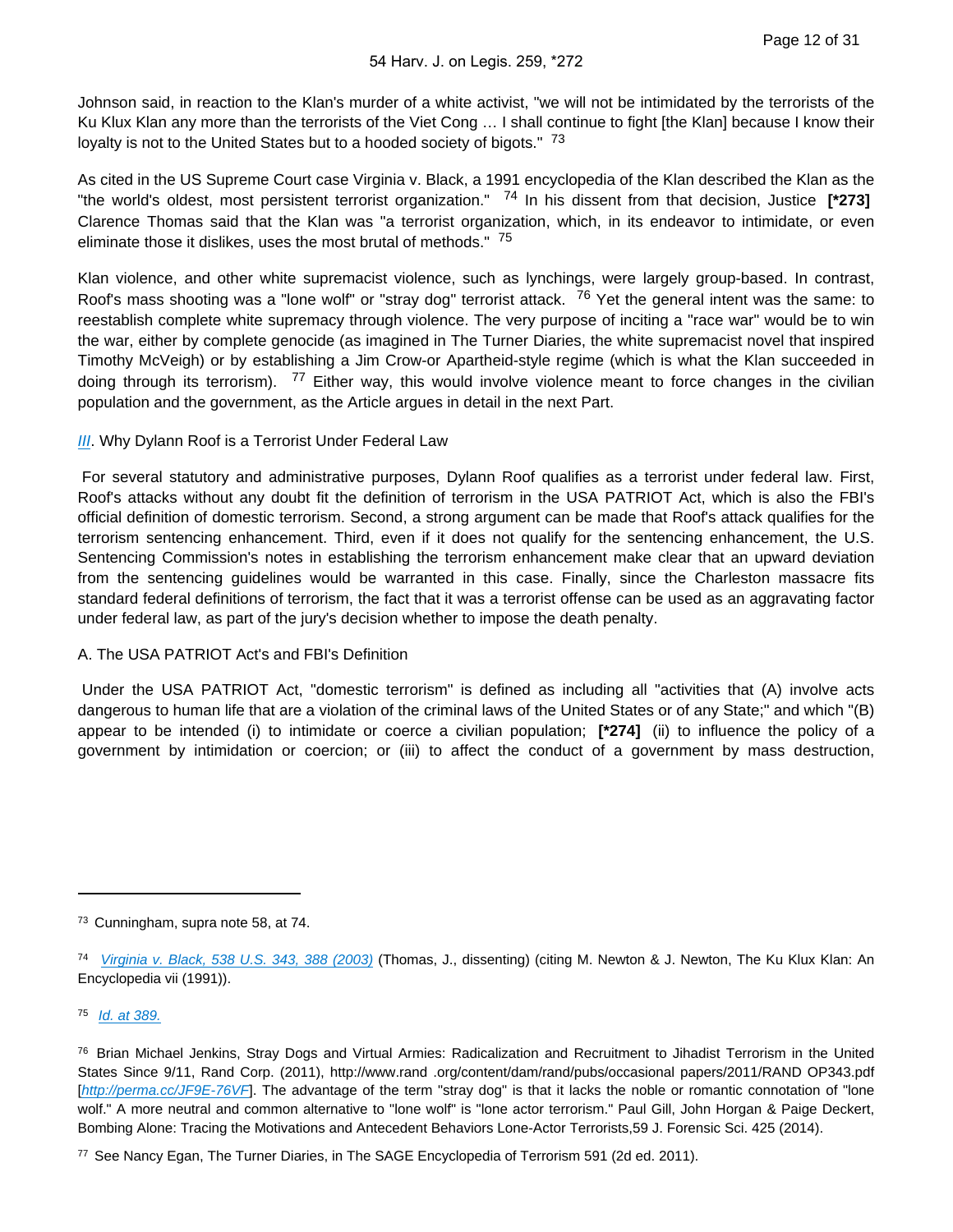assassination, or kidnapping;" and which "(C) occur primarily within the territorial jurisdiction of the United States."  $78$  This definition is prominently featured by the FBI as the official government definition of domestic terrorism.  $79$ 

It is important to note that due to the "or" under "(B)," any one of the three options (relating to a civilian population, influencing government policy, and mass destruction) is enough to qualify a crime as terrorism. In the case of Roof's attack, it qualifies without any doubt under the first option, and also qualifies under the second option. The third option may be relevant, since Roof technically assassinated an official who was among the church members he killed, but it is unclear whether he knew she was an elected official.

#### 1. Intimidating or Coercing a Civilian Population

 Obviously, murder is dangerous to human life and against the law, and Roof's attack took place within the United States. The first real question is thus whether Roof intended his murders to intimidate or coerce a civilian population. The answer is yes, without any conceivable doubt. Any murder motivated by a racist ideology is inherently intimidating to the hated population, and any attacker committing such murder clearly intends for that intimidation to occur.

Not only did Roof post a manifesto outlining his white supremacist views, he also blamed blacks for "raping our women" and taking over "our country," likely indicating that his act was motivated by the desire to intimidate blacks from committing crimes against whites and from having influence in general on American society. In addition, he specifically left one victim alive so that she would report what happened. <sup>80</sup> Roof may have feared his manifesto would never be found and thus hoped his statements during the killing would be disseminated in order would terrorize (i.e., intimidate or coerce) the black population.

## 2. Influencing Government Policy Through Intimidation or Coercion

 An alternative option for qualifying as terrorism is applicable if Roof's attack was intended "to influence the policy of a government by intimidation or coercion." <sup>81</sup> It is clear that Roof would like to replace the present multicultural model of government with a white supremacist regime. He prominently **[\*275]** displayed not only the Confederate flag but also the flags of other racist regimes, such as Apartheid-era South Africa and white minority-rule Rhodesia, and Nazi symbols popular among white supremacists, such as the numbers eighty-eight and fourteen. Brutal whiteonly rule was obviously his preferred mode of government, and he must have intended his attack to contribute toward changing the government's policies to resemble these virulently racist regimes. He even posted pictures of himself burning and stamping on the American flag and wrote in his manifesto that "modern American patriotism is an absolute joke" because "White people are being murdered daily in the streets." <sup>82</sup> From this quote alone, it is clear that he intended his attack to intimidate the government into cracking down on the supposed scourge of blackon-white crime.

His manifesto said that it is not "too late for America or Europe," since even if whites "made up only 30 percent of the population we could take it back completely," but cautioned against "waiting any longer to take drastic action."  $83$  This clearly indicates that his "drastic action" is meant to stimulate a white supremacist movement that will take

<sup>78</sup> [18 U.S.C. § 2331](https://advance.lexis.com/api/document?collection=statutes-legislation&id=urn:contentItem:8T90-9RP2-D6RV-H2Y3-00000-00&context=1000516) (2012).

<sup>&</sup>lt;sup>79</sup> Definitions of Terrorism in the U.S. Code, FBI, <http://www.fbi.gov/about-us/investigate/terrorism/terrorism-definition> [<http://perma.cc/2QSR-EN86>].

<sup>80</sup> Phillips, supra note 49.

<sup>81</sup> [18 U.S.C. § 2331](https://advance.lexis.com/api/document?collection=statutes-legislation&id=urn:contentItem:8T90-9RP2-D6RV-H2Y3-00000-00&context=1000516) (2012).

<sup>82</sup> Brendan O'Connor, Here Is What Appears to be Dylann Roof's Racist Manifesto, Gawker (June 20, 2015), <http://gawker.com/here-is-what-appears-to-be-dylann-roofs-racist-manifest-1712767241> [<http://perma.cc/ULE9-LK7Z>].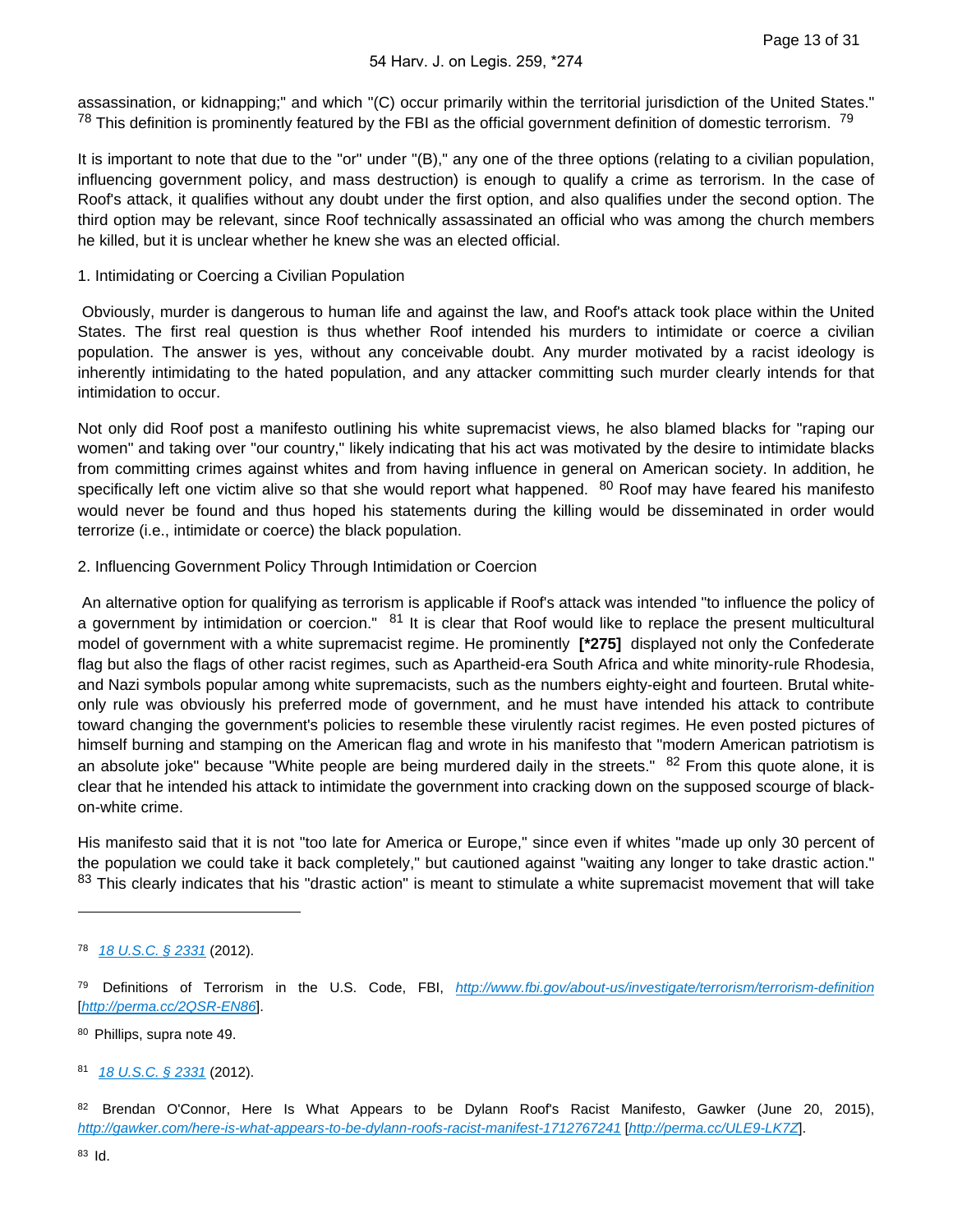over the government. Needless to say, we can safely assume that such a takeover would be accomplished at least at some level by violence, intimidation, and coercion.

As if the manifesto could be any clearer that it is meant to outline his motivations for the attack, he goes on to write that "We have no skinheads, no real KKK, no one doing anything but talking on the internet. Well someone has to have the bravery to take it to the real world, and I guess that has to be me." <sup>84</sup> This demonstrates that he thought his attack would lead to white supremacist ideals being put into action. He ends by lamenting that he has no time to write some of his "best thoughts," but ends on a hopeful note, that there are "enough great White minds are out there already," suggesting that they will take up where he left off, inspired by his massacre. <sup>85</sup>

Thus, it is clear Roof planned his act to have maximum symbolism, and intended it to lead to political change. However, this second element--the desire to intimidate or coerce the government into changing policies--might be questioned because of the indirect nature of the causal sequence he might have imagined. Did he really think that a single terrorist attack would intimidate the government into enacting white supremacist government policies?

Yet the same question could be asked of any terrorist attack. Simply because it is absurd to believe that a single mass murder--as in Chattanooga or San Bernardino--would immediately lead to a shift toward the terrorists' preferred government policies, this does not mean that they did not seek to intimidate or coerce the government. Many terrorists would probably admit **[\*276]** that their attack was meant to intimidate the government and eventually achieve political change (such as a worldwide Caliphate as in the case of current ISIS-inspired jihadists), while at the same time acknowledging that their ultimate goal will not result from their actions alone. Rather, most terrorists probably imagine that their attack will foment change only in concert with later developments, such as further attacks inspired by theirs.

In fact, ISIS's causal imagination is if anything more fraught with magical thinking than that of white supremacists such as Roof. ISIS adherents encourage and commit attacks on the West in large part to stimulate Western armies to come and fight ISIS, since their messianic prophecies foretell a ground war of many countries against them, which they will miraculously win and go on to dominate the world. <sup>86</sup> Yet no one would seriously question the idea that ISIS-inspired attacks in the US are meant to intimidate or coerce the government.

In addition, it is important to note that terrorists such as Roof could never succeed in intimidating or coercing the civilian population without also affecting government policies through their violence. For blacks to be too afraid to vote or enter the political arena (an intimidated/coerced civilian population), as they were at the historical height of Klan terror, the government would have to be convinced, or afraid, to enforce the law (influencing government policy through intimidation/coercion). In a democracy with a functional security and legal apparatus, one cannot effectively intimidate or coerce the population (at least more than a minimal amount) without intimidating or coercing the government as well.

Roof told his friend and confessed to the government that he intended for the attack to spark a "race war." <sup>87</sup> At first glance, this may seem to complicate matters a bit on the question of whether he meant to change government policy through intimidation or coercion. Perhaps he did not care about the government policy, but only wanted to stimulate war between different races? Yet such a "war" could not take place without government being too scared

 $84$  Id.

<sup>&</sup>lt;sup>86</sup> Graeme Wood, What ISIS Really Wants, The Atlantic (Mar. 2015), http://www .theatlantic.com/magazine/archive/2015/03/what-isis-really-wants/384980/ [<https://perma.cc/XC52-CMY8>]; Rukmini Gallimachi, U.S. Seeks to Avoid Ground War Welcomed by Islamic State, N.Y. Times (Dec. 7, 2015),<http://www.nytimes.com/2015/12/08/world/middleeast/us-strategy-seeks-to-avoid-isis-prophecy.html> [<https://perma.cc/Q5RV-5JJQ>].

<sup>87</sup> Blow, supra note 3.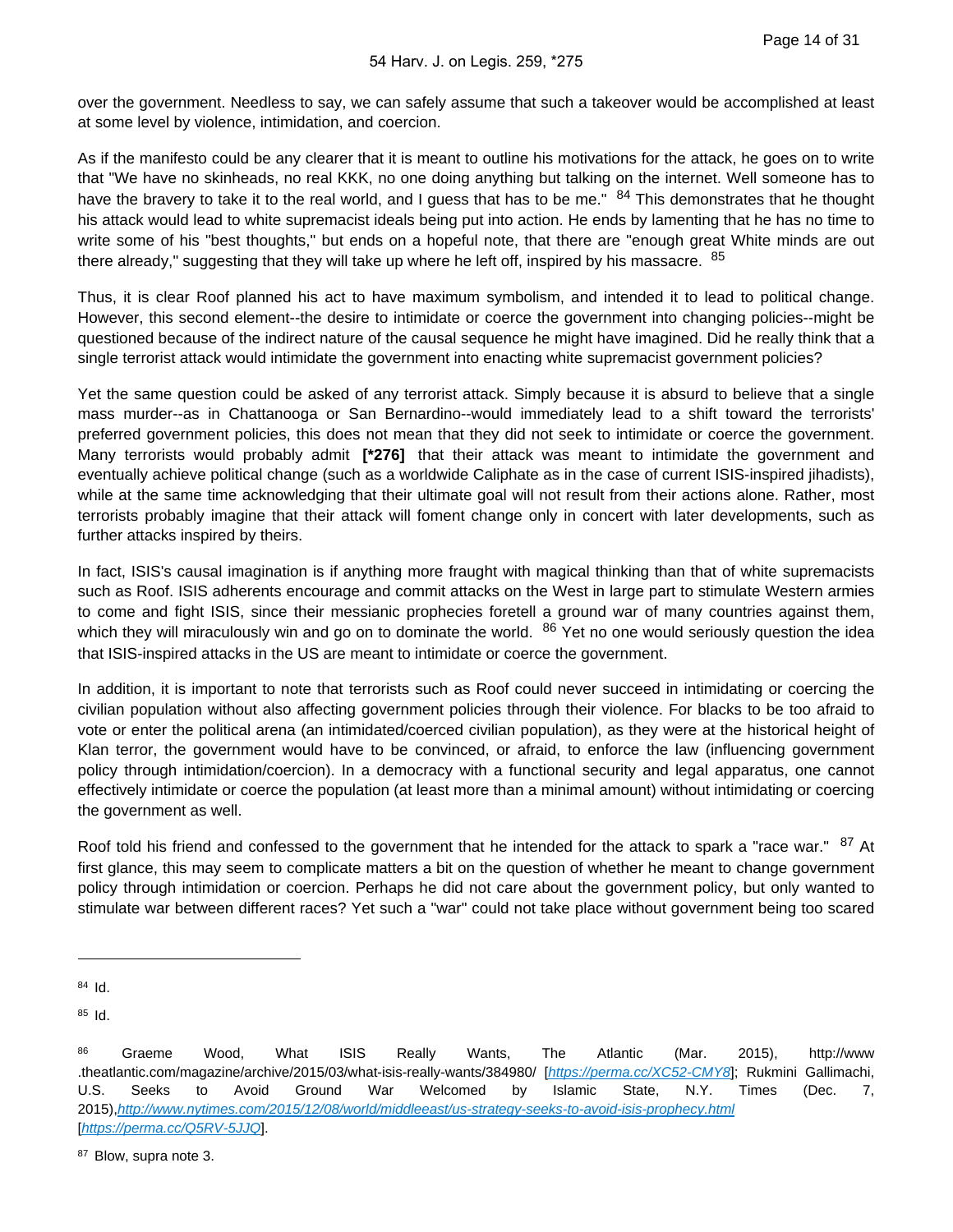to intervene (through intimidation or coercion) or actually joining in the fight on one side or the other (either way, as a policy change in reaction to violent intimidation).

In fact, "race war" as it has been depicted in the most popular white supremacist novel, The Turner Diaries, involves a separatist racist state which eventually takes control of the federal government through a campaign of mass killings. <sup>88</sup> The concept of race war is thus closely intertwined with the goal of achieving complete power over the government. A "race **[\*277]** war" should thus be understood as a way of referring to a violent white supremacist revolution which will prominently feature interracial battles, particularly whites killing blacks.

Regardless, any ideologically motivated attack on civilians should be understood as also intended to affect government policy by intimidation or coercion. Any ideological attacker can be presumed to intend their act to send a message to authorities, which they hope will influence policy in their favor. This is not as unrealistic as it may seem. It is conceivable (though perhaps not especially likely) that an attack like Roof's could cause some government officials or politicians, fearing additional attacks by white supremacists, to lean toward more racist policies or avoid anti-racist policies or messages.

Moreover, going further, any ideologically motivated violence can be presumed to be intended to intimidate or coerce both civilian populations and the government. This is because it is implausible to intimidate or coerce only one and not the other, at least beyond a de minimus amount. Any successful intimidation of the government into changing policies will not succeed without also intimidating the public against protesting and reversing the government's policy change. Any successful intimidation of the population will not succeed without intimidating the government from protecting the population.

Thus, any violent attack (like Roof's) intended to advance a particular ideology is necessarily intended to intimidate the government and civilian populations. Once the intention to advance an ideology through the attack is demonstrated (as in the case of Roof's manifesto explaining his motive and his statements during the shooting), this should be sufficient to establish that the attacker meant to coerce or intimidate both the government and civilian populations.

#### 3. Mass Destruction, Assassination and Kidnapping

 The final of the definition's three options is that the attack was intended to "affect the conduct of a government by mass destruction, assassination, or kidnapping." <sup>89</sup> This is the only prong of the definition that does not initially appear to be applicable. One of the murdered congregants was an elected official, and given all the research Roof did prior to the attack, it is possible he knew this. Yet his writings show no indication of this knowledge, or any specific plan to assassinate black officials (though that would certainly be a classic Klan tactic, and a necessary part of any race war). A race war as he probably envisioned it would involve such things as mass destruction (as in the Turner Diaries), but the statute appears to require that the defendant actually commit these acts. The only one he committed was assassination, and it may have been unknowingly.

# **[\*278]**

# 4. Practical Consequences

 Thus, the Charleston massacre definitely fits the government's definition of terrorism because it was clearly intended to intimidate or coerce black Americans. Roof also intended to influence government policy through intimidation, fulfilling the second alternative prong of the definition, since he wanted his attack to lead to a "race war" and the establishment of a white supremacist regime, and since it is evident that any ideologically motivated attack on civilians is also meant to send a message to the government. But what does this mean, as a practical matter? If all this is true, why was he not charged with terrorism?

89 [18 U.S.C. § 2331](https://advance.lexis.com/api/document?collection=statutes-legislation&id=urn:contentItem:8T90-9RP2-D6RV-H2Y3-00000-00&context=1000516) (2012).

<sup>88</sup> Egan, supra note 77 at 592.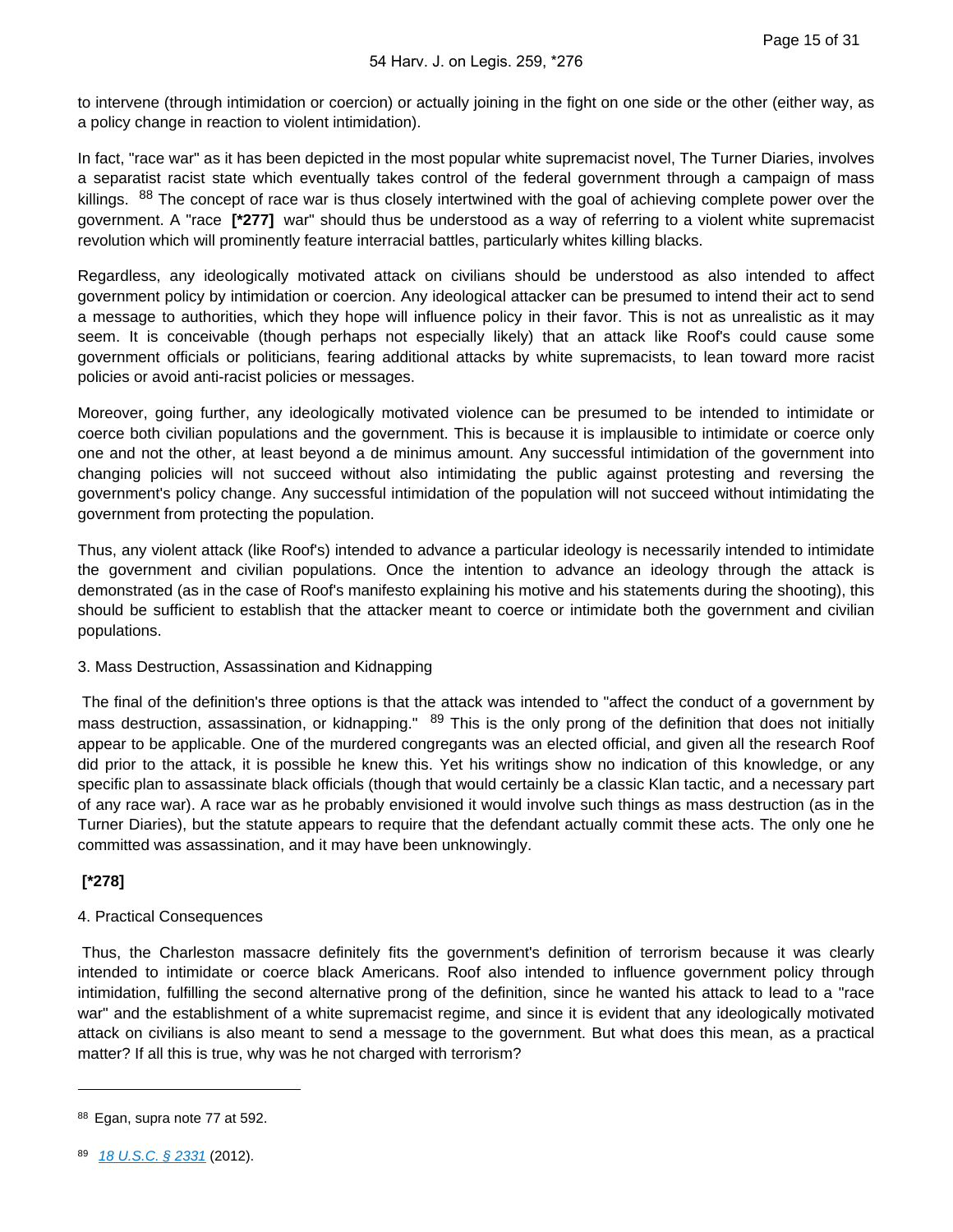#### 54 Harv. J. on Legis. 259, \*278

The answer is simple: he could not have been charged with terrorism, because the USA Patriot Act did not create a new crime of "committing terrorism" encompassing all crimes that fit within its definition of terrorism. <sup>90</sup> Even though a crime may qualify as terrorism under this definition, that does not mean the crime can be prosecuted as a terrorist crime. However, any crime fitting within this definition is classified as terrorism for administrative and investigative purposes. Since the Patriot Act expanded some of the government's surveillance powers, these powers are relevant for all terrorism investigations. <sup>91</sup>

Since Roof's attack clearly fits within the above definition, authorities should not hesitate to describe him as a terrorist and state that they are treating the murders as a terrorist attack in every respect. They could further explain that they would charge him with a terrorist crime, but none of the criminal statutes defining terrorist crimes apply specifically to his crime, since there are a limited number of such statutes, and they are all very specific. Authorities might even note that historically, many laws were passed to crack down on terrorists, such as the Ku Klux Klan Acts in the 1870s, but these laws did not use the term terrorism.  $92$  The absence of the word terrorism in a charging document and the applicable offense does not mean the government cannot officially classify and publicly refer to a crime as terrorism.

## B. The Terrorism Sentencing Enhancement

 Under current U.S. Sentencing Guidelines, any felony that "involved, or was intended to promote, a federal crime of terrorism" is to be sentenced under a much higher guideline range.  $93$  This sentencing enhancement can dramatically increase the recommended penalty in many cases. 94 For example, **[\*279]** an offense that would normally only be punished with 10 years' imprisonment could qualify for a life sentence after application of the enhancement. <sup>95</sup>

Although since the Supreme Court's decision in United States v. Booker, sentencing guidelines are not mandatory, judges typically sentence defendants within the guideline range.  $96$  Even without any terrorism enhancement, Dylann Roof will undoubtedly receive either a life sentence without possibility of parole or the death penalty. After all, he killed nine people, which surely calls for the maximum penalties available under law. <sup>97</sup> However, for the sake of principle, and due to potential applications to similarly-motivated cases with less certain sentencing outcomes, this Article demonstrates that the terrorism enhancement should apply to Roof. It further argues that government should seek the enhancement at trial, as a symbolic gesture demonstrating that they consider Roof's killings an act of terrorism as well as a hate crime.

90 McLaughlin, supra note 34.

 $91$  Id.

92 See Pub. L. No. 42-22, [17 Stat. 13 \(1871\).](https://advance.lexis.com/api/document?collection=statutes-legislation&id=urn:contentItem:5C7R-8030-01XN-S3B6-00000-00&context=1000516)

93 U.S. Sentencing Guidelines Manual § 3A1.4 (2015).

94 James P. McLaughlin, Jr., Deconstructing United States Sentencing Guidelines Section 3a1.4: Sentencing Failure in Cases of Financial Support for Foreign Terrorist Organizations, [28 Law & Ineq. 51, 75-76 \(2010\).](https://advance.lexis.com/api/document?collection=analytical-materials&id=urn:contentItem:4YFV-JD00-00CV-704N-00000-00&context=1000516) For this reason, McLoughlin aptly describes the enhancement as "draconian."  $\frac{Id.}{d}$  at 54. Particularly in cases involving less serious crimes, applying the enhancement could potentially lead to disproportionate punishments. [Id. at 57-58.](https://advance.lexis.com/api/document?collection=analytical-materials&id=urn:contentItem:4YFV-JD00-00CV-704N-00000-00&context=1000516) This Article argues that the prosecutors should seek the enhancement in Roof's case chiefly due to its symbolic significance. See infra note 94 and accompanying text.

95 Francesca Laguardia, Terrorists, Informants, and Buffoons: The Case for Downward Departure As a Response to Entrapment, [17 Lewis & Clark L. Rev. 171, 174 n.19 \(2013\).](https://advance.lexis.com/api/document?collection=analytical-materials&id=urn:contentItem:57XF-PCR0-00CW-50D1-00000-00&context=1000516)

96 Michael W. McConnell, The Booker Mess, [83 Denv. U. L. Rev. 665, 673 \(2006\).](https://advance.lexis.com/api/document?collection=analytical-materials&id=urn:contentItem:4JR0-ST40-00CT-Y01S-00000-00&context=1000516)

97 Under federal sentencing guidelines, the presumptive sentence for a single count of first-degree murder is a life sentence. U.S. Sentencing Guidelines Manual § 2A1.1.a, 404 (2015).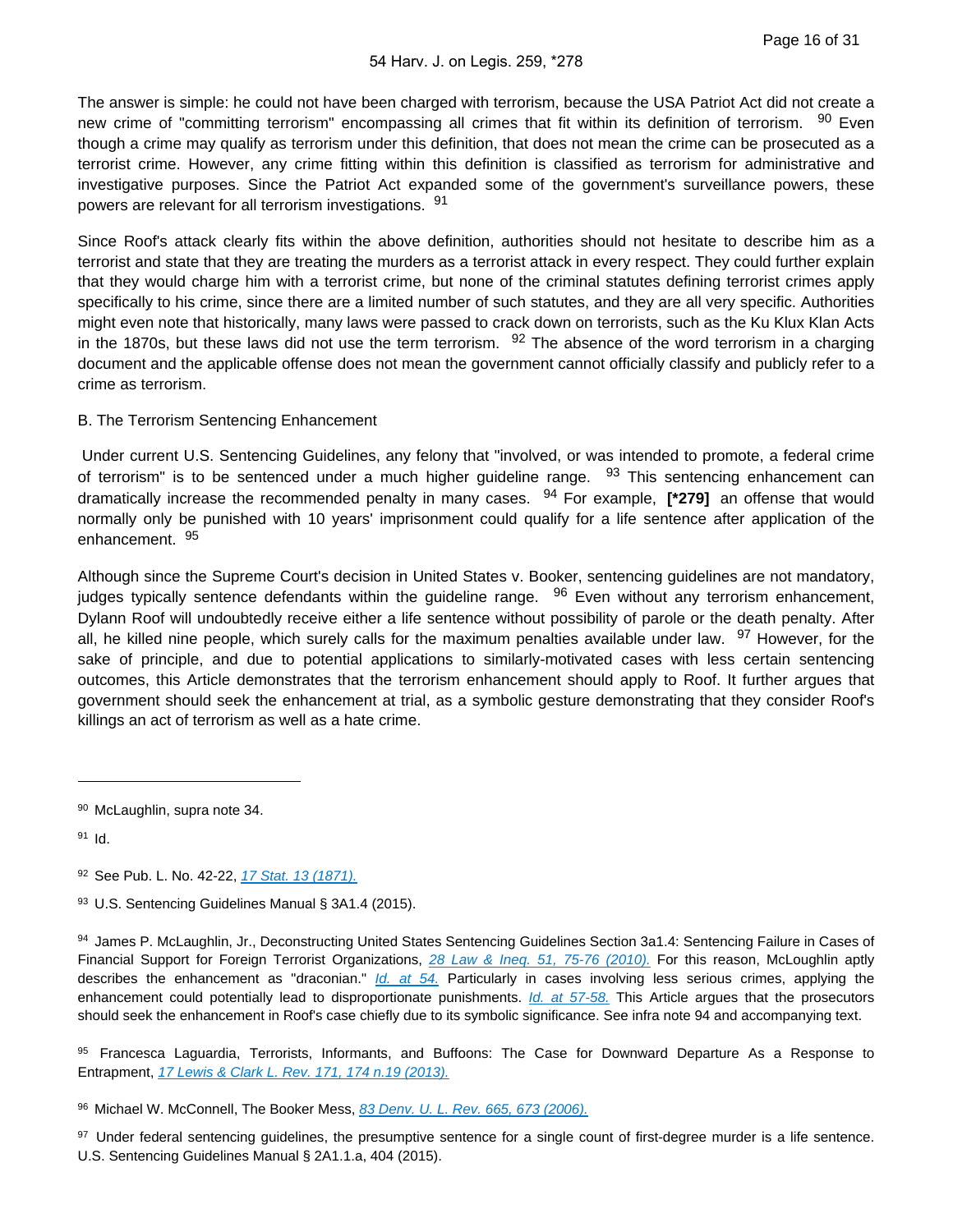To qualify for the terrorism sentencing enhancement, a crime must involve or be intended to promote a federal crime of terrorism. A federal crime of terrorism, for the purposes of the sentencing guidelines, is any crime which "is calculated to influence or affect the conduct of government by intimidation or coercion, or to retaliate against government conduct;" and which is enumerated under  $18$  U.S.C.  $2332b(q)(5)$ . <sup>98</sup> The offenses listed under 2332b(g)(5) include numerous specific statutes, covering such topics as assassinating federal government officials, employing weapons of mass destruction, bombing public places or facilities, providing material support for foreign terrorist organizations, and using incendiary devices on aircraft. <sup>99</sup>

This definition of a "federal crime of terrorism" is quite different from the Patriot Act's general definition of domestic terrorism, even though the sentencing enhancement was updated with the intention of encompassing domestic terrorism. First, it requires that the crime have been meant to influence the conduct of government through intimidation or coercion, or retaliate against government conduct, and fails to include another option regarding the intimidation and coercion of civilian populations. Second, the use of a limited list of offenses, each of which is itself very specific, has the effect of covering some crimes but not others. At first blush, it may seem **[\*280]** unlikely that the enhancement would apply to Roof's attack, given that he does not seem to have committed any of the crimes in the enumerated list.

Yet two factors make it possible to apply the enhancement in this case. First, the offense need only intend to "promote" one of the enumerated crimes, and it is clear that the "race war" he meant his killings to promote would involve commission of at least some of these crimes. As noted above, a "race war" as imagined by contemporary white supremacists necessarily involves battling the government as well as minority civilians. Certainly, any white supremacist insurgency against the government would involve, at a minimum, killing some federal government officials, and it is likely that many of the other listed offenses would be committed as well, such as bombing government property, or committing murder during an attack on a federal facility. The most famous depiction of a race war, the highly influential Turner Diaries, dubbed "the bible of the racist right," <sup>100</sup> involves killing numerous politicians, and even using nuclear weapons against the government. <sup>101</sup>

[Second](https://advance.lexis.com/api/document?collection=statutes-legislation&id=urn:contentItem:8T9R-T352-D6RV-H379-00000-00&context=1000516), the facts needed for the application of the enhancement need only be proven by a preponderance of the evidence. Thus, if a fact finder can conclude by a preponderance of the evidence that Roof intended to influence or retaliate against government conduct through intimidation or coercion, and that he intended to promote any of the enumerated crimes, the enhancement can be applied. As argued above, there is ample reason to conclude that Roof meant to affect government conduct, and to promote a race war that would necessarily entail some of the enumerated federal terrorist crimes. For these reasons, it seems clear that the offense can be applied.

If it can be applied, it should. As noted by Professor Wadie Said, the terrorism enhancement provides a "vehicle of an expressive nature, to comment on [prosecutors' and courts'] deep disapproval and condemnation of terrorism." <sup>102</sup> Certainly, charging someone with hate crimes serve a similar purpose. Yet since the Charleston shootings fit the federal definition of domestic terrorism, as established above, it would seem inappropriate, and would denigrate the seriousness of the offense, to avoid even attempting to apply the enhancement. A failure to try, even if in fact motivated by legal uncertainty about its application, would be easily interpreted as suggesting that white supremacist terrorism is less important or blameworthy than jihadi terrorism (where the enhancement is more commonly applied).

<sup>98</sup> [18 U.S.C. § 2332b](https://advance.lexis.com/api/document?collection=statutes-legislation&id=urn:contentItem:8SG9-5042-D6RV-H0X8-00000-00&context=1000516)(g)(5)(A) (2012).

<sup>100</sup> Camille Jackson, The Turner Diaries, Other Racist Novels, Inspire Extremist Violence, Southern Poverty Law Center Intelligence Rep., Oct. 14, 2004, https://www.splcenter .org/fighting-hate/intelligence-report/2004/turner-diaries-other-racistnovels-inspire-extremist-violence [<https://perma.cc/PS3B-YJC8>].

<sup>101</sup> Id.; Bruce Hoffman, Inside Terrorism 113 (2006).

<sup>102</sup> Wadie E. Said, Sentencing Terrorist Crimes, [75 Ohio St. L. J. 477, 480 \(2014\).](https://advance.lexis.com/api/document?collection=analytical-materials&id=urn:contentItem:5CT9-82G0-00CW-0036-00000-00&context=1000516)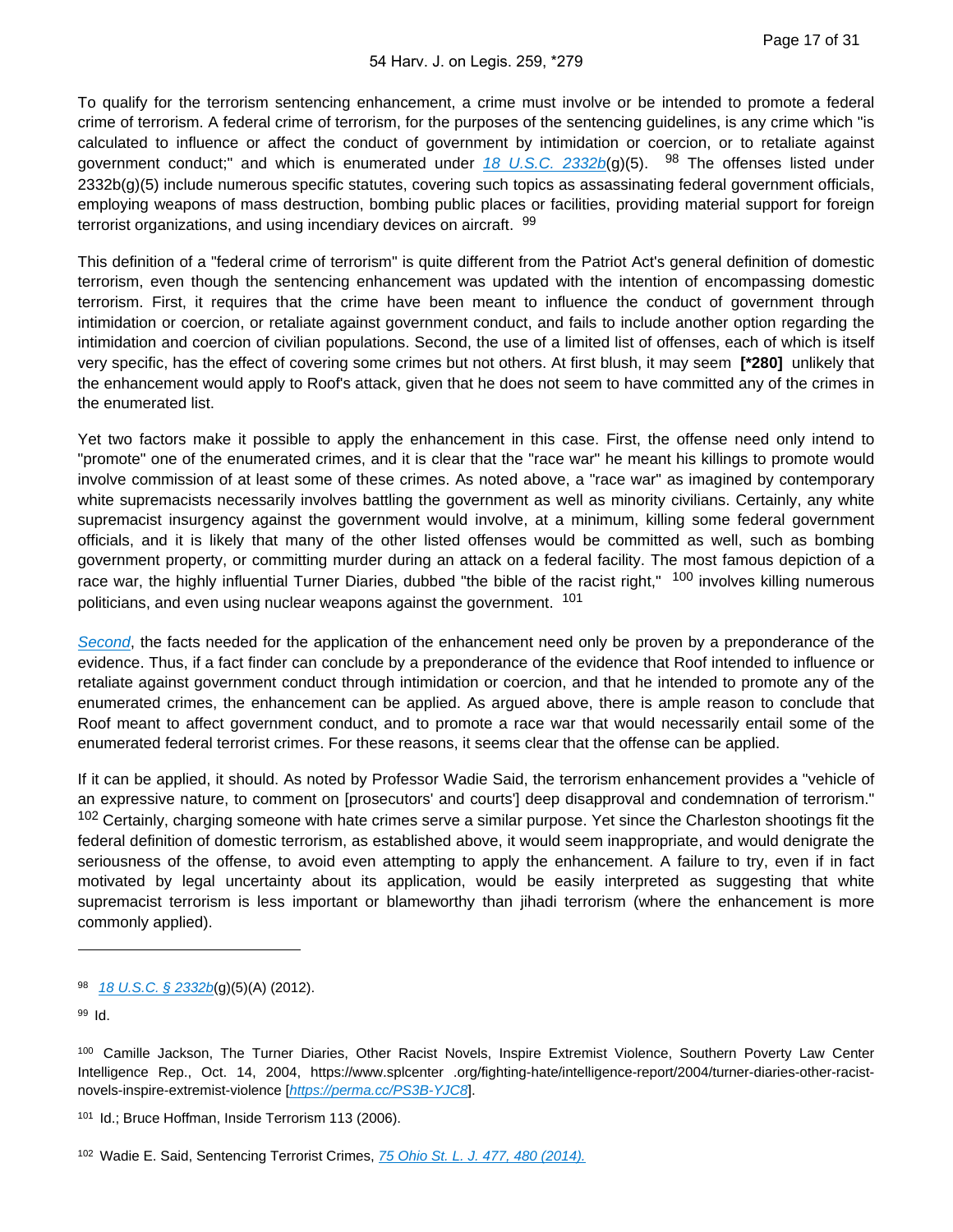In fact, the enhancement has been successfully applied in various non-jihadi contexts, including cases involving conspiracies to bomb abortion **[\*281]** clinics. 103 This record of success provides further reason for seeking the enhancement. Even if the result of the enhancement would be a recommended sentence of 400 years instead of 200 years, which would make no practical difference, the symbolism is important. The public must be assured that the government takes racist terrorism as seriously as jihadi terrorism.

#### C. Upward Departure from the Sentencing Guidelines

 Even if the sentencing enhancement for some reason cannot be applied, the U.S. Sentencing Commission, in its notes accompanying the sentencing enhancement, provides that an upward departure from the standard guidelines, as high as the top of the guideline range that would have resulted from an application of the enhancement, is warranted under two conditions. <sup>104</sup>

The first condition for upward departure is that the offense was intended to influence government conduct through intimidation or coercion or to retaliate against the government, but did not involve or intend to promote any of the enumerated offenses. <sup>105</sup> This would allow a sentence as high as that provided under the sentencing enhancement, if the court found that Roof meant to influence or retaliate against the government but fails to find that he meant to promote any of the offenses. Thus, if for some reason the court does not consider the implications of Roof's desire to start a race war, then they can still seek an upward departure as long as the court concludes he meant to influence or retaliate against the government.

This should not be difficult to prove by a preponderance of the evidence. At the very least, Roof's manifesto and statement during the shooting indicates that he sought to draw attention to what he saw as the problem of black-onwhite crime, including murder and rape. It can be safely assumed from this that he meant to send a message to the government that they should do more to prevent or harshly punish black-on-white crime. It is implausible that he meant his murders to intimidate only civilians, and not the government. His message of white supremacy in his manifesto was clearly meant as a message to all society, not simply those who are not part of the government.

The second condition for upward departure is that the defendant intended to promote one of the enumerated defenses, but intended to intimidate or coerce a civilian population rather than affect the government's conduct or retaliate against the government. <sup>106</sup> If the court acknowledges that Roof sought to intimidate African-Americans, and accepts the argument that he meant to promote a race war that would necessarily involve some of the enumerated offenses, but is somehow unable to conclude that he meant to **[\*282]** intimidate the government, then the court could impose the same penalties as would be available under the sentencing enhancement. <sup>107</sup>

#### D. The "Terrorism" Aggravating Factor for Death Penalty Purposes

 Roof also qualifies for the "terrorism" aggravating factor used by judges or juries as part of the decision whether to impose the death penalty in federal trials. Without venturing any opinion on whether the death penalty is appropriate in general or in this specific case, the Article simply shows the applicability of this aggravating factor to document another way in which the Charleston massacre qualifies as terrorism under federal law. <sup>108</sup> Since state and federal

108 Some, including Hillary Clinton, have supported the decision to seek the death penalty on Roof, see Abby Phillip, Hillary Clinton Supports Death Penalty for Accused Charleston Shooter Dylann Roof, Wash. Post (June 2, 2016),

<sup>103</sup> McLoughlin, supra note 94, at 61-62.

<sup>&</sup>lt;sup>104</sup> See U.S. Sentencing Guidelines Manual § 3A1.4 cmt. n.2, n.4 (2015).

<sup>105</sup> Id. § 3A1.4.

<sup>106</sup> See id. § 3A1.4 cmt. 4 (2015).

<sup>&</sup>lt;sup>107</sup> In short, the only circumstance in which the court could not apply the enhanced penalties is if the court concluded that Roof meant to intimidate the civilian population and not the government, and did not intend to promote any of the enumerated offenses.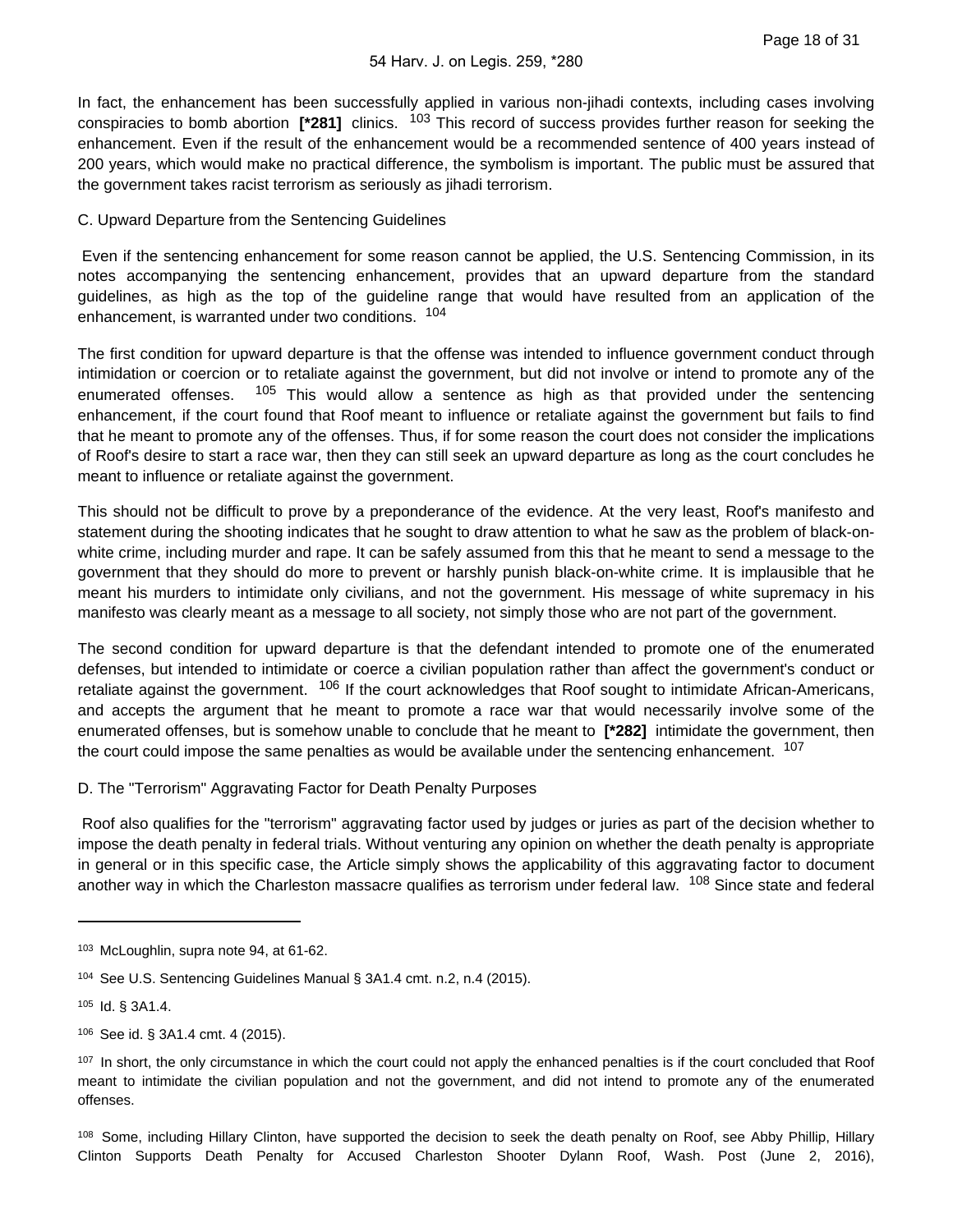prosecutors have decided to seek the death penalty for Roof, this could potentially have practical consequences for the jury's decision of whether to impose the death penalty. <sup>109</sup>

Under the constitutionally-required bifurcation of death penalty procedure, the defendant first has a trial on the question of guilt, and then has a separate proceeding to determine whether the jury will apply the death penalty.  $110$  The jury then must consider all the statutory aggravating and mitigating factors.  $111$  In federal trials, if the jury unanimously decides that the aggravating factors outweigh the mitigating factors and votes for the death penalty, the judge must abide by this decision.  $112$ 

Under federal law, one of the aggravating factors is that "the defendant committed the offense after substantial planning and premeditation to cause the death of a person or commit an act of terrorism." <sup>113</sup> Since no particular definition for terrorism is specified in the statute, the definition of the **[\*283]** Patriot Act is probably applicable. This aggravating factor was applied by the jury in the capital trial of John Muhammed, one of the "D.C. Snipers." The Virginia Supreme Court upheld the application of the terrorism aggravating factor in that case. <sup>114</sup>

In the Roof case, since his crime qualifies as terrorism under federal statutes, this would be one aggravating factor the jury could find applicable and consider as part of its death penalty decision. This would perhaps have more of an impact if there were a separate aggravating factor for terrorism, rather than a factor lumping terrorism together with general premeditated murder. Nonetheless, the jury's conclusion that Roof's crime qualifies as terrorism and thus qualified for that prong of this aggravating factor could possibly sway the jury toward imposing the death penalty. That is, if the jury finds that the aggravating factor applies both because the attack was premeditated and because it was an act of terrorism, this could enhance the significance of this aggravating factor for the jury and influence it to vote for capital punishment.

## [IV](https://advance.lexis.com/api/document?collection=statutes-legislation&id=urn:contentItem:8T9R-T3H2-D6RV-H37G-00000-00&context=1000516). Why It Matters

 Why does it matter that Roof is a terrorist under federal law? It matters because recognizing his crime as terrorism would promote more effective counterterrorism policies, and could have positive societal consequences for race relations and terrorism prevention. It would promote more effective counterterrorism policy by making it clear that Roof's crime is policy-relevant (rather than a one-off, idiosyncratic event with no particular relevance to policy), by promoting government accountability by making the government take responsibility for failing to prevent the attack

[https://www.washingtonpost.com/news/post-politics/wp/2016/06/02/hillary-clinton-supports-death-penalty-for-accused](https://www.washingtonpost.com/news/post-politics/wp/2016/06/02/hillary-clinton-supports-death-penalty-for-accused-charleston-shooter-dylann-roof)[charleston-shooter-dylann-roof](https://www.washingtonpost.com/news/post-politics/wp/2016/06/02/hillary-clinton-supports-death-penalty-for-accused-charleston-shooter-dylann-roof) [<https://perma.cc/TV34-WKFL>], while others (including Senator Bernie Sanders and prominent African-American journalist Ta-Nehisi Coates) have opposed it, see Sam Stein, Bernie Sanders Opposes Death Penalty for Dylann Roof, huff. post (May 25, 2016),[http://www.huffingtonpost.com/entry/bernie-sanders-opposes-death-penalty-for-dylann](http://www.huffingtonpost.com/entry/bernie-sanders-opposes-death-penalty-for-dylann-roof)[roof](http://www.huffingtonpost.com/entry/bernie-sanders-opposes-death-penalty-for-dylann-roof) us 57458ec7e4b0dacf7ad3719c [<https://perma.cc/ZK4H-SKKH>]; Ta-Nehisi Coates, Killing Dylann Roof: A year after Obama saluted the families for their spirit of forgiveness, his administration seeks the death penalty for the Charleston shooter, Atlantic (May 26, 2016),<http://www.theatlantic.com/politics/archive/2016/05/dylann-roof-death-penalty/484274/> [[https://perma.cc/J9UV-](https://perma.cc/J9UV-A5B7)[A5B7](https://perma.cc/J9UV-A5B7). See also Julianne Malveaux, Dylann Roof Doesn't Deserve the Death Penalty, Daytona Times (June 2, 2016),<http://daytonatimes.com/2016/06/dylann-roof-doesnt-deserve-the-death-penalty/> [<https://perma.cc/7HVL-246J>].

109 See Blinder, supra note 27 and accompanying text.

110 Jesse Cheng, Frontloading Mitigation: The "Legal" and the "Human" in Death Penalty Defense, 35 Law & Soc. Inquiry 39, [40-42 \(2010\).](https://advance.lexis.com/api/document?collection=analytical-materials&id=urn:contentItem:4YJM-29H0-00CV-S051-00000-00&context=1000516)

- 111 [18 U.S.C. § 3592](https://advance.lexis.com/api/document?collection=statutes-legislation&id=urn:contentItem:8SG9-5042-D6RV-H1DB-00000-00&context=1000516) (2012).
- 112 [18 U.S.C. § 3594](https://advance.lexis.com/api/document?collection=statutes-legislation&id=urn:contentItem:8SG9-5042-D6RV-H1DD-00000-00&context=1000516) (2012).
- 113 [18 U.S.C. § 3592](https://advance.lexis.com/api/document?collection=statutes-legislation&id=urn:contentItem:8SG9-5042-D6RV-H1DB-00000-00&context=1000516)(c)(9) (2012).

<sup>114</sup> [Muhammed v. Com. of Va., 611 S.E.2d 537, 553, 558 \(2005\),](https://advance.lexis.com/api/document?collection=cases&id=urn:contentItem:4G0W-9NW0-0039-42P8-00000-00&context=1000516) superseded [269 Va. 451;](https://advance.lexis.com/api/document?collection=cases&id=urn:contentItem:4HCM-6FC0-0039-41XK-00000-00&context=1000516) Adam Liptak, Virginia Justices Set Death Sentence in Washington Sniper Case, N.Y. Times (Apr. 23, 2005), [http://www.nytimes.com/2005/04/23/us/virginia](http://www.nytimes.com/2005/04/23/us/virginia-justices-set-death-sentence-in-washington-sniper-case.html)[justices-set-death-sentence-in-washington-sniper-case.html](http://www.nytimes.com/2005/04/23/us/virginia-justices-set-death-sentence-in-washington-sniper-case.html) [<https://perma.cc/ZG8W-7SXV>].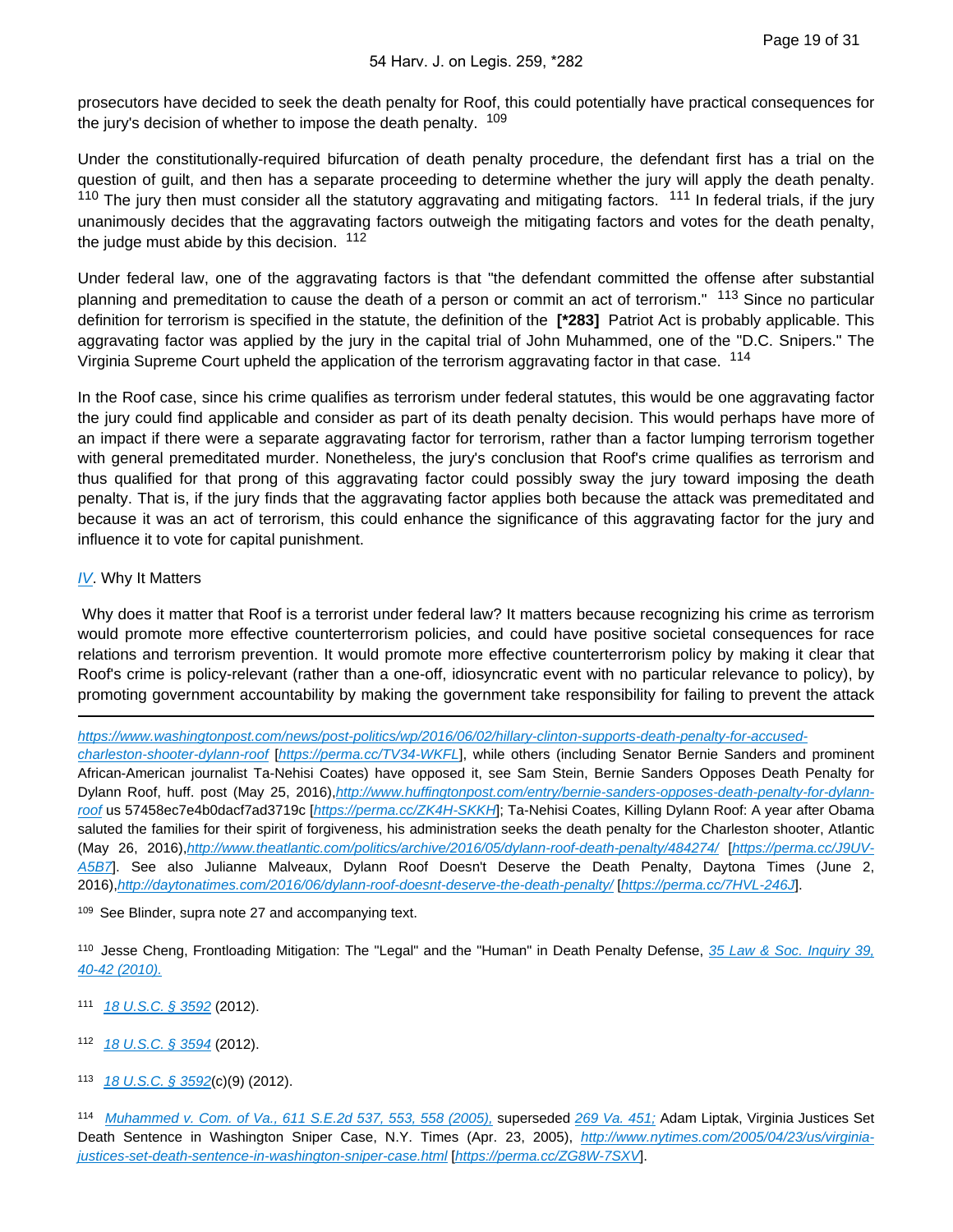(and other similar terrorist attacks), and by stimulating a more reasonable distribution of counterterrorism resources, in which more resources are put into preventing white-supremacist and anti-government terrorism. It could have other positive societal consequences as well, by acknowledging the long history of white supremacist terrorism in the U.S., placing additional moral opprobrium on racist violence, reducing Islamophobia by disentangling the stereotypical conflation of terrorism and Islam, and ensuring that citizens understand the importance of non-Muslim terrorism, so that they will be more likely to report to the government any extremist with violent plans.

# **[\*284]**

## A. Counterterrorism Policy

1. Establishing Policy Relevance

 Labeling the Charleston massacre as terrorism is important because it makes it clear that it is relevant to policymaking, rather than an isolated, random event with no connection to larger ideological trends and security concerns. Many have noted a tendency in the media to immediately ascribe mass shootings by white males to mental illness, rather than examining ideological motives that may have been present.

Even Senator Lindsey Graham, who did call Roof's shooting "domestic terrorism" rather than a "random act of violence," appeared to minimize its importance, describing Roof as "a whacked out kid who follows the teachings of whacked out people," rather than a member of an "organized effort to hold territory and expand power," as with ISIS terrorists. 115 On another occasion, he dismissed Roof as "one of these whacked out kids," saying that he did not "think it's anything broader than that," just a "young man who is obviously twisted." <sup>116</sup>

While it is true that Roof was a lone terrorist with no clear connections to an organized terrorist group, it is not helpful to suggest that mental illness rather than ideological conviction was the primary driver of the attack. It is well-documented that there are thousands of hate groups across the country, and many internet forums featuring radical white supremacists. He was inspired by a movement, by no means an extremely successful one that is fomenting mass terror with collectively-organized attacks, but certainly a significant movement that has the potential to inspire additional terrorist attacks. Indeed, as noted above, since 9/11 there were more domestic fatalities from white-supremacist or anti-government domestic attacks than from jihadi attacks (that is, until Omar Mateen killed 49 people in Orlando). This alone should establish beyond any doubt the policy relevance of attacks like Roof's.

President Obama's remarks about the attack stressed that it drew inspiration from a history of racist violence that was "not random," and urged that the public respond by removing the Confederate flag and working toward eliminating racial disparities in employment and the criminal justice system. <sup>117</sup> Of course, another important way to acknowledge the fact that this attack is "not random" is to treat it as terrorism, and evaluate its relevance **[\*285]**  for various aspects of government policy, which could potentially be adjusted to prevent such attacks.

#### 2. Promoting Accountability

 Acknowledging that the Charleston massacre was a terrorist attack would also promote government accountability, since it would force the government to admit that a terrorist attack occurred on its watch, and they failed to prevent it. This could serve as an appropriate spur toward reexamining current policy and determining whether further efforts can be made to prevent similar attacks. Avoiding the terrorist label, by contrast, amounts to playing politics with the victims' lives, skirting reality in order to avoid political embarrassment.

<sup>115</sup> Martin, supra note 41.

<sup>116</sup> Maeve Reston, Lindsey Graham: Niece Went to School With Shooting Suspect, CNN (June 18, 2015), <http://www.cnn.com/2015/06/18/politics/lindsey-graham-charleston-shooting/> [<https://perma.cc/F37F-5QJU>].

<sup>117</sup> President Barack Obama, Remarks by the President in Eulogy for the Honorable Reverend Clementa Pinckney, (June 26, 2015), [https://www.whitehouse.gov/the-press-office/2015/06/26/remarks-president-eulogy-honorable-reverend-clementa](https://www.whitehouse.gov/the-press-office/2015/06/26/remarks-president-eulogy-honorable-reverend-clementa-pinckney)[pinckney](https://www.whitehouse.gov/the-press-office/2015/06/26/remarks-president-eulogy-honorable-reverend-clementa-pinckney) [<https://perma.cc/2V2> W-4KLL].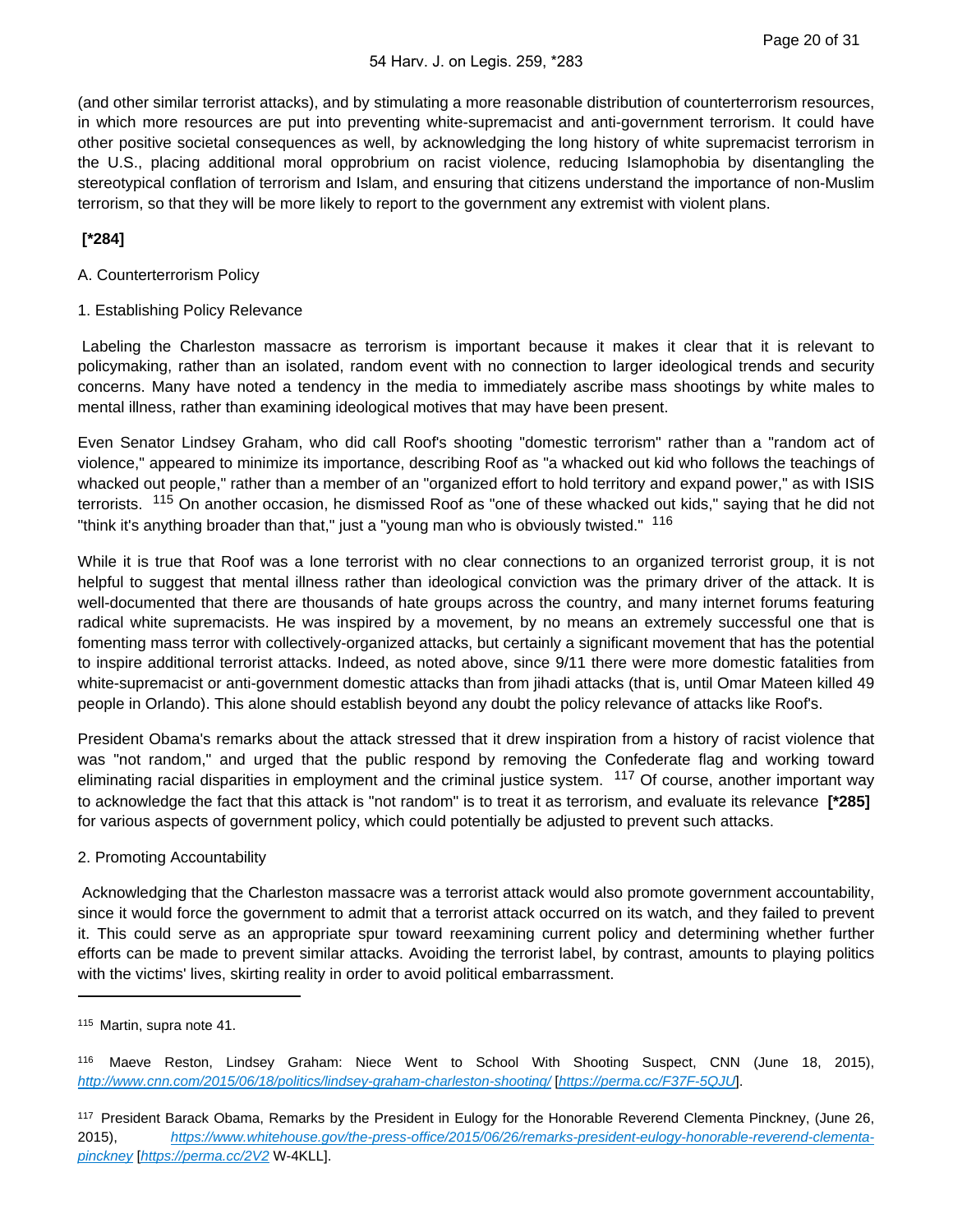Indeed, as a purely political or strategic matter, it is in the interests of executive branch officials to maximize the number of criminal convictions that are classified as terrorism (to exaggerate their success in catching terrorists), while minimizing the number of actual attacks that are labeled as terrorism (to understate their failure to prevent attacks). <sup>118</sup> This latter tendency, and not only the perceptions that jihadi terrorism is uniquely serious or that rightwing terrorism is a less grave threat, may be one of the reasons why the Roof attack has not clearly been called terrorism.

As an example, critics have commonly lambasted the government for classifying Nidal Hasan's shooting at an Army base at Fort Hood, Texas as "workplace violence" rather than terrorism. 119 Oddly, even though President Obama eventually described Hasan's shooting as a terrorist attack, <sup>120</sup> and the Army classified the act as terror-related in order to enable it to award Purple Hearts to the victims, <sup>121</sup> other elements of the government have refrained from switching their classification from "workplace violence" to terrorism. <sup>122</sup>

This reticence to call terrorist attacks what they are, apart from making the government seem disingenuous, can be seen as an attempt to avoid accountability, to avoid having to explain why they were not able to prevent this attack and detail what they will do to ensure it does not happen again. At **[\*286]** least in the case of Hasan, since the target was a branch of the government, lengthy and detailed reports have been filed analyzing the incident and the possible ways in which it could have been prevented. 123 Attacks on civilians like Roof's, however, do not appear to have galvanized the same level of self-reflection. Clearly labeling the shooting as a terrorist attack would give impetus to a greater effort to understand this incident and prevent further acts of racist terrorism.

## 3. Improving Counter-Terrorism Resource Allocation

 Another possible result of classifying the Charleston massacre as a terrorist attack would be the acknowledgement that counterterrorism resources need to be better balanced in proportion to the actual threats different forms of terrorism demonstrably pose. Thus, not only would designating the attack as terrorism establish its policy relevance in general, but it could also potentially lead to rational resource allocation changes and other important policy shifts. 124

Such policy changes could have the effect of preventing terrorist attacks. Previous research has documented the paucity of resources the government devotes to investigating anti-government or white supremacist extremists, and has shown that informants are used much more aggressively in jihadi and left-wing terrorism investigations than in

<sup>118</sup> See Jesse J. Norris, Why the FBI and the Courts are Wrong about Entrapment and Terrorism, [84 Miss. L.J. 1257 \(2015\).](https://advance.lexis.com/api/document?collection=analytical-materials&id=urn:contentItem:5GJ3-K3M0-00CW-F17S-00000-00&context=1000516)

<sup>119</sup> Anita Belles Porterfield and John Porterfield, Death on Base: The Fort Hood Massacre 167 (2015).

<sup>120</sup> See Politics in the News: Obama Urges Americans Not to Give in to Fear, Nat. Pub. Radio (Dec. 6, 2015), <http://www.npr.org/2015/12/07/458742090/politics-in-the-news-oba> mas-oval-office-address-on-terrorism [<https://perma.cc/U6S3-H5HU>].

<sup>121</sup> The classification change was made in reaction to new legislation broadening the definition of attacks by foreign terrorist organizations. See U.S. Dept. of Defense, Army Approves Awards for Victims of 2009 Fort Hood Attack, Feb. 6, 2015, <http://www.defense.gov/News/News-Releases/News-Release-View/Article/605373> [<https://perma.cc/KX5F-A2JV>].

<sup>122</sup>See Susan Crabtree, Fort Hood Victims See Similarities to Benghazi, Wash. Times (Oct. 18, 2012), <http://www.washingtontimes.com/news/2012/oct/18/fort-hood-victims-see-similarities-to-benghazi> [<https://perma.cc/DYE5-9XJ8>].

<sup>123</sup> See Final Report of the William H. Webster Commission on the Federal Bureau of Investigation, Counterterrorism Intelligence, and the Events at Fort Hood, Texas, on November 5, 2009 <https://www.hsdl.org/?view&did=717443> [https://per ma.cc/CM2T-V6Y8].

<sup>124</sup> Wheeler, supra note 15 ("Whatever we call crimes targeting African Americans by terrorists--allegedly including Roof--who want to reinstitutionalize white supremacy, resources matter. That means these names matter, because the resources are tied to that word, 'terrorism.'").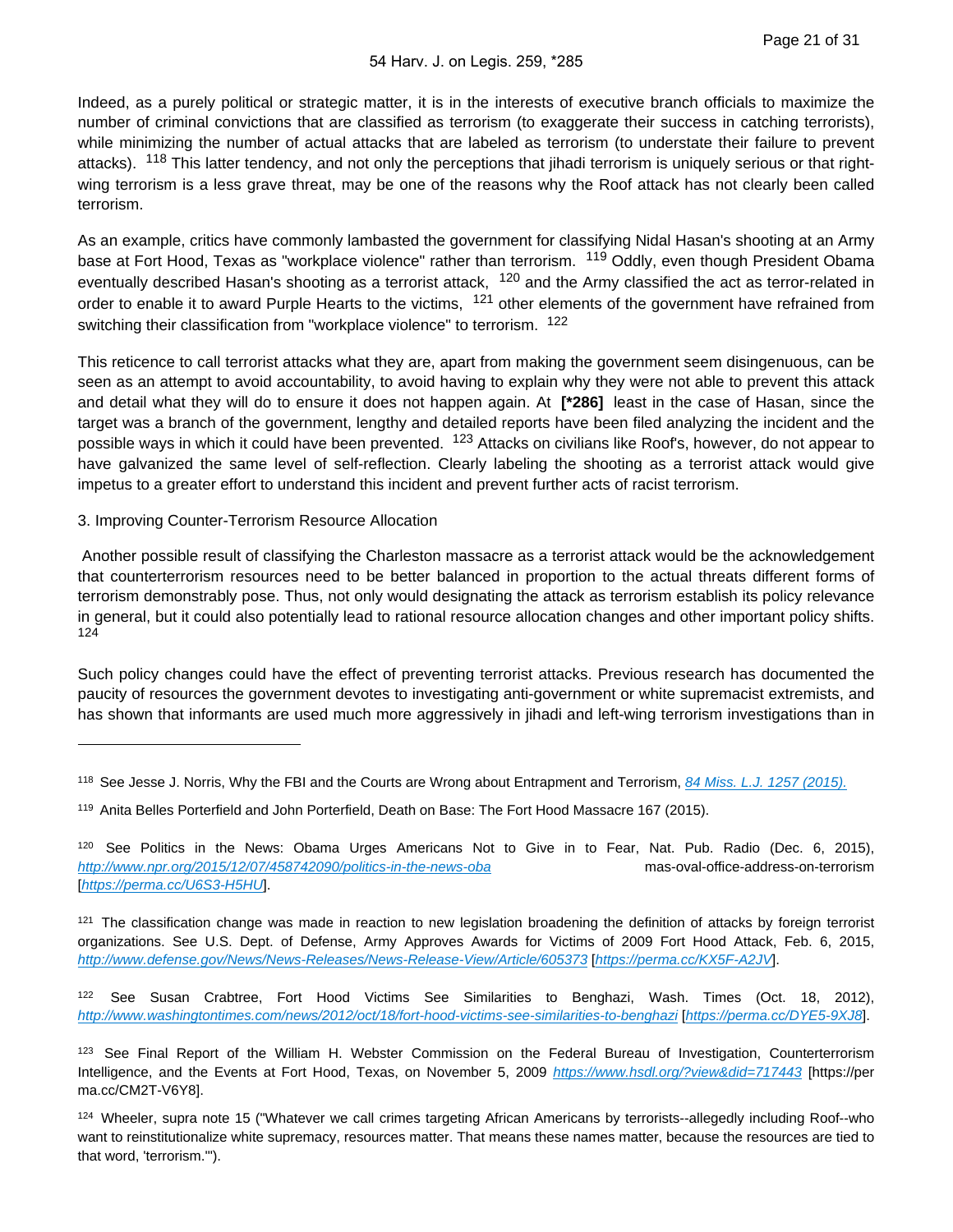white supremacist or anti-government terrorism investigations. <sup>125</sup> In addition, it has been documented that not only have white supremacist or anti-government terrorist attacks resulted in more deaths than jihadi terrorism since 9/11 (before the Orlando attack), but also the white supremacist and anti-government terrorists **[\*287]** were much more likely to have been armed and to have procured the arms themselves (rather than through an informant). <sup>126</sup>

As mentioned above, the fierce conservative reaction to a 2009 Homeland Security report on right-wing terrorism prompted the government to reduce what little resources were already devoted to this threat. It seems clear that more resources need to be focused on the threat of white supremacist and anti-government terrorism, while at the same time ensuring that investigations do not result in entrapment, as seems to have occurred to a significant extent in the jihadi and left-wing contexts. <sup>127</sup> In addition, it is possible that fewer resources are needed to prevent iihadi terrorism, since the over-emphasis on this area has led to a number of questionable convictions and resource allocation decisions. <sup>128</sup> Scholars have argued for years that cost-benefit analysis would not justify the vast levels of current spending to prevent jihadi terrorism. <sup>129</sup>

- B. Societal Consequences
- 1. Confronting Racism and the History of Racist Terrorism

 Correctly identifying Roof's attack, and other premeditated white supremacist violence, as terrorism could help undermine racism in America in two ways. First, calling the attack terrorism is a convenient springboard for publicly acknowledging and exploring the current implications of the long history of racist terrorism inflicted by whites against blacks, particularly in the South between the Civil War and the 1970s. <sup>130</sup> Second, publicly and consistently referring to such attacks as terrorism can help further delegitimate racism in the public consciousness, by demonstrating how it can lead to the ultimate evil of murderous terrorism.

In an eloquent eulogy for one of Roof's victims, President Obama called for taking this opportunity to remove the Confederate flag from South Carolina's state capitol, because doing so would acknowledge that slavery, Jim Crow, and "resistance to civil rights for all people" were wrong, and would thus "be one step in an honest accounting of America's history; a **[\*288]** modest but meaningful balm for so many unhealed wounds." 131 President Obama

<sup>&</sup>lt;sup>125</sup> See Norris & Grol-Prokopczyk, supra note 62; Norris, supra note 25. It should be noted that aggressive informant operations are not necessarily desirable, since they may induce people to commit crimes they would not have otherwise committed, resulting in entrapment or entrapment-type abuses. More resources should be expended to prevent white-supremacist and antigovernment terrorism, and increasing the number of informants infiltrating these groups is presumably necessary as part of that effort. Yet care needs to be taken to ensure that these informants are not manufacturing crime that would not otherwise exist. A greater reliance on purely passive forms of surveillance, such as informants paid whether or not their work leads a conviction, or the use of electronic surveillance when legally permitted, would help avoid entrapment-type abuses by informants. As advocated elsewhere, authorities should carefully analyze each proposed and ongoing informant operation to ensure it is targeted toward people already planning violence, rather than passive sympathizers who had shown no signs of being committed to acting on their violent beliefs. See Norris, supra note 63, at 1318.

<sup>126</sup> See Bergen et al., supra note 23.

<sup>&</sup>lt;sup>127</sup> See generally Norris & Grol-Prokopczyk, supra note 62; Norris, supra note 25.

<sup>129</sup> See generally John Mueller & Mark G. Stewart, Terror, Security, and Money (2011).

<sup>130</sup> As an illustration, people commonly refer to the Oklahoma City bombing as the worst act of terrorism in American history until that point, but in fact, it may not have even been the worst act of terrorism in Oklahoma history. See Cobb, supra note 55. The 1921 Tulsa race riots, for example, were an ideologically inspired mass attack of whites against blacks, which killed as many as 300 people (though many estimates are lower), injured at least 800, and destroyed enormous amounts of property. See id. Scott Ellsworth, Death in a Promised Land: The Tulsa Race Riot of 1921, 67-69 (1992); Cobb, supra note 55.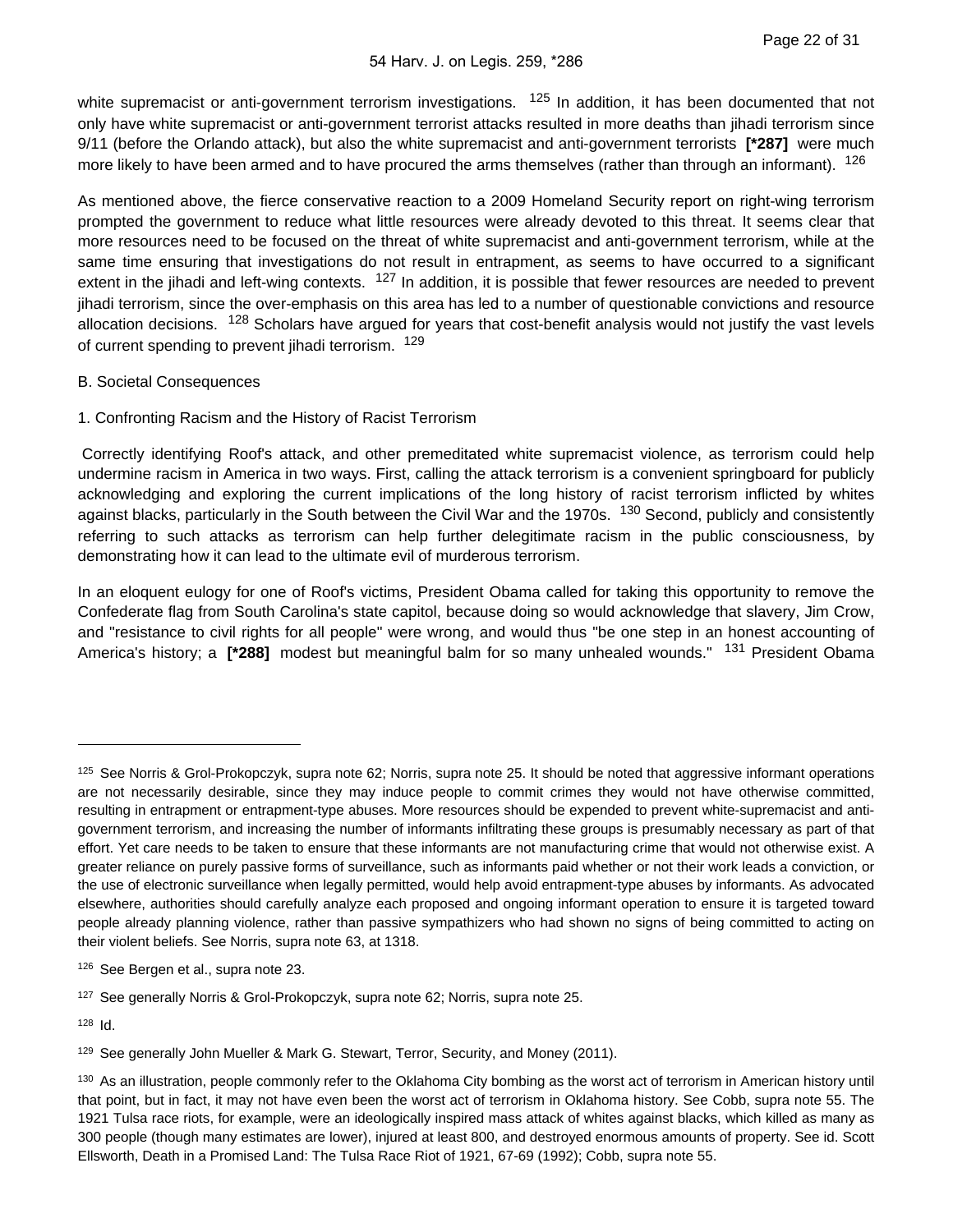also saw removing the flag as "an expression of the amazing changes that have transformed this state and this country for the better," perhaps a reference to the lack of open racism and the cross-racial collaboration sometimes seen in current Southern politics. <sup>132</sup>

Similarly, referring to racist killings like Roof's as terrorism can help the country understand and come to terms with the long history of racist terrorism, which is largely unknown and ignored. Certainly, Attorney General Lynch's description of "hate crimes" as the "original terrorism" acknowledges the terroristic history of the South, yet this is just an isolated statement, merely the beginning in what needs to be a national conversation.

Law professor, attorney, and racial justice activist Bryan Stevenson has argued that the Charleston attack illustrates "our failure to deal more effectively" with "our racial history of violence and terror directed at black people," and the "narrative of white supremacy" that still permeates the culture in insidious ways. <sup>133</sup> For example, he identifies the Southern "counter-narrative" of Confederate pride, in which Confederate memorials abound, yet without any honest and self-critical historical references to the region's brutal history of slavery and racial terrorism. <sup>134</sup> He also noted that racist attitudes still permeate the country, including but not limited to the South, leading to a "presumption of dangerousness" that drives the vast and unjustified racial disparities in the criminal justice system. <sup>135</sup> Stevenson suggested these attitudes might have created the context in which Roof's white supremacist beliefs were tolerated or at least never challenged in his day-to-day conversations. 136

As Professor Stevenson seems to argue, correctly describing the Charleston shooter as a terrorist is one way to begin a conversation about the appalling extent of such terrorism in the history of the South, the legacy of that terrorism today, and the continuing existence of the same attitudes that justified that terrorism. Public conversations about these important issues could undermine the racism-tinged counter-narrative that permeates the minds of many in the South, and also elsewhere, such as those who perceive efforts to address racism as an anti-white conspiracy.

 **[\*289]** More generally, referring to Roof's massacre, and attacks like it, as terrorism and not only as hate crimes places additional moral opprobrium on all violence motivated by racist ideology. This is entirely appropriate, since attacks from within, attempting to justify and worsen America's most glaring form of inequality are just as vile, just as worthy of wholehearted societal condemnation, as attacks meant to advance obscure ideologies from across the world. <sup>137</sup>

As Professor Daniel Medwed has expressed it, hate crimes are seen as a "crime against some," while terrorism is understood as a "crime against us all." <sup>138</sup> He notes that "there is this symbolic idea that a hate crime is more personal and it doesn't relate to broader issues in society. Whereas an act of terrorism is often associated with a larger political movement. And by classifying it as a hate crime someone might diminish its larger implication that

132 $Id$ .

 $134$  Id.

 $135$  Id.

- 137 Obama, supra note 131.
- 138 Martin, supra note 39.

<sup>131</sup> President Barack Obama, Remarks by the President in Eulogy for the Honorable Reverend Clementa Pinckney (June 26, 2015), [https://www.whitehouse.gov/the-press-office/2015/06/26/remarks-president-eulogy-honorable-reverend-clementa](https://www.whitehouse.gov/the-press-office/2015/06/26/remarks-president-eulogy-honorable-reverend-clementa-pinckney)[pinckney](https://www.whitehouse.gov/the-press-office/2015/06/26/remarks-president-eulogy-honorable-reverend-clementa-pinckney) [<https://perma.cc/2V2W-4KLL>].

<sup>133</sup> Corey G. Johnson, Bryan Stevenson on Charleston and Our Real Problem with Race, Marshall Project (June 24, 2015), <https://www.themarshallproject.org/2015/06/24/bryan-stevenson-on-charleston-and-our-real-problem-with-race#.ovlgRNSr3> [<https://perma.cc/C8EU-PXQR>].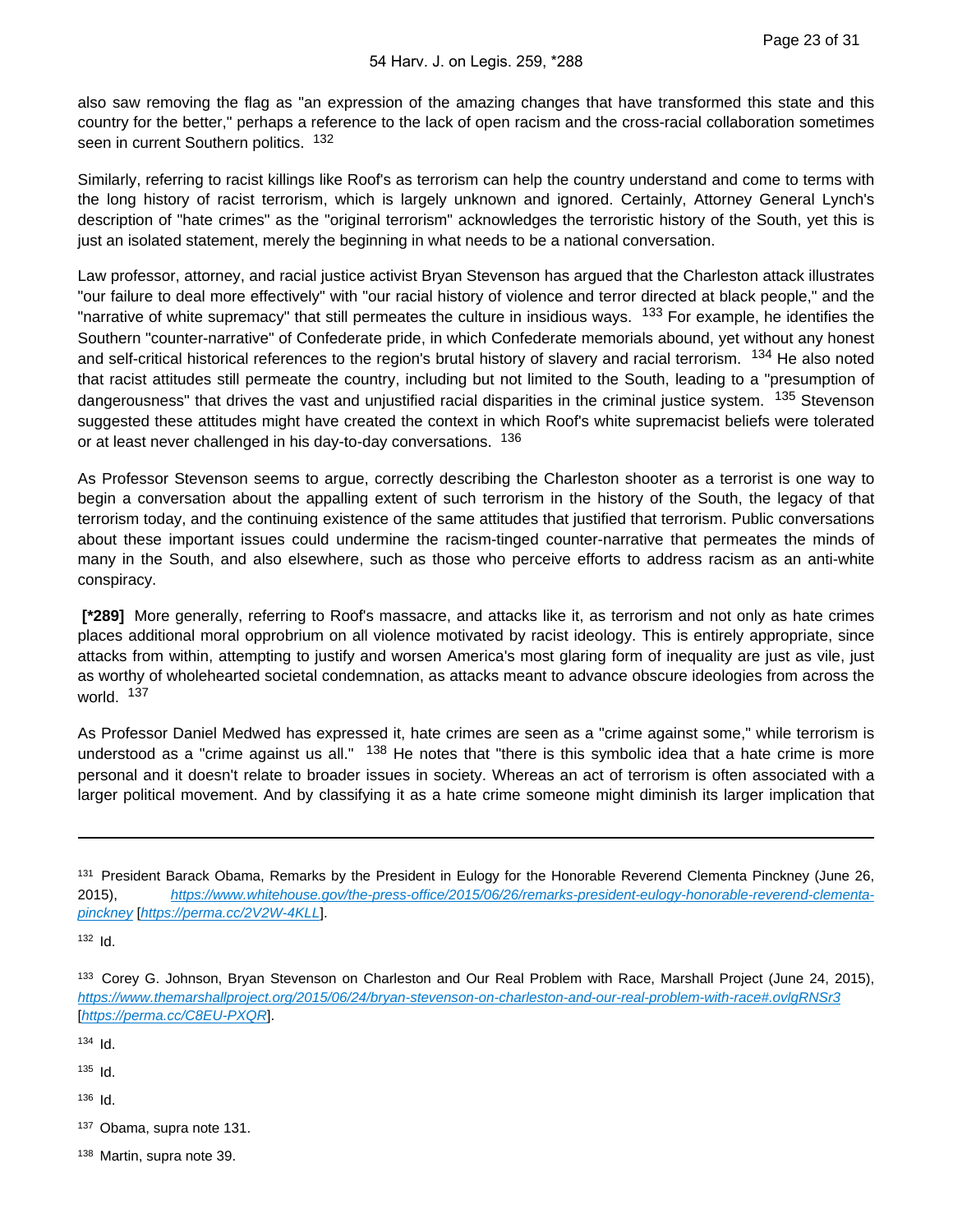surely this was an individual act by Dylan [sic] Roof." <sup>139</sup> This is a compelling rationale for using the terrorism label in cases such as Roof's. Terrorism is reasonably seen as a crime against society as a whole, since it uses violence in an attempt to move society toward a certain ideological goal, while hate crimes may often simply be seen as isolated and impulsive acts against a disliked group, with fewer implications for society in general. <sup>140</sup>

#### 2. Balancing Media Coverage

 If government officials consistently refer to all ideologically motivated killings as terrorism, including those by white supremacists and anti-government groups, this will likely influence the media to give greater attention to these crimes. This would result in a greater balance in terrorism coverage, so that jihadi and other forms of terrorism are given more equal coverage. As **[\*290]** noted above, white supremacist and anti-government attackers are less likely to be labeled as terrorists in the media, and are less likely to be covered by national news outlets. As briefly described in the Introduction, there is a case to be made for treating ideologically motivated crimes quietly and avoiding the use of the term terrorism altogether, thus avoiding unreasonable fears and denying violent ideologues the publicity and fear they desire.  $141$ 

Yet if the term terrorism is going to continue to be used, and realistically it is clear that it will, then every instance of ideologically-inspired murder or attempted murder should be national news. The country has made it a priority to prevent such attacks, and the public as a whole deserves to be informed regarding all of them. This is important for correcting the misperception that terrorism is primarily committed by jihadists, and for encouraging accountability and a rational distribution of counterterrorism resources.

## 3. Countering Islamophobia

 The government's accurate portrayal of attacks such as Roof's as terrorism, and the more balanced media attention to different varieties of terrorism, could potentially have the salutary effect of reducing Islamophobia. If Americans understand that non-Muslim terrorists are just as serious of a threat, and perhaps even a bigger threat, than jihadi terrorists, then they may be less likely to associate all Muslims with terrorism, and single Muslims out for discrimination or violence. Associating the term terrorism primarily with Muslims, as do most politicians and media commentators, is itself arguably Islamophobic, since it employs a neutral definition in a biased manner against a particular group and encourages Islamophobia among the general public.

Islamophobia is a serious social problem, as numerous Muslim-Americans have experienced hate crimes and/or terrorist attacks such as mosque arsons and shootings. <sup>142</sup> In fact, one unintended consequence of the FBI's sting

<sup>&</sup>lt;sup>140</sup> Hate crimes may be driven by ideology or societal goals in many instances, but when all the available evidence shows is that the offender chose the target based on race, then the crime only legally qualifies as a hate crime. See  $18$  U.S.C. § 249 (2012). When there is evidence that a particular ideological goal motivated the crime against a member of a particular group, such as desire to re-establish white supremacy in general as in Roof's case, or a more specific goal such as to racially segregate a neighborhood or discourage interracial dating, then the crime should qualify as both a hate crime and an act of terrorism. In such a case, failing to properly acknowledge that the crime is terrorism detracts from the crime's significance and gravity. Hate crimes are certainly worthy of the greatest societal condemnation, but acts of terrorism, unlike individual hate crimes, are often meant in effect as acts of war against society, giving them a greater potential for leading to repeated attacks or large-scale massacres. This is not to say that terrorism is always "worse" than hate crimes; perhaps it would be possible to imagine examples in which a hate crime (that does not also qualify as terrorism) would be more reprehensible than a terrorist attack (which was not also a hate crime). In any case, even if terrorism is not necessarily always worthy of stronger condemnation than hate crimes, the fact is that combating terrorism is a national priority, and appropriately labeling all crimes fitting the definition as terrorism is a way of stimulating additional preventative efforts against such attacks. See supra Part IV.A.

<sup>141</sup> See supra note 25 and accompanying text.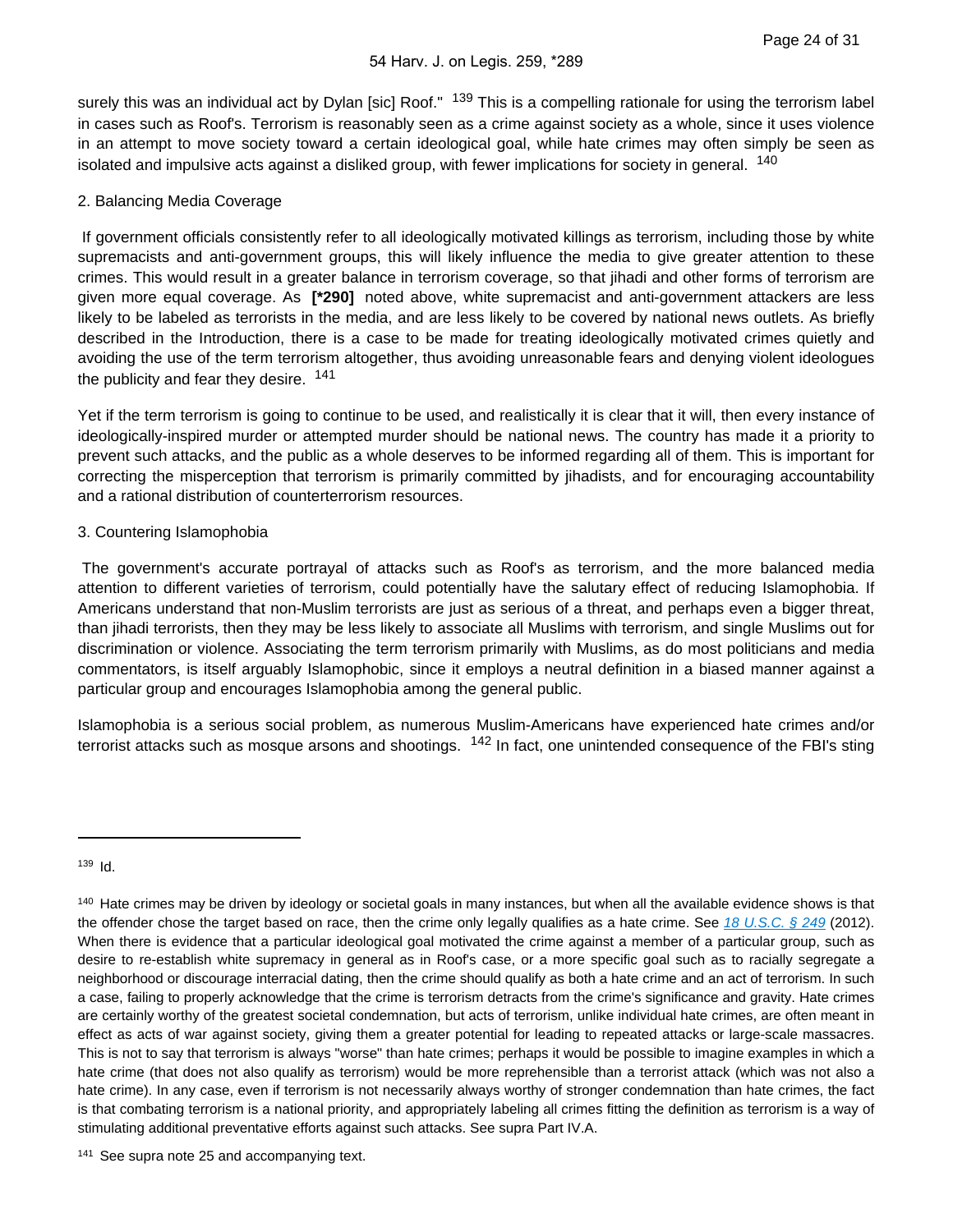operation in Oregon involving Mohamed Osman Mohamud, which was criticized by some as a possible example of entrapment, was to inspire a firebomb attack on a mosque in the same city as the defendant. <sup>143</sup> Perhaps a more balanced terrorism discourse in the media and government, instead of a single-minded focus on jihadi terrorism, would play some role in preventing anti-Muslim hate crimes and terrorism, as well as other forms of discrimination and mistreatment experienced by many Muslim-Americans today.

# **[\*291]**

#### 4. Enhancing Public Cooperation in Terrorism Prevention

 Once the public understands the threat posed by white supremacist and other non-jihadi terrorists, and sees them as terrorists just as dangerous and worthy of condemnation and vigilance as jihadi terrorists, they will hopefully be more likely to help prevent terrorist attacks such as Roof's. There are two ways in which this could occur. First, if someone is simply speaking approvingly of racist violence, and these views are harshly condemned as terroristic by the person's friends or acquaintances, the person may be dissuaded from holding or acting upon such views. It is conceivable that Dylann Roof would have been less likely to go through with his attack if he did not get the sense that there was significant passive support among his fellow white Southerners for racist violence. <sup>144</sup>

[Second](https://advance.lexis.com/api/document?collection=statutes-legislation&id=urn:contentItem:8T9R-T352-D6RV-H379-00000-00&context=1000516), and more directly, if someone speaks of plans to commit a terrorist attack, such as a white supremacist attacking minorities, and such attacks are commonly understood as terrorism, then the people who hear these threats will be more likely to take them seriously and report them to the police. <sup>145</sup> Dylann Roof's friends have recounted that he told them he was going to kill African-Americans with the hope of starting a war. <sup>146</sup> On one occasion, they even took away his gun and hid it from him. <sup>147</sup> Yet for some reason, they neglected to report him to the government. It is difficult to imagine they would have not reported him if Roof had been a Muslim who was planning on detonating a bomb on a bus to protest U.S. foreign policy. If racist terrorism was the subject of the same consistent and vocal societal condemnation as jihadi terrorism, then his friends would have been more likely to report him.

In addition, violence from anti-government militias and similar groups, such as sovereign citizens and Oath Keepers, is a serious problem in many areas of the country. <sup>148</sup> Recognizing their violence as terrorism may be an

142 See Muneer I. Ahmad, A Rage Shared by Law: Post-September 11 Racial Violence as Crimes of Passion, 92 Cal. L. Rev. [1259, 1266 \(2004\);](https://advance.lexis.com/api/document?collection=analytical-materials&id=urn:contentItem:4DPC-8010-00CV-60BH-00000-00&context=1000516) Romtin Parvaresh, Prayer for Relief: Anti-Muslim Discrimination as Racial Discrimination, [87 S. Cal. L. Rev.](https://advance.lexis.com/api/document?collection=analytical-materials&id=urn:contentItem:5DBB-P0H0-02BM-Y1R2-00000-00&context=1000516)  [1287, 1315 \(2014\).](https://advance.lexis.com/api/document?collection=analytical-materials&id=urn:contentItem:5DBB-P0H0-02BM-Y1R2-00000-00&context=1000516)

143 Nigel Duara, Oregon Neighbor Arrested in Oregon Mosque Firebombing Suspect Arrested on Hate Crime Charges, NBC News (Aug. 25, 2011), <http://www.nbcnews.com/id/44274926/ns/us> news-crime and courts/t/neighbor-arrested-ore-mosquefirebombing/ [<https://perma.cc/5Z8N-EYPV>].

<sup>144</sup> This is also a reason for avoiding the public display (especially by government institutions) of the Confederate flag, since displaying the flag risks giving virulent racists (and potential terrorists) the impression that there is significant societal sympathy for their views, making them more likely to act in accordance with their ideology.

<sup>145</sup> At the same time, experience has shown that heavy-handed government responses to potential right-wing terrorism, as at Ruby Ridge, may make terrorism worse, by inspiring revenge attacks. Indeed, the Oklahoma City bombing on April 19, 1995, was timed to coincide with the botched Waco raid that killed 76 people on April 19, 1993. United States v. McVeigh, 153 F.3d [1166, 1177 \(10th Cir. 1998\).](https://advance.lexis.com/api/document?collection=cases&id=urn:contentItem:3TKK-Y9S0-0038-X4DS-00000-00&context=1000516) It is important to stress that it is certainly possible to label acts as terrorism without committing abuses that would endanger civil liberties or inspire more terrorism. Friedersdorf, supra note 21.

146 Frances Robles, Jason Horowitz & Shaila Dewan, Dylann Roof, Suspect in Charleston Shooting, Flew the Flags of White Power, N.Y. Times (June 18, 2015), http://www.nytimes .com/2015/06/19/us/on-facebook-dylann-roof-charleston-suspect-wearssymbols-of-white-sup remacy.html? r=0 [<https://perma.cc/T92C-67KV>].

 $147$  Id.

148 See supra notes 64, 65 and accompanying text.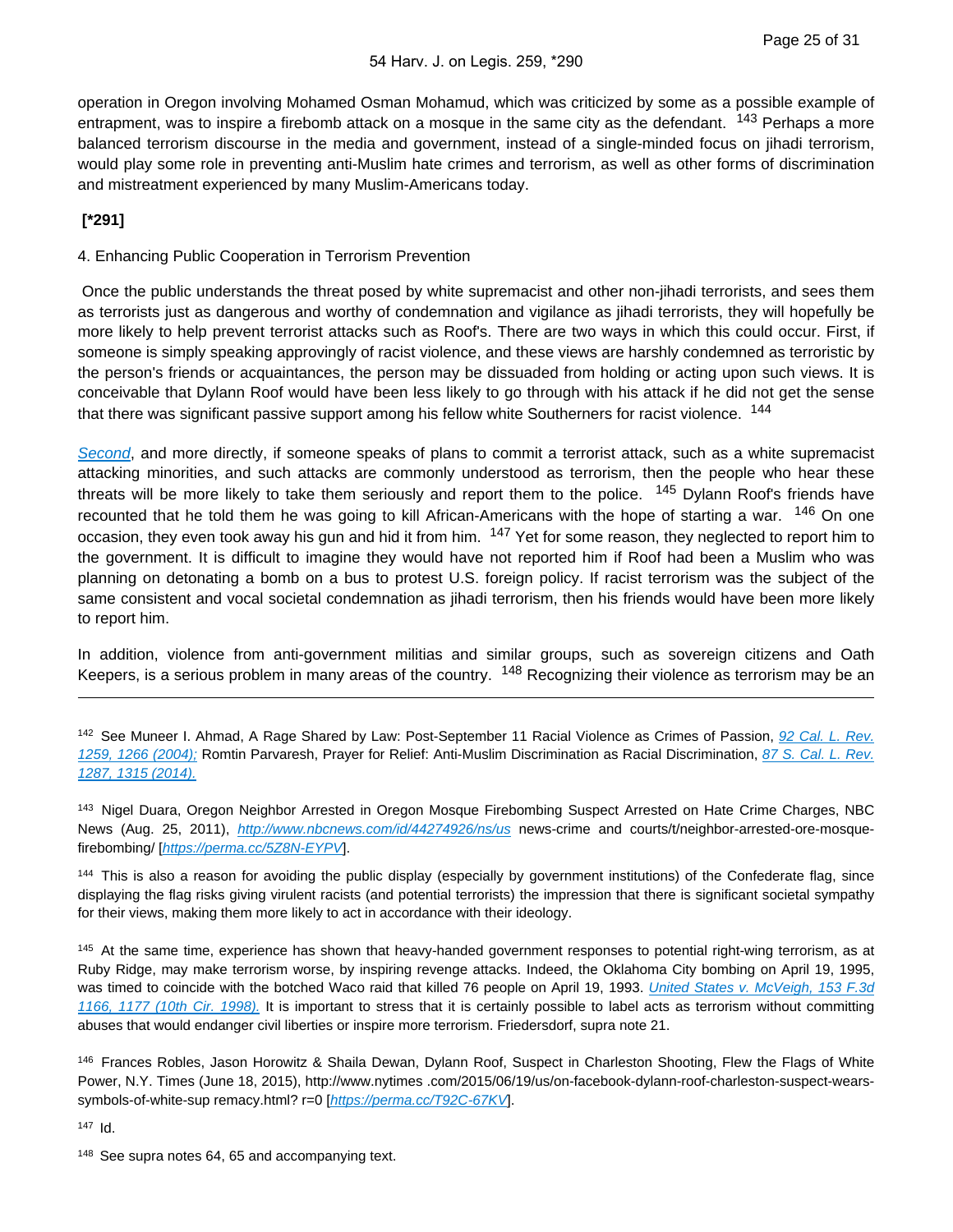important step in helping would-be sympathizers understand the odiousness **[\*292]** of any ideologically motivated violence, and report any concrete violent plans to authorities.

## [V](https://advance.lexis.com/api/document?collection=statutes-legislation&id=urn:contentItem:8T9R-T3X2-8T6X-731X-00000-00&context=1000516). Additional Policy Recommendations

 The primary purpose of this Article is to demonstrate that Dylann Roof is a terrorist under federal law, and to establish the importance of the government publicly recognizing and acknowledging this fact. However, the Article also argues that two policy changes could enhance the ability of the government to treat all ideologically motivated killers as terrorists. These changes are by no means necessary for the government to treat white supremacist and anti-government violent extremists as terrorists, but they would potentially help by overcoming the symbolic and semantic problems current law creates.

## A. A New Terrorism Statute

 First, the government should consider creating a new terrorism statute that would closely mirror hate crime statutes. This statute would label as terrorism any murder or attempted murder that is motivated by a desire to advance or promote a particular ideology. One of the hate crime statutes that Dylann Roof is being charged with provides for up to a life sentence for "willfully causing bodily injury to any person or, through the use of fire, a firearm, a dangerous weapon, or an explosive or incendiary device" in "attempting to cause bodily injury to any person, because of the actual or perceived race, color, religion, or national origin of any person." <sup>149</sup>

A terrorism statute along the same lines could have the same exact wording, except that the last phrase would read, "with the intent to advance, publicize or express an ideology." <sup>150</sup> Another option, closer to the language of the federal government's current terrorism definitions, would be to have the last phrase read, "with the intent to intimidate or coerce civilians or the government."

This would enable nearly any domestic terrorist to be charged with terrorism in a straightforward and transparent manner. An even simpler statute, which does not limit the type of weapon involved, would encompass an even larger proportion of terrorists. It may be appropriate, however, to limit the statute to murder or attempted murder, to avoid having the statute applied to relatively minor physical injuries or non-violent crimes. Thus, the statute **[\*293]**  could potential read as follows: "Anyone who kills another person or attempts to kill another person with the intent to advance, publicize or express an ideology is guilty of a terrorist attack."

Currently, an odd assortment of narrowly-defined federal crimes (such as hijacking), sentencing provisions (such as sentencing enhancements), and administrative definitions (such as the Patriot Act definition) serve to officially label crimes as terrorism. One result of this scattershot legislative approach is that some very minor and questionable offenses, such as giving peacemaking advice or teaching English to designated Foreign Terrorist Organizations, can be prosecuted as a terrorist offense (material support for terrorism), even if there were no ideological motive for the defendant's conduct. <sup>151</sup> Even more strangely, certain crimes (such as those featuring specific weapons or

<sup>149</sup> [18 U.S.C. § 249](https://advance.lexis.com/api/document?collection=statutes-legislation&id=urn:contentItem:8SG9-5032-D6RV-H532-00000-00&context=1000516) (2012); Indictment, United States v. Dylann Storm Roof, No. 2:15CR00472, 2015 WL 4461565.

<sup>150</sup> First Amendment challenges to such a statute would have little or no chance of success, since the U.S. Supreme Court, in upholding hate crime statutes, has held that the First Amendment "does not prohibit the evidentiary use of speech to establish the elements of a crime or to prove motive or intent." [Wisconsin v. Mitchell, 508 U.S. 476, 489 \(1993\).](https://advance.lexis.com/api/document?collection=cases&id=urn:contentItem:3S65-K4K0-003B-R3K4-00000-00&context=1000516) See also United States v. [Cannon, 750 F.3d 492, 508 \(5th Cir. 2014\).](https://advance.lexis.com/api/document?collection=cases&id=urn:contentItem:5C29-PCM1-F04K-N0D1-00000-00&context=1000516)

<sup>151</sup> See Michal Buchhandler-Raphael, What's Terrorism Got to Do with It? The Perils of Prosecutorial Misuse of Terrorism Offenses, [39 Fla. St. U. L. Rev. 807, 810 \(2012\).](https://advance.lexis.com/api/document?collection=analytical-materials&id=urn:contentItem:56SK-2MF0-00CW-106C-00000-00&context=1000516) For example, the government charged a homeless Iranian widow with material support for terrorism for teaching English to a dissident Iranian group listed as a foreign terrorist organization. Homeless Widow Fights Terrorism Charge, United Press Int'l (July 9, 2008), http://www.upi .com/Top News/2008/07/08/Homeless-widow-fightsterrorism-charge/20901215544270/ [<https://perma.cc/6XYE-JXL7>]. Strangely, this occurred even though some within the U.S. government support the dissident group's aims, and high-level establishment figures such as Rudy Giuliani, Michael Mukasey, and Tom Ridge have openly and enthusiastically supported the group, without ever being threatened with terrorism charges for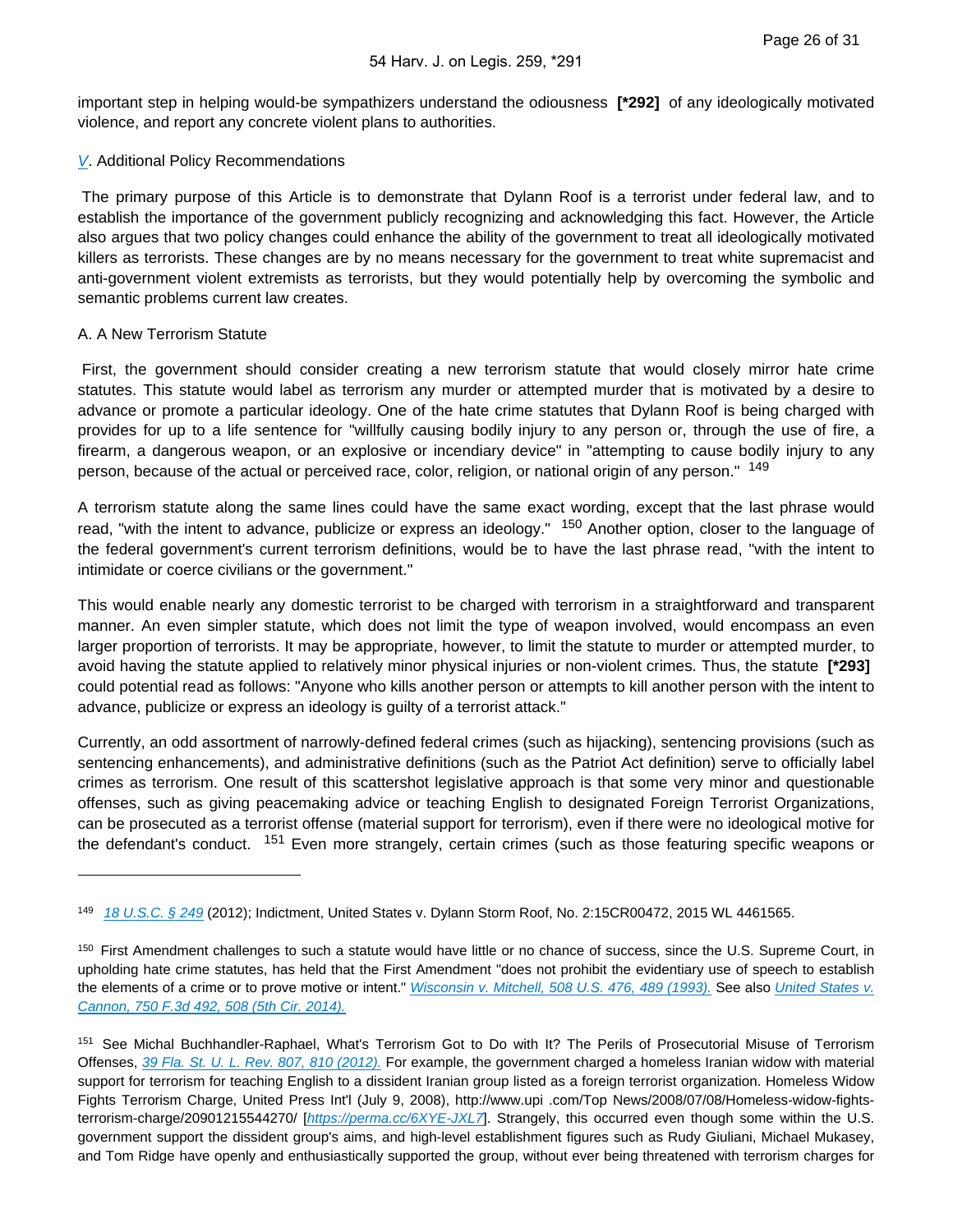targets) are labeled as terrorism regardless of the motive, and regardless of any connection to terrorist organizations or activity. <sup>152</sup>

Yet for shooting attacks against civilians clearly intended to coerce or intimidate the government and civilians, which clearly qualify as terrorism under federal law, there is somehow no terrorist crime with which to charge them. Creating a simple statute mirroring the hate crime statute would prevent these absurd results, while sending a message that any ideologically motivated violence will be punished and condemned with the same seriousness as an attack that fits current stereotypes of terrorism (such as a jihadi-inspired hijacking or bomb attack).

Creating such a statute would be preferable to expanding current statutes to encompass domestic terrorism. For example, it would not be feasible to charge domestic terrorists with material support for terrorism (perhaps the most common charge among contemporary terrorism prosecutions) because designating domestic terrorist groups would pose considerable First Amendment **[\*294]** and administrative challenges. 153 Moreover, designating certain domestic groups as terrorist would still not enable authorities to charge many domestic violent extremists with terrorism, since many terrorists (like Dylann Roof and Timothy McVeigh) are lone actors with no formal organizational affiliations. <sup>154</sup>

It is important, however, that the new terrorism statute not be overly broad, to avoid inappropriately harsh punishments or hyperbolic depiction of more minor ideologically motivated crimes. Someone who breaks a storefront window during a protest should not be prosecuted as a terrorist and given a draconian prison sentence, even if the crime was ideologically motivated. Such an application would seem to cheapen the term terrorism, which has traditionally been used for the most serious crimes. That is one reason why this Article recommends that the new statute be limited to murder or attempted murder. <sup>155</sup>

If legislatures nevertheless decide to create new criminal statutes that label behavior other than murder and attempted murder as terrorism, they could provide for higher maximum penalties than are available for the same crime when it is not labeled as terrorism. In such a case, an obvious alternative to creating numerous new terrorism statutes would be to simplify and broaden the use of the terrorism enhancement so that it can be applied to a wider

their support. Glenn Greenwald, Leading Conservatives Openly Support a Terrorist Group, Salon (Jan. 3, 2011),<http://www.salon.com/2011/01/03/fran> townsend terrorism/ [<https://perma.cc/74MA-TDVN>]. Due to the proven potential for abuse in material support prosecutions, it is important that Congress not pass current versions of criminal justice reform bills, which include mandatory-minimum sentences for those convicted of material support. See Sentencing Reform and Corrections Act of 2015, S. 2123, § 108.

152 See Buchhandler-Raphael, supra note 151, at 817; Carissa Byrne Hessick, Motive's Role in Criminal Punishment, 80 S. Cal. [L. Rev. 89, 128 \(2006\)](https://advance.lexis.com/api/document?collection=analytical-materials&id=urn:contentItem:4MRN-T260-02BM-Y07B-00000-00&context=1000516) (noting that the treatment of motive in criminal offenses, including but not limited to terrorism, is often "incomplete or inconsistent").

153 See Julia Harte, Julia Edwards & Andy Sullivan, U.S. Eyes Ways to Toughen Fight Against Domestic Extremists, Yahoo! News (Feb. 4, 2016), <https://ca.news.yahoo.com/u-eyes-ways-toughen-fight-against-domestic-extremists-060402478.html> [<https://perma.cc/K3F2-SV9E>]. See generally Emma Sutherland, The Material Support Statute: Strangling Free Speech Domestically?, 23 Geo. Mason U. C. R. L. J. 229 (2012-2013).

154 Beau D. Barnes, Confronting the One-Man Wolf Pack: Adapting Law Enforcement and Prosecution Responses to the Threat of Lone Wolf Terrorism, [92 B.U. L. Rev. 1613, 1616 \(2012\).](https://advance.lexis.com/api/document?collection=analytical-materials&id=urn:contentItem:5728-F1Y0-02BN-10B0-00000-00&context=1000516)

155 However, perhaps a case could also be made that particularly dangerous or large-scale attacks on property alone, such as ideologically motivated bombings or arson of large buildings, should be labeled as terrorism by criminal statutes that allow for higher maximum sentences. Even so, it seems possible that this could lead to disproportionate sentences in some cases. For example, though arson is a serious crime, it might be disproportionate to sentence someone to life in prison for an ideologically motivated arson, particularly if the defendant made sure to avoid any risk to human life. In addition, some argue that the definition of terrorism should only encompass violent crimes, and exclude property crimes that do not harm people. See Rachel Meeropol, Non-violent "Terrorism?" Huff. Post (Apr. 21, 2015), [http://www.huffingtonpost.com/the-center-for-constitutional](http://www.huffingtonpost.com/the-center-for-constitutional-rights/non-violent-terrorism)[rights/non-violent-terrorism](http://www.huffingtonpost.com/the-center-for-constitutional-rights/non-violent-terrorism) b 67099 96.html [<https://perma.cc/4VLH-TBBL>].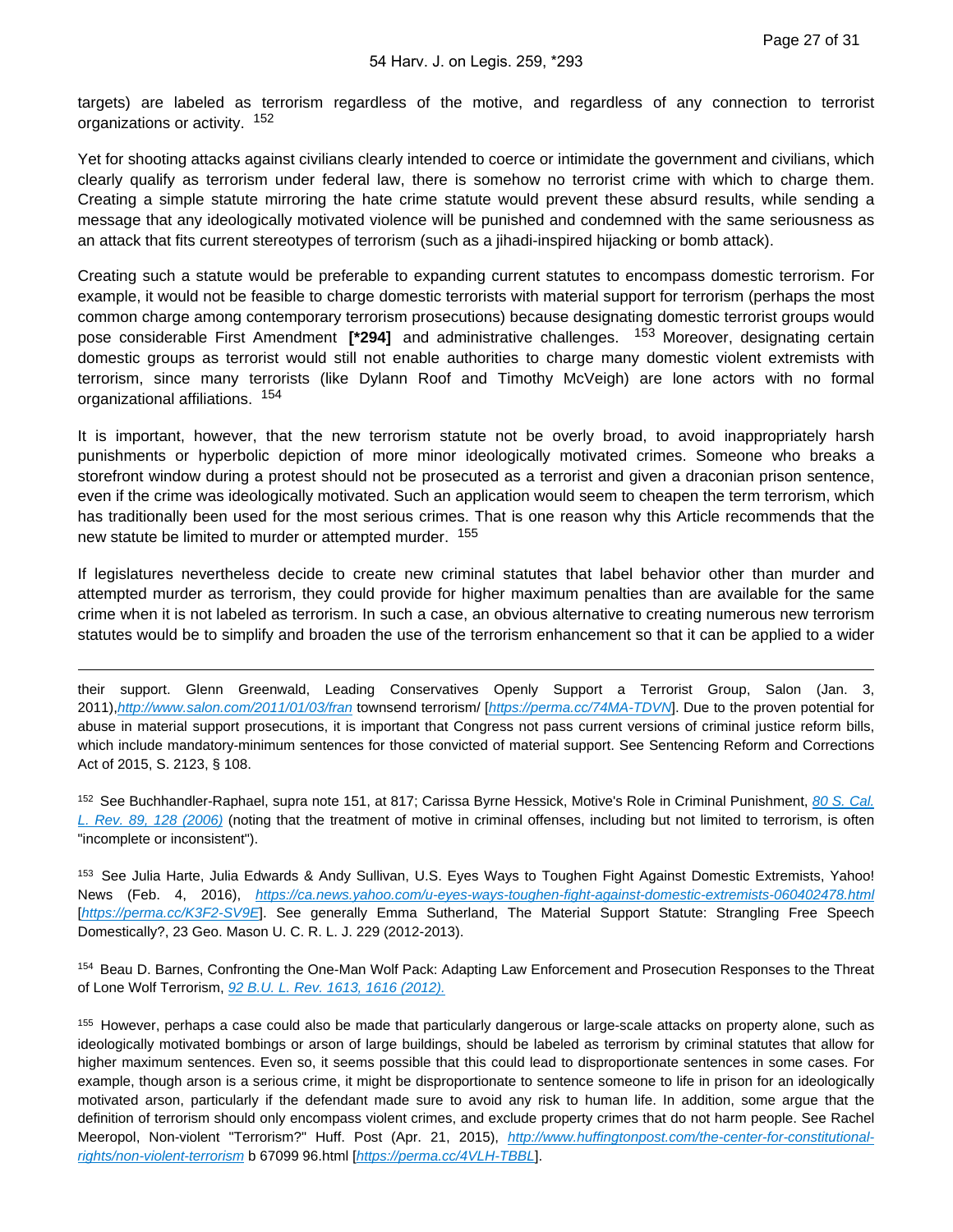range of crimes. <sup>156</sup> In either case, the purpose of the enhanced maximum penalty would be to express society's special condemnation of crimes carried out in service of ideological goals, and to account for the greater threat to public safety that defendants ideologically committed to violence might often pose.

This Article argues against such an approach, however, because it could lead to unreasonably high penalties for relatively minor crimes. For example, **[\*295]** breaking into a fur farm to release captive animals in the name of animal rights may be a serious property crime, but labeling the act as terrorism and imposing lengthy prison sentences may be inappropriate. <sup>157</sup> Given the traditional association between terrorism and violence, designating the theft of animals as terrorism would seem problematic. Similarly, if the definition of terrorism were not limited to very serious crimes, even ideological graffiti or light vandalism could be labeled as terrorism and punished harshly.

However, for murder or attempted murder prosecuted under terrorism statutes, it may be appropriate to set higher maximum penalties when relevant. Legislatures might reasonably decide to set higher maximums for such terrorism offenses in some instances, such as by raising the number of years before someone with a terrorism life sentence can be considered for parole, or increasing the maximum penalty for attempted murder. <sup>158</sup> In the federal system or states with sentencing guidelines, conviction of murder or attempted murder as a terrorist offense could lead to a higher presumptive sentencing range. <sup>159</sup> Higher maximum penalties may be appropriate because they express the societal conviction that murder calculated to advance an ideology or force changes in society is even more blameworthy, and poses a potentially greater public safety threat, than a murder committed because of impulsive anger or other typical motives. <sup>160</sup>

B. Simplifying the Definition of Terrorism

 Second, although Part III demonstrated that any ideologically motivated murder is necessarily intended to coerce or intimidate both the government and civilian populations, it would be simpler to replace this statutory language with a general requirement that the attack be ideologically motivated, or "intended to advance, publicize or express some ideology." The specific requirement to have intended to intimidate or coerce the government or a civilian population (in the Patriot Act's definition), or have intended to change government policy through intimidation or coercion (in the sentencing **[\*296]** enhancement), in practice invites obfuscation and denial by authorities who,

<sup>156</sup> That is, prosecutors would charge offenders under traditional criminal statutes, and then seek the terrorism enhancement, instead of charging offenders under specific terrorism statutes.

<sup>157</sup> See Center for Constitutional Rights, Rights Group Challenges Law that Punishes Animal Rights Activists as "Terrorists" (May 9, 2016), [https://ccrjustice.org/home/press-center/press-releases/rights-group-challenges-law-punishes-animal-rights](https://ccrjustice.org/home/press-center/press-releases/rights-group-challenges-law-punishes-animal-rights-activists)[activists](https://ccrjustice.org/home/press-center/press-releases/rights-group-challenges-law-punishes-animal-rights-activists) [<https://perma.cc/5DLL-L77W>].

<sup>158</sup> For example, if a state's normal life sentence is 25 years to life, judges imposing life sentences on terrorism offenders could be permitted to raise the number of years to 30 before the offender is eligible for parole. See [Cal. Pen. Code § 190\(a\)](https://advance.lexis.com/api/document?collection=statutes-legislation&id=urn:contentItem:5JFB-0P11-DYB7-W2SW-00000-00&context=1000516) (2016).

<sup>159</sup> See Neal B. Kauder & Brian J. Ostrum, National Center for State Courts, State Sentencing Guidelines: Profiles and Continuum (2008), <https://www.ncsc.org//media/Microsites/Files/CSI/State> Sentencing Guidelines.ashx [[https://perma.cc/49RJ-](https://perma.cc/49RJ-DS6E)[DS6E](https://perma.cc/49RJ-DS6E)].

 $160$  Even so, it is possible that in some cases, a murder or attempted murder might qualify as terrorism but for some reason, such as the defendant's mental illness or remorse, the higher penalty may be disproportionate to their level of blameworthiness or public safety threat. Downward departure from the guidelines' sentencing range may sometimes be appropriate under such circumstances. See generally Patricia H. Brown, Considering Post-Arrest Rehabilitation of Addicted Offenders Under the Federal Sentencing Guidelines, 10 Yale L. & Pol'y Rev. 520 (1992).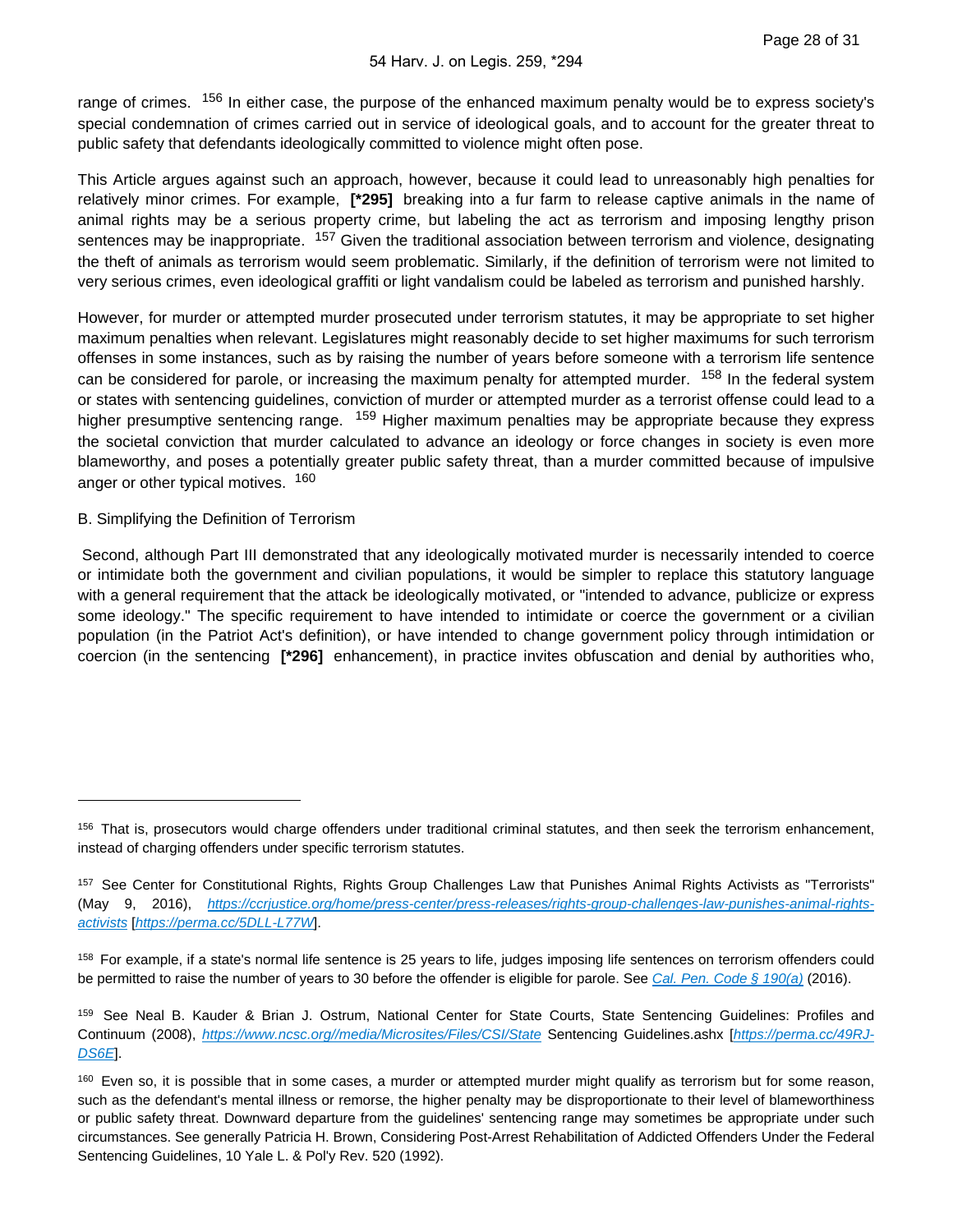whether for reasons of damage control or due to the tendency to downplay non-jihadi terrorism, want to avoid labeling an attack as terrorism. <sup>161</sup>

Oddly enough, authorities could even avoid calling the Oklahoma City bombing terrorism under the main federal definition of domestic terrorism. McVeigh's own explanation for his attacks stresses that they were meant as retaliation for what he saw as the government abuses at Waco and Ruby Ridge, and do not explicitly mention a specific desire to change government policy. <sup>162</sup> Of course, such retaliation can easily be construed as meant to affect government policy, since it would send a message that the government should never again commit these kinds of abuses. But an official who for whatever reason did not want to consider an attack by a white American as terrorism could plausibly argue that it was not intended to intimidate or coerce the government.

Indeed, at least one homeland security official has declined to describe McVeigh's bombing as terrorism, instead saying he was "just very angry with the U.S. government." <sup>163</sup> Needless to say, such obfuscation reinforces the perverse racialization of counterterrorism policy, in which Muslim violence is essentially racialized as terrorism while non-Muslim extremist violence is treated as a less serious security threat and less worthy of the harshest condemnation.

In the Roof case, the FBI director's initial remarks after the attack illustrate the problem with the definition. At that point, Roof's racist statements during the shooting and his photographs with the confederate flag had already been made public. Yet the FBI director said he did not see the attack as "political," <sup>164</sup> and thus he doubted that it qualified as terrorism, stressing that terrorism has a legal definition that determines his use of the label. Remarkably, the idea that it must be "political" misrepresents the definition, privileging the prong of the definition that relates to influencing a government through intimidation or coercion.

Essentially, the complexity and specificity of the current definition allows authorities to hide behind the definition, implausibly asserting that there is no proof for one of the elements, instead of labeling all ideologically **[\*297]**  motivated killings as terrorism in a straightforward and transparent manner. As emphasized in Part II, any ideologically motivated killing must have been intended to intimidate or coerce both civilians and the government. Ideologically motivated violence is inherently intimidating, and no such intimidation could be the slightest bit effective in achieving the terrorist's aims without affecting both the government and civilians.

Furthermore, it is pointless (and sometimes absurd) to require a precise inquiry into the killer's thought process, beyond the fact that they committed the attack to advance, promote, or express an ideology in some manner. Terrorist ideologies are often infused with highly unrealistic, even quite ridiculous beliefs about cause and effect, enabling them to believe that a single violent act will somehow lead to the ultimate triumph of their radical vision for society. (Note that an anarchist's desire to abolish the state and capitalism by assassinating Archduke Ferdinand resulted instead in the advent of World War I, leading to some of the worst state-based violence in the history of humankind.)

Even if terrorists' causal imagination provides for a complex and indirect pathway from their act to the enactment of their policy goals, that is no less reason to label their act as terrorism and punish it accordingly. As noted in Part II,

<sup>162</sup> The McVeigh Letters: Why I Bombed Oklahoma, Guardian (UK) (May 6, 2001), <http://www.theguardian.com/world/2001/may/06/mcveigh.usa> [<https://perma.cc/7ZQU-ZAEM>].

<sup>161</sup> Definitions based on the intention to inflict "terror" or "fear" on targets can prompt debates, which are inherently difficult to resolve, about whether a particular act is meant to instill fear. See Sivan Hirsch-Hoefler & Cas Mudde, "Ecoterrorism": Terrorist Threat or Political Ploy? 37 Studies in Conflict & Terrorism 586, 596-97 (2014) (arguing that attacks on property that do not directly threaten human lives do not qualify under their fear-based definition of terrorism because they do not instill fear).

<sup>163</sup> Will Potter, Homeland Security Says Timothy McVeigh Isn't a Terrorist, But Peace Activists Are, Green is the New Red (Oct. 8, 2008), <http://www.greenisthenewred.com/> blog/homeland-security-says-timothy-mcveigh-isnt-a-terrorist-but-peace-activistsare/701/ [<https://perma.cc/SA2P-U7AD>].

<sup>164</sup> See Husband, supra note 29.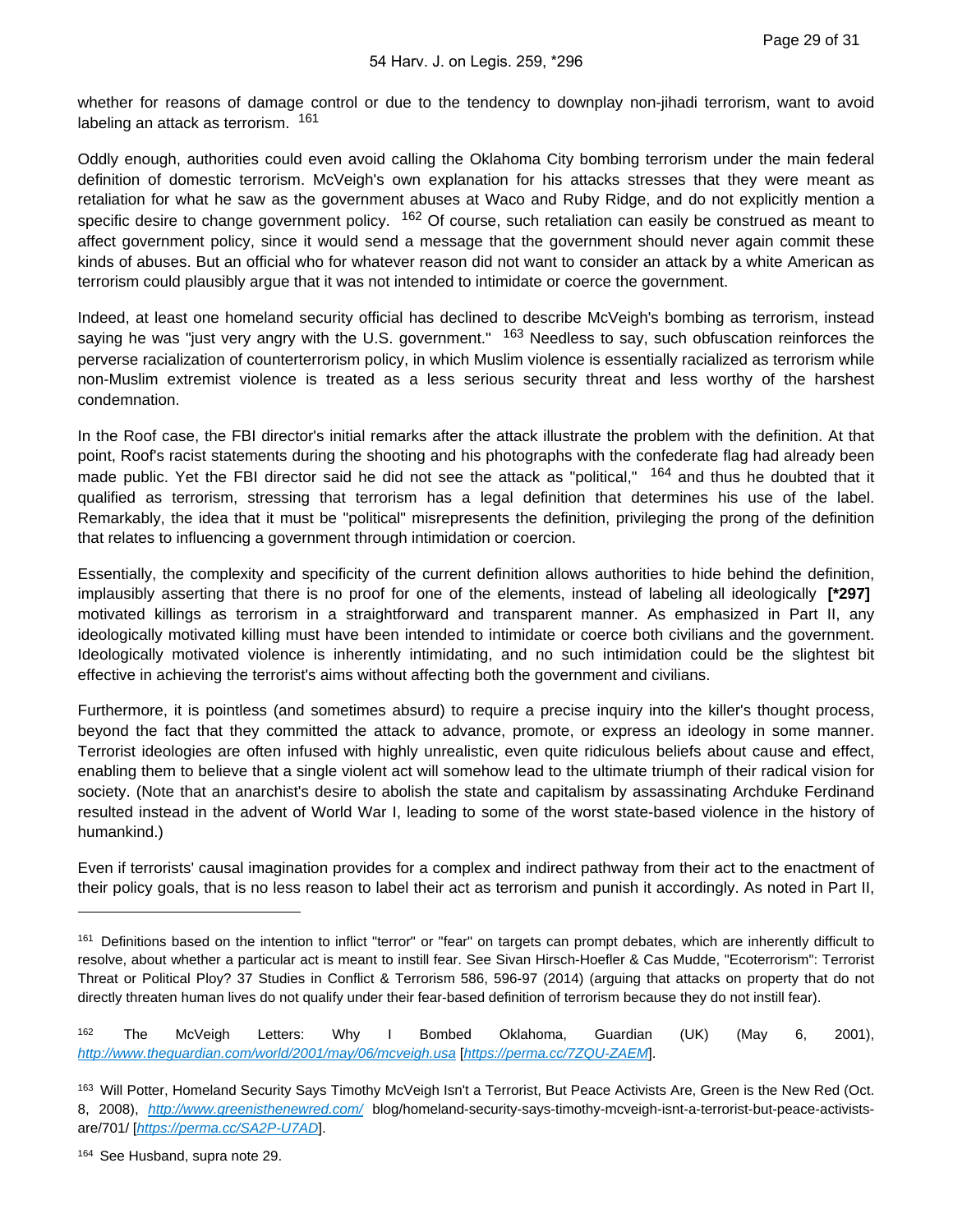ISIS-inspired lone terrorists' expectations for their attacks' impacts may be even more bizarre and far-fetched than those of white supremacists wishing to inspire a race war. <sup>165</sup> The strange ideologies underlying attacks should not preclude identifying them as terrorism, unless perhaps the ideology is unique to an individual and inseparable from the person's mental illness. 166

In truth, it does not matter whether an ideologically motivated attack is meant to coerce or intimidate (to "terrorize") or to accomplish some other **[\*298]** goal (like revenge or inspiring other terrorists). The fact that terrorism is meant to advance an ideology is arguably the reason for its enhanced blameworthiness. This is because terrorism violates the bedrock provision of the democratic social contract that political and social change should result from free choice, deliberation and reasoned decision-making, rather than being driven by the fear of violence. <sup>167</sup>

As argued in the Introduction, it would be better to replace the term terrorism with "ideologically motivated crime." That is the core of what terrorism is, and why it deserves more additional condemnation and punishment. The intent to intimidate or coerce is no more blameworthy than the intent to retaliate. While as argued above, any ideologically motivated attack must have been intended to intimidate civilians and government officials, it is possible other motivations are the dominant ones in the minds of particular terrorists. Yet this makes no difference in terms of what they deserve. Either way, the message to the public, the expressive function of the terrorist label, and enhanced punishment should be the same. This message is simply that all people need to understand, in no uncertain terms, that society has no tolerance for any attempt to advance or promote any ideology through murder.

A critic might object that determining whether an attack was ideologically motivated could present the same evidentiary problems as the current definition. Yet in practice, it is likely to be simpler to establish that an attack was motivated by a desire to advance an ideology than to prove that the motivation was specifically to intimidate the civilian population or the government. <sup>168</sup> This Article's proposed definition of terrorism would require only a finding that the attack was motivated by some ideological goal, while current statutory definitions could potentially be seen

<sup>165</sup> See supra note 84 and accompanying text. It could be seriously argued, by someone intent on minimizing terrorism classifications, that ISIS attacks are not terrorism, because rather than intending to intimidate or coerce the government or population into conforming with their beliefs, all they want is for the government to respond with the rational act of fighting ISIS, thereby triggering an apocalyptic war with the West. Such an argument could posit that calling this terrorism would be like calling a mentally-ill man who committed an offense in order to get mental health treatment a terrorist because he meant to "intimidate or coerce" the government into doing what the defendant wanted it to do. The problem with that, the argument would go, is that arresting him and providing him with appropriate treatment is the rational government response to the situation, just as fighting ISIS is a rational response to being attacked by ISIS. This argument is in fact faulty, because such attacks are also meant to intimidate and demoralize the population, and ultimately to enact ISIS's policy preferences. Yet the fact that such an argument can so easily be made underscores the obfuscatory potential of the definition and the benefits of a clearer alternative.

<sup>&</sup>lt;sup>166</sup> For example, Luke Helder sent several mail bombs, hoping to make a smiley-face pattern of attacks on the map. He apparently intended the attacks to spread his beliefs, which involved such things as astral projection but also included political content. Walter Kim, Luke Helder's Bad Trip, Time (May 12, 2002), <http://content.time.com/time/magazine/article/0,91> 71,237036,00.html [<https://perma.cc/PP8B-RWXU>]. Although he seems to have committed these attacks with the hope of advancing his ideology, and thus may qualify as a terrorist under some definitions, his mental illness and the uniqueness of his self-styled ideology raises the question of whether terrorism is the right label.

<sup>167</sup> See Robert E. Goodin, What's Wrong With Terrorism 158 (2013). The phrase "unarmed truth," which originated with Martin Luther King, Jr. but recently appeared in President Obama's State of the Union address, can perhaps be understood as a pithy expression of this ideal, that truth unaided by force will eventually win. Amy Davidson, Obama's Last, Hopeful State of the Union, New Yorker (Jan. 13, 2016), <http://www.newyorker.com/news/amy-davidson/obamas-last-hopeful-state-of-the-union> [<https://perma.cc/9UE6-UU5R>].

<sup>168</sup> For most terrorist attacks, the perpetrators make their ideological motive known in some manner, such as through manifestos, statements during the attack, statements to others before the attack, or statements to the police after being arrested. If a perpetrator wants a crime to promote or express a particular ideology, he or she would be unable to achieve that end without revealing the motive for the crime.